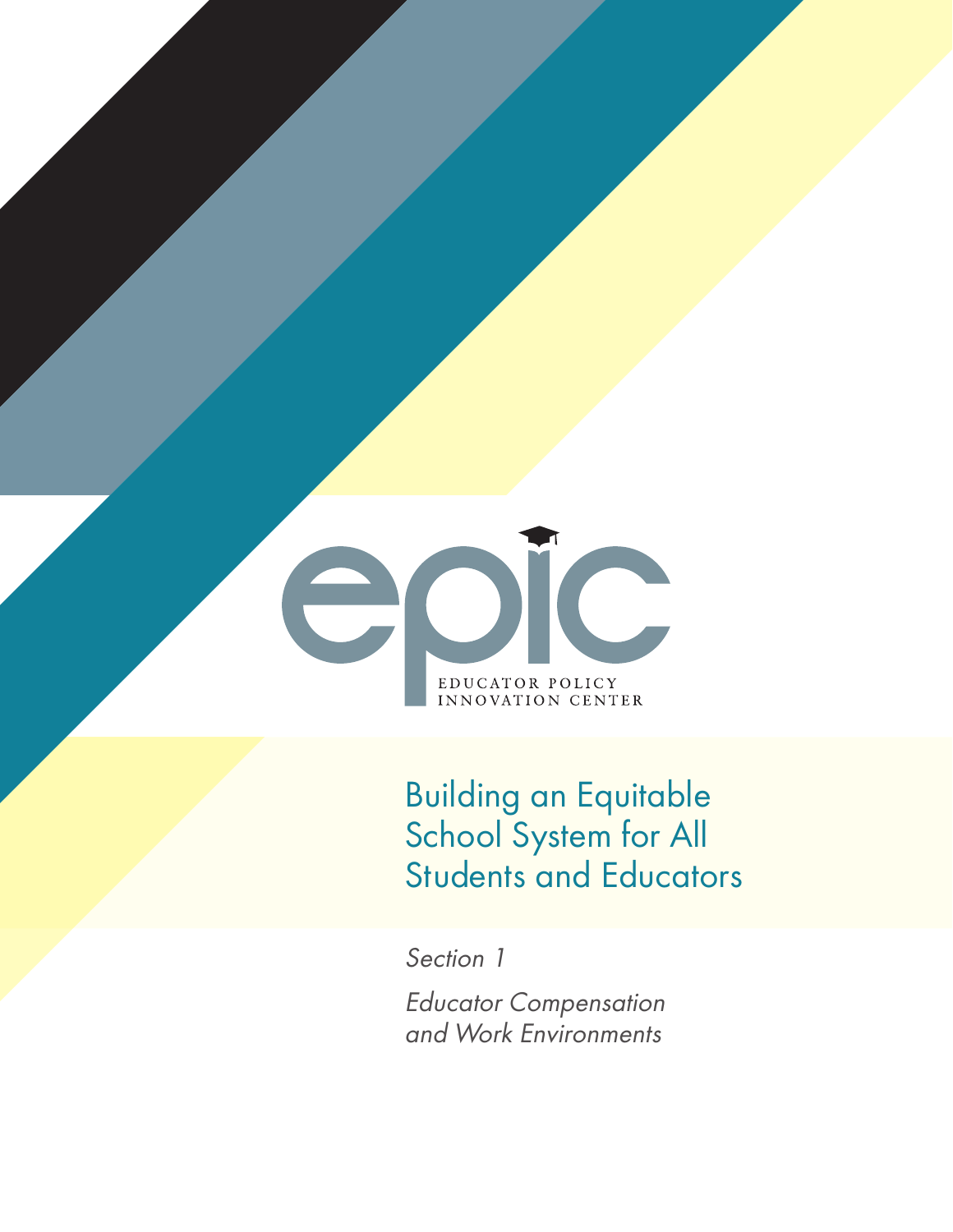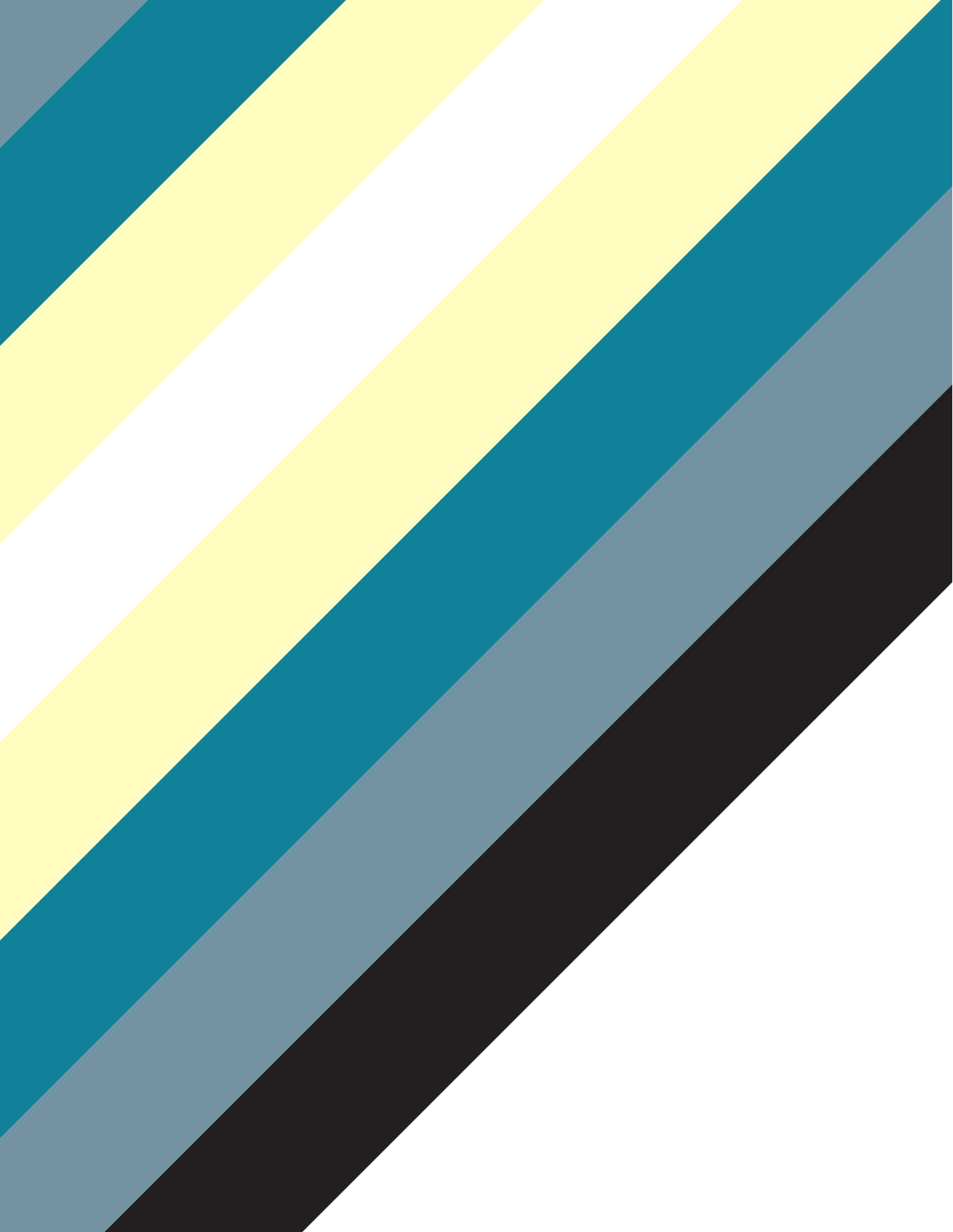## Table of contents

| Oppositional Voices: Market-Based Positions on Educator Compensation11          |  |
|---------------------------------------------------------------------------------|--|
| The Educator Wage Gap: National and Minnesota Specific Trends14                 |  |
| The Professional Wage Gap Disproportionately Harms Female Educators18           |  |
|                                                                                 |  |
| Inadequate Educator Benefits Further Contribute to the Professional Wage Gap22  |  |
|                                                                                 |  |
|                                                                                 |  |
|                                                                                 |  |
|                                                                                 |  |
|                                                                                 |  |
|                                                                                 |  |
| Solution #1: Protect Collective Bargaining Rights: Unions Help Curb             |  |
|                                                                                 |  |
|                                                                                 |  |
|                                                                                 |  |
| Solution #5: Challenge Systemic Racism With Critical Professional Development41 |  |
|                                                                                 |  |
|                                                                                 |  |
|                                                                                 |  |
|                                                                                 |  |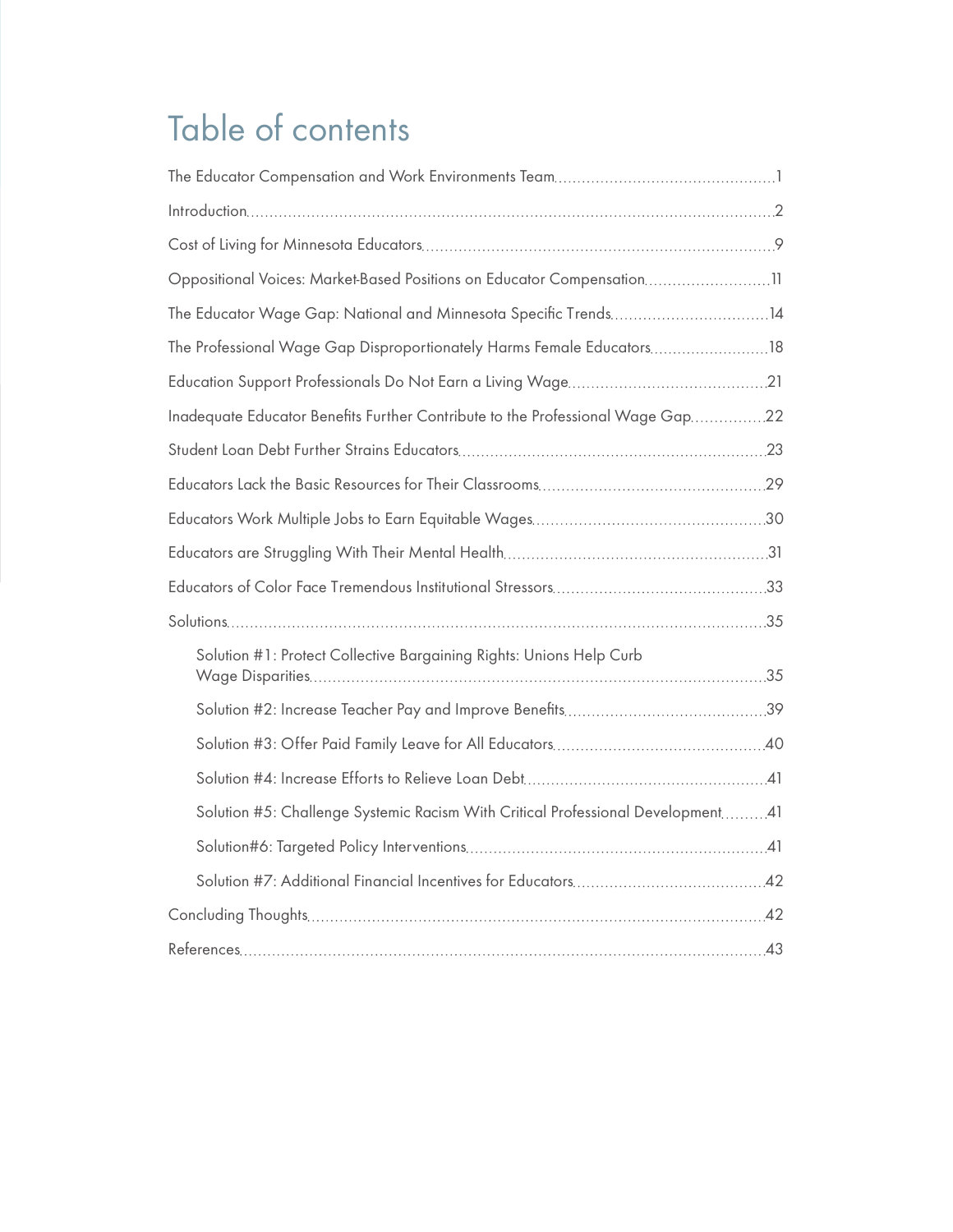## The Educator Compensation and Work Environments Team

**Becky Hespen** is the full time release president of the Education Minnesota Osseo

Education Support Professionals. Before that she was a special education support professional at Park Center High School in Brooklyn Park. She has worked in Osseo Schools for 27 years. She attended Montana State University and has an associate degree from North Hennepin Community College. She is also a trustee for the Education Minnesota Foundation for Excellence in Teaching and Learning, a member of the Education Minnesota

Council of Local Presidents, a member of the AFT Policy Council for PSRPs, the 2016 Education Minnesota ESP of the Year, and a Peterson-Schaubach nominee. She is a strong advocate for professional development for education support professionals. When she has free time she enjoys gardening, knitting, playing with her four dogs, and spending time with her grandchildren.

**Georgia Miller-Kamara** is an education assistant/job coach at Intermediate District 287.

Georgia is multilingual and holds bachelor's degrees in microbiology and social work and a master's degree in social work. Georgia is a Title IV-E Child Welfare scholar and is committed to pursuing culturally responsive practices serving at-risk children and their families. She provides educational support to special needs students at Ann Bremer Education Center. She is a racial equity advocate and PD FIRE trainer for Education Minnesota and serves on the Equity Committee at Intermediate District 287/ABEC.

**Maya Kruger** is a middle school language arts teacher in St. Anthony, MN. She holds a

B.A. from Hamline University, in social studies education, where she obtained her grades 5-12 social studies license and later her elementary education license. Maya has worked on the Educators for Excellence MN Q-Comp Policy Team, ESSA Policy Team, and Equitable Funding Policy Team. In her time outside of the world of education, she enjoys traveling, baking, and running.

**Susan Nelson** works as a high school biology, health, and theatre teacher in Hibbing Public

Schools. She holds a B.A.S. from the University of Minnesota, Duluth in life science education and is pursuing a M.A. in theatre arts from Regent University. Nelson serves as the local president for Hibbing United Educators and works on the Hibbing District's Career Academy Development team. Nelson sits on Education Minnesota's Legislative Action Committee and actively participates in politics on the local and state level. In her free time,

she loves theatre, spending time with her husband and family, and pursuing her next academic degree.







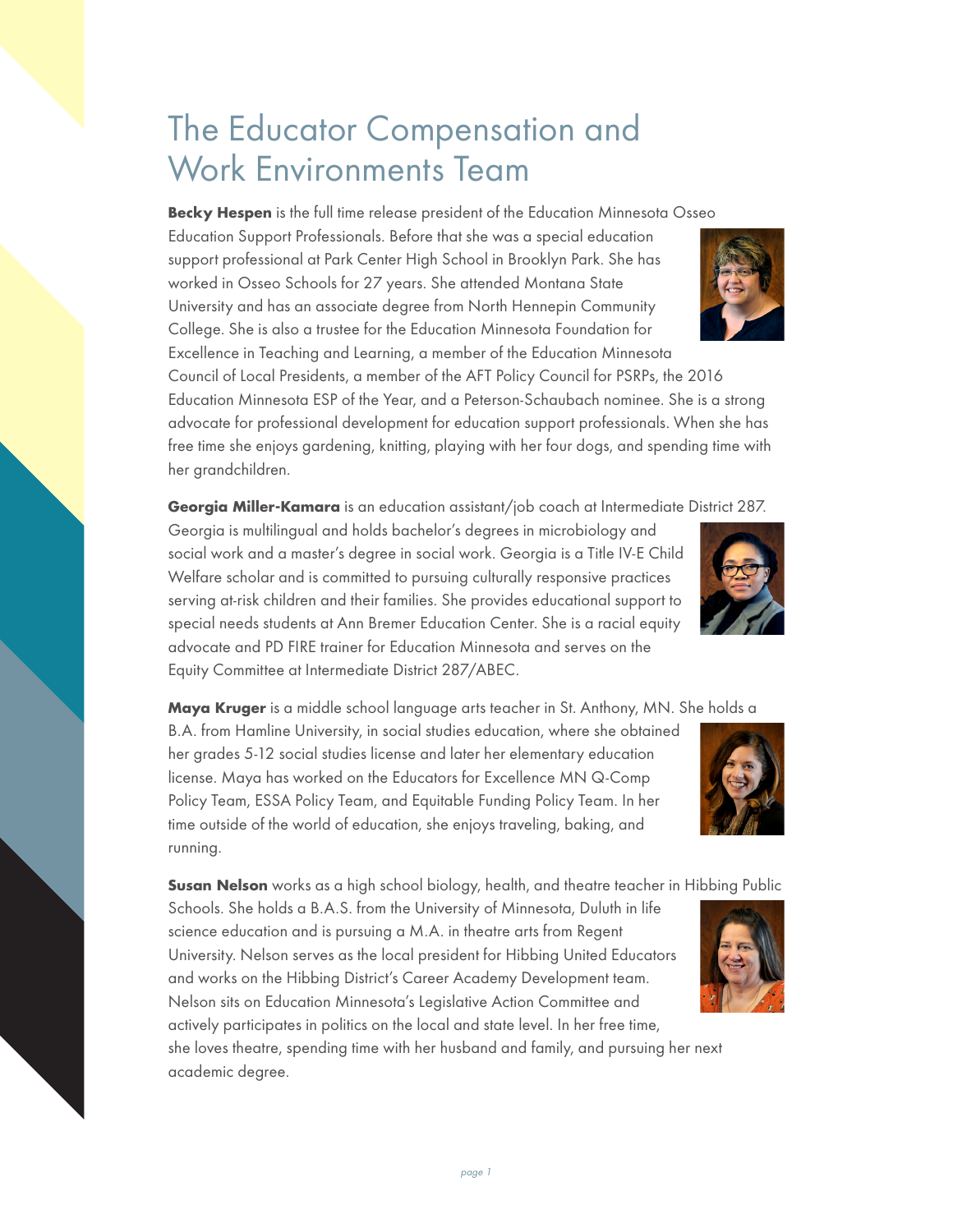## Introduction

Researchers have documented the "professional wage gap" facing public educators. Average educator compensation sits well below the average compensation of other professional careers. All educators in Minnesota, teachers and education support professionals (ESPs), receive less compensation than they deserve. In many ways, it is more accurate to use the term "teacher pay penalty" or "ESP pay penalty" when discussing educator compensation. The educators of Minnesota deserve equitable compensation as compared to other professional careers.

**"I have the same conversation every year with my student teachers. I ask about their future plans and where they want to work. And they say, they are going to China to teach English because they will be paid more. They plan to teach in China and save money and return to the United States if things change."**

In a previous Educator Policy Innovation Center (EPIC), we reported the observations from Esther Hammerschmidt, a veteran Spanish teacher at Redwood Valley High School in southwest Minnesota. We wrote:

[Esther Hammerschmidt] has stories from the field about many teaching candidates completing their training in Minnesota and then leaving for more lucrative international positions. Hammerschmidt stated, "I have the same conversation every year with my student teachers. I ask about their future plans and where they want to work. And they say, they are going to China to teach English because they will be paid more. They plan to teach in China and save money and return to the United States if things change" (personal communication, January 15, 2016). This means teachers like Hammerschmidt provide teaching candidates with ample training and mentoring to set them up for success in their future classroom. Then, those candidates decide to leave the state and country because they cannot afford to accept the salaries Minnesota schools offer. This story should be even more alarming to policymakers because Hammerschmidt trains candidates in a specialty field that districts struggle to fill. Minnesota has to increase teacher compensation, so the state does not continue to lose homegrown candidates to other states and countries. (Educator Policy Innovation Center, January 2016, p. 39)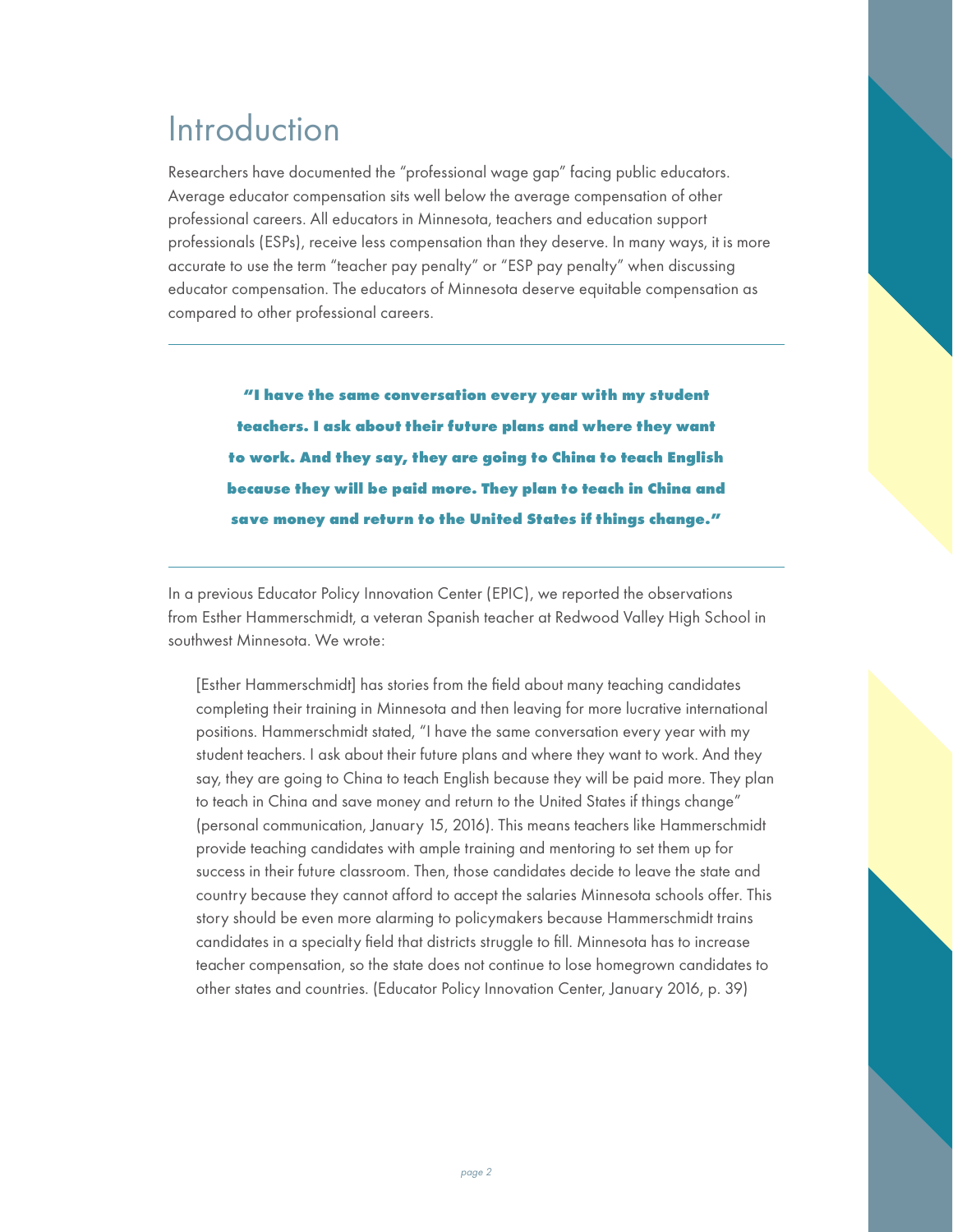Equitable compensation is a depressingly complicated topic for educators and education policymakers. Scholars have confirmed that most educators enter the profession for altruistic reason, and it is hard to find an educator who chose education for the compensation package. However, government leaders and school boards have preyed on the altruism of public educators by cutting salaries, slashing benefits, and creating financial problems that complicate the personal lives of our dedicated public educators.

Minnesota needs to become an example of how to better compensate educators. Lawmakers in this state should not be proud of the fact that Minnesota consistently ranks in the middle in national comparisons of educator compensation by state. In addition, Minnesota's policymakers should be appalled that the state's middle-of-the-road ranking is merely a state average. Many districts are well below the state average further complicating the financial lives of educators in those places. Finally, Minnesota's middle-of-the-road educator wages, as compared to other states, are still well below the wages and compensation other collegeeducated professionals receive for their labor.

Labor scholars use the term compensation as an umbrella term for the pay and benefits, current and deferred, an employee receives for performed labor. In an ideal world, all workers would earn an equitable and appropriate compensation package for the work they perform for organizations and governments. In reality, very few U.S. workers receive familysupporting wages and compensation, or equitable pay and benefits, to sustain their life and the lives of their dependents.

We need to offer a few caveats before we present our findings and recommendations on educator compensation. First, this section covers the compensation of licensed educators (teachers) and non-licensed professionals (ESPs). We use the term "educator" to refer to both ESPs and teachers. However, most teachers and ESPs have different collective bargaining agreements.1 At times, we will need to write about just teacher compensation or just ESP compensation. We will indicate those moments for clarity.

Second, there are several organizations and researchers documenting statistics related to teachers. However, these same researchers rarely, if ever, provide data on ESPs. This is unfortunate and is an indication that the labor market continues to devalue the work of these important educators. In many places, we want to provide comparable numbers related to ESPs, but the information does not exist. We will point that out throughout this section.

Finally, we draw attention to the work of the National Council for Educational Support Professionals (NCESP), a division of the National Education Association. This group is working to change the lack of public awareness and consideration for the important work provided by ESPs. Lawmakers should remember these important realities:

- •Education support professionals transport children from their homes to school and back.
- •Education support professionals provide most of the direct services to students with disabilities.

*<sup>1</sup> ESPs and teachers are on the same collective bargaining agreement in some districts, such as Minnesota District #287.*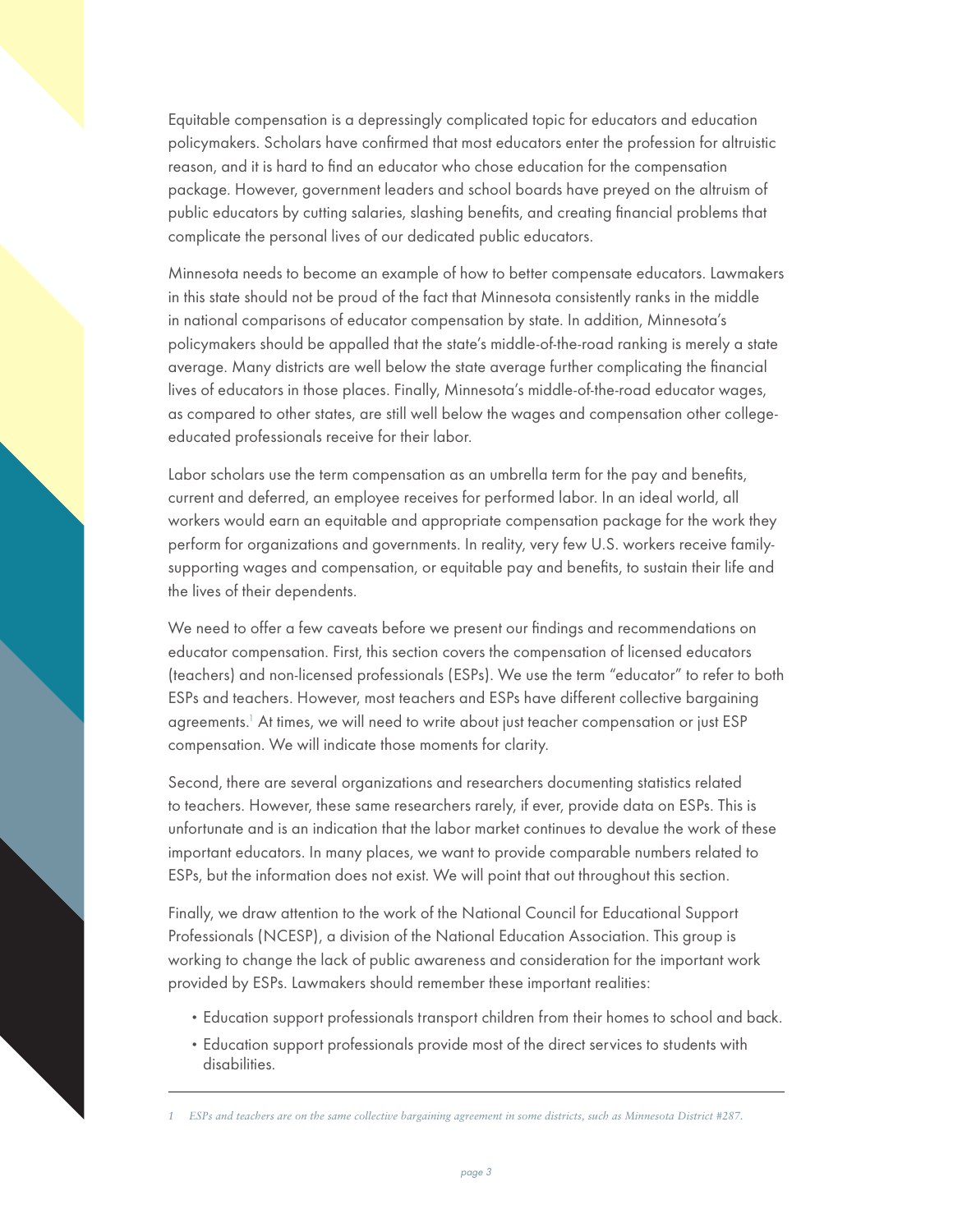- •Education support professionals prepare the cafeteria meals that nourish children.
- •Education support professionals are the reason hallways are mopped, trash bins are emptied, schedules are printed, supplies are ordered, recess is kept safe, and buildings are repaired.
- •Education support professionals serve as safety coaches and replacements for school resource officers.
- •Education support professionals act as job coaches for students enrolled in pathway programs.
- •Education support professionals assist administrators with scheduling, family communication, and office management.

Image 1.1, from the NCESP, highlights the several roles ESPs play in schools. Minnesota schools trust ESPs with students several hours each day, so Minnesota should equitably compensate these vital employees.

| <b>JOB CATEGORY</b>                | <b>FUNCTION</b>                                                                                                     |
|------------------------------------|---------------------------------------------------------------------------------------------------------------------|
| Custodial and maintenance services | <b>Building and grounds</b><br>maintenance and repair                                                               |
| Security services                  | School resource, guard, campus monitors,<br>police and security specialists                                         |
| Food services                      | Food planning, preparation and service                                                                              |
| Health and student services        | Nursing, therapy and health support,<br>community and welfare services                                              |
| Para-educators                     | Instructional and non-instructional support                                                                         |
| Clerical services                  | Secretarial, clerical and<br>administrative support                                                                 |
| Skilled trades services            | Trades, crafts and machine operators                                                                                |
| <b>Transportation services</b>     | Transportation, delivery and<br>vehicle maintenance services                                                        |
| Technical services                 | Computer, audiovisual and language<br>technical support and media, public<br>relations, writing and art specialties |
| <b>Higher education</b>            | All higher education ESPs performing<br>in the job categories listed above                                          |

#### IMAGE 1.1: ROLES AND DUTIES OF EDUCATION SUPPORT PROFESSIONALS

We reproduced this image from Education Support Professionals: Meeting the Needs of the Whole Student. Education Minnesota is a state affiliate of the National Education Association. (National Education Association, March 2015, p. 20).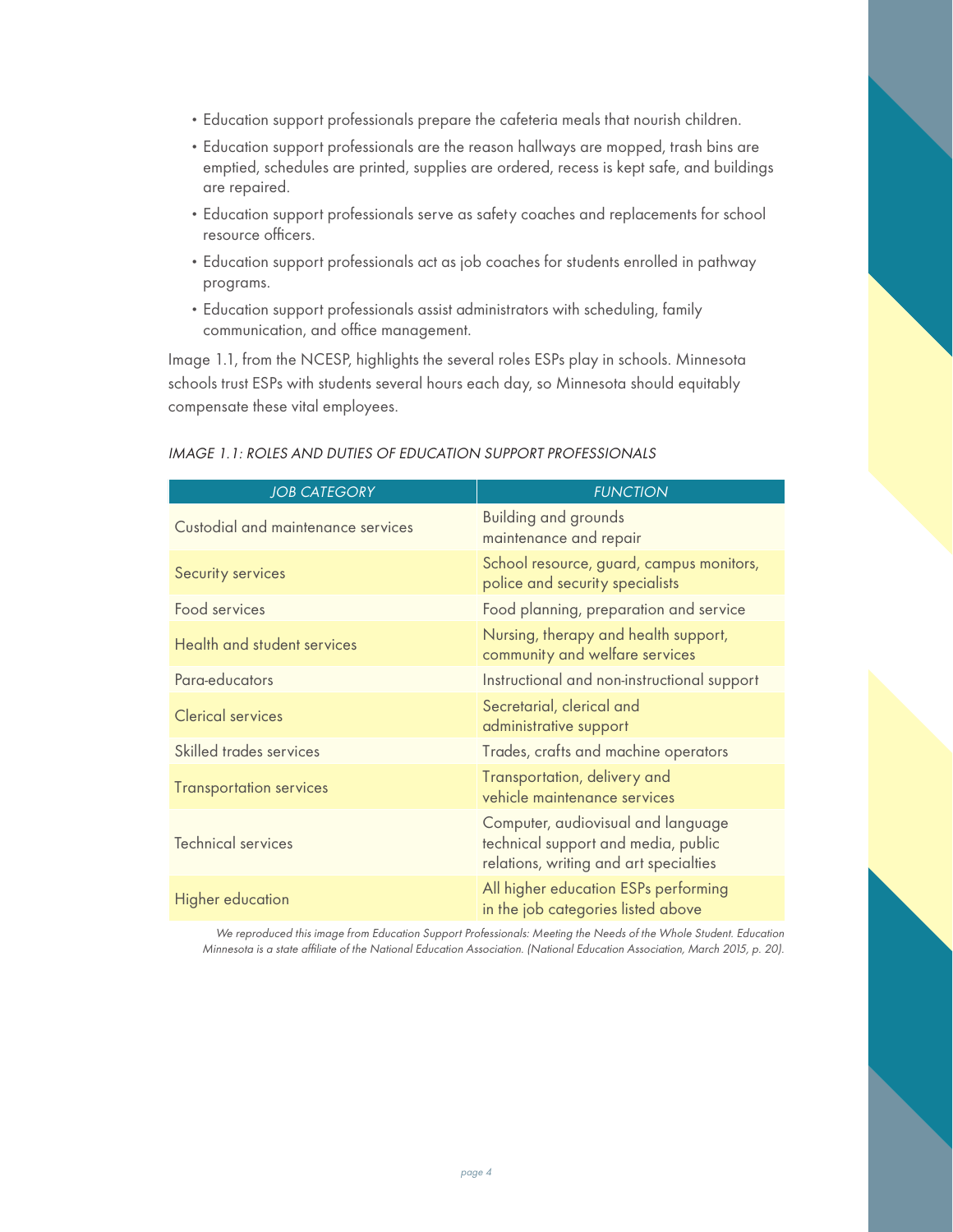Scholars have consistently proven that there is a "professional pay gap" for teachers (some scholars refer to this phenomenon as a "teacher pay penalty"). ESPs also face a pay penalty, but researchers have not documented the differential with consistent tracking. Educators earn less than their similarly educated peers, and educator wages have tracked downward since the 1970s. Podolsky, Kini, Bishop, and Darling-Hammond (2017) have confirmed that

even after adjusting for the shorter work year in teaching, beginning teachers nationally earn about 20% less than individuals with college degrees in other fields, a wage gap that can widen to 30% by midcareer (Baker, Sciarra, & Farrie, 2015). Moreover, the difference between teacher compensation and that of other workers with a college degree has grown larger over time. (p. 22)

### **Nationally, scholars know teachers earn \$324 less per week than other college graduates do. This amounts to a loss of \$16,848 dollars annually, on average, for the trained professionals trusted to teach the children of this nation.**

The professional wage gap for educators exists at all experience levels and throughout the entire career of a teacher. Graph 1.1 compares the average weekly wages of teachers to those of other college graduates. Nationally, scholars know teachers earn \$324 less per week than other college graduates do. This amounts to a loss of \$16,848 dollars annually, on average, for the trained professionals trusted to teach the children of this nation.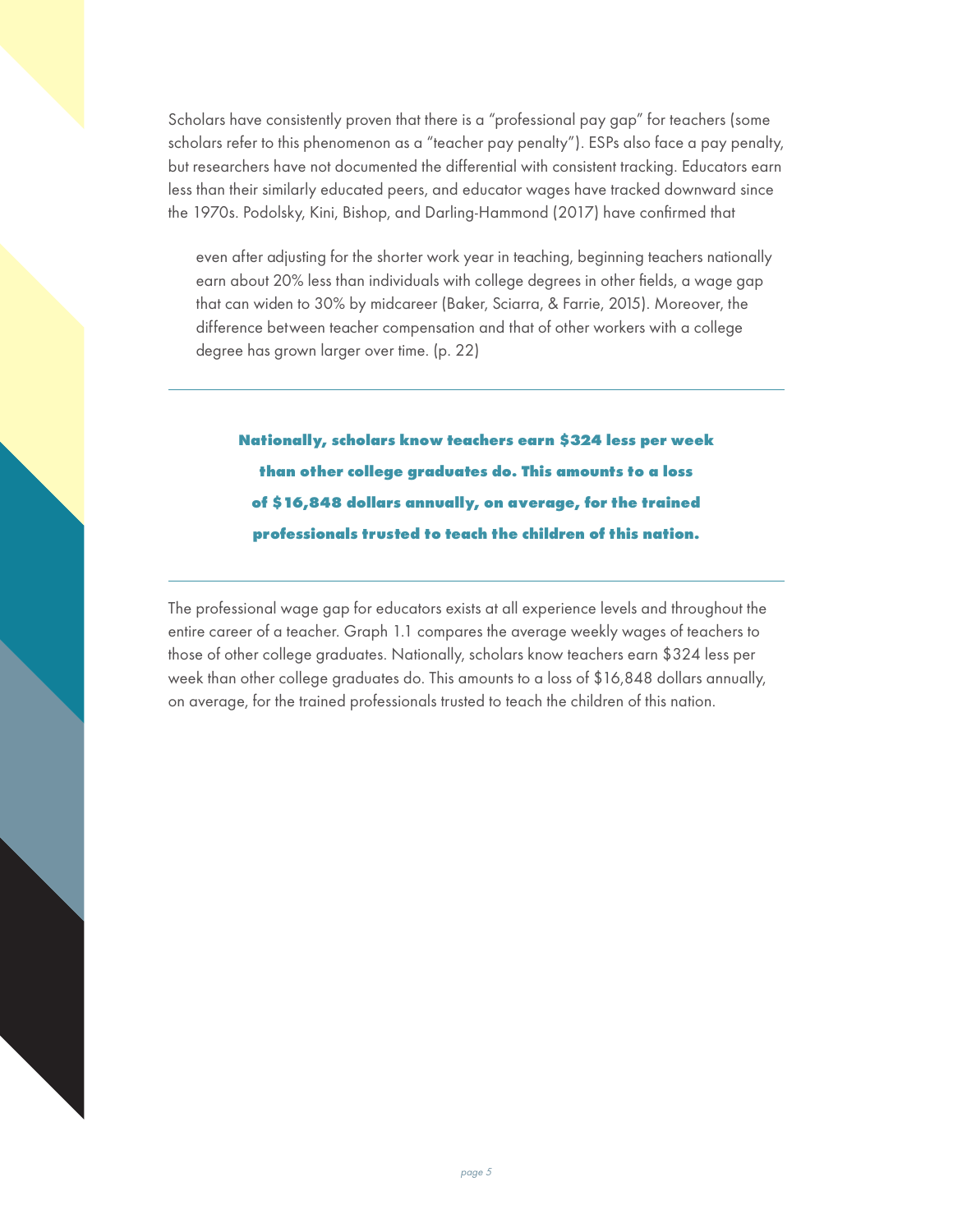

GRAPH 1.1: TEACHERS WEEKLY WAGES COMPARED TO OTHER COLLEGE GRADUATES

Teachers' weekly wages are 23% lower than those of other college graduates. Average weekly wages of public school teachers, other college graduates, and all workers, 1979– 2015 (2015 dollars)

Note: "College graduates" excludes public school teachers, and "all workers" includes everyone (including public school teachers and college graduates). Wages are adjusted to 2015 dollars using the CPI-U-RS. Data are for workers age 18–64 with positive wages (excluding self-employed workers). Non-imputed data are not available for 1994 and 1995; data points for these years have been extrapolated and are represented by dotted lines (see Appendix A for more detail). Source: Authors' analysis of Current Population Survey Outgoing Rotation Group data. Economic Policy Institute. Graph 1.1 reproduced with permission from Sylvia Allegretto and Lawrence Mishel, The Teacher Pay Gap is Wider Than Ever, Economic Policy Institute and the Center for Wage & Employment Dynamics at the University of California, Berkeley, August 2016. (p. 7).

### **The deregulation and market-based trends that have damaged public education have also led to wage and benefit cuts for educators.**

Teachers did not always face such a steep wage penalty. In fact, teachers in the 1960s earned wages comparable to other careers requiring college education. However, the deregulation and market-based trends that have damaged public education have also led to wage and benefit cuts for educators. In addition, advocates for teachers face an uphill battle when trying to alter these patterns because of the many false narratives that cloud the reality facing public educators.<sup>2</sup>

In the following pages, we correct public misunderstandings about educator labor and offer solutions to replace the policies that have stalled and deflated educator compensation for decades.

*<sup>2</sup> See the National Education Association's document titled (Teacher compensation: Fact versus Fiction.)*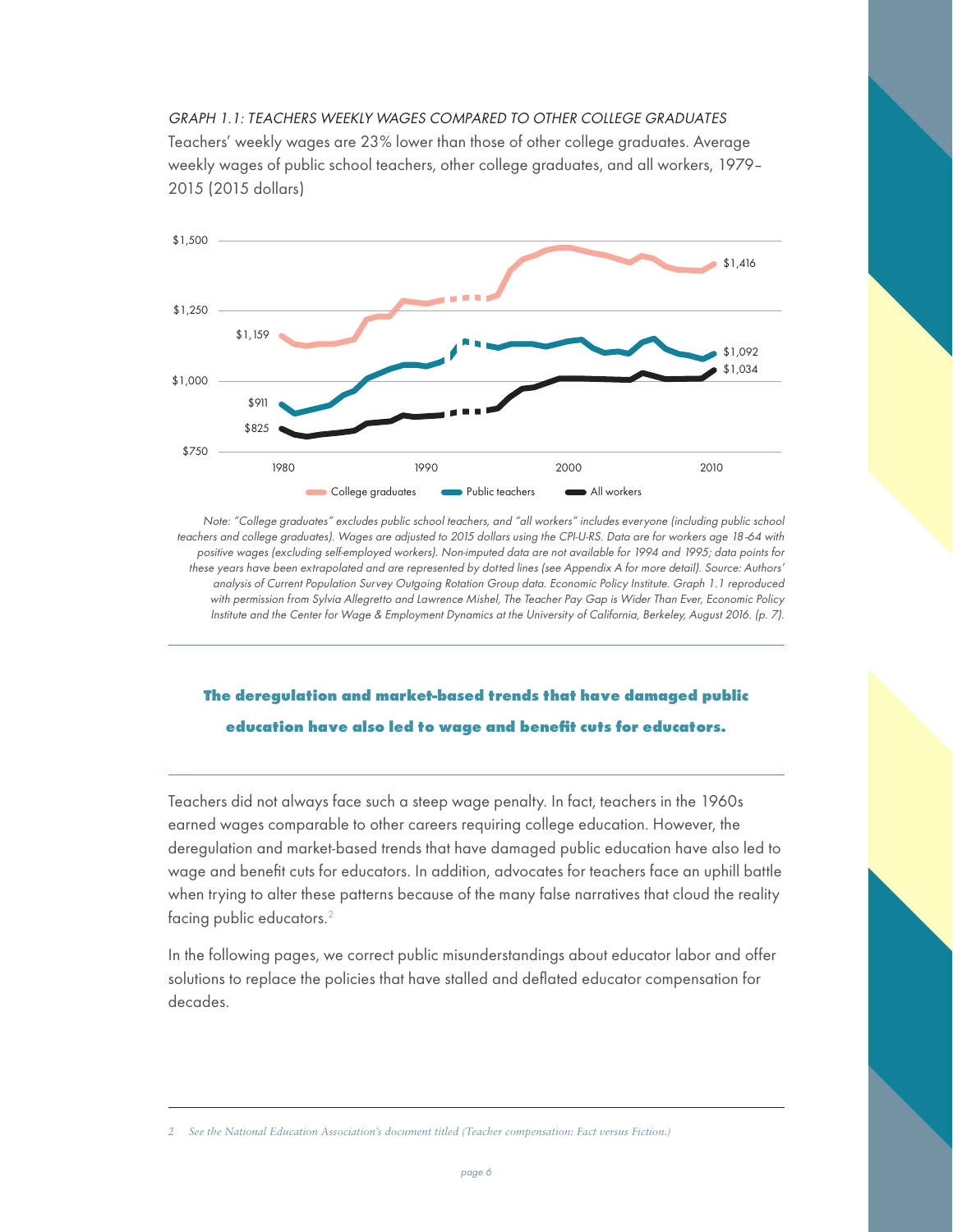**Public educators are outpacing all other professions in terms of illness and desires to change careers because of stress. Compensation includes comprehensive insurance, a reliable pension, and an equitable, familysupporting wage. All educators, and all workers in the United States, should feel valued, respected, and supported in their day-to-day job responsibilities.**

Educators enter the profession for altruistic reasons, not for high salaries. However, they still deserve equitable pay and benefits.<sup>3</sup> Minnesota cannot continue paying educators at abysmal levels. In addition, there are other portions of compensation and work life, beyond pay and benefits, which require the attention of policymakers. Public educators are outpacing all other professions in terms of illness and desires to change careers because of stress. Compensation includes comprehensive insurance, a reliable pension, and an equitable, family-supporting wage. All educators, and all workers in the United States, should feel valued, respected, and supported in their day-to-day job responsibilities.

**If Minnesota's lawmakers are serious about improving education, closing opportunity gaps, and preparing every child to succeed in a 21st century economy, then it is time to recognize, and act on, what it takes to do so.**

Minnesota needs to provide educators with higher wages and better benefits. The state also needs to implement policies and provide resources that will decrease work stressors that are leading to physical and mental illness among educators. Providing a modest level of student loan debt relief, raising ESP wages to \$15 per hour, and ensuring that every licensed teacher started their career at \$50,000 annually would require an over \$1 billion investment in education. However, there is a direct correlation between the quality of professionals working with students and student success. If Minnesota's lawmakers are serious about improving education, closing opportunity gaps, and preparing every child to succeed in a 21st century economy, then it is time to recognize, and act on, what it takes to do so.

*<sup>3</sup> Educators continue to leave the profession in part because current compensation levels do not provide for the high costs associated with becoming an educator. Educator compensation is also inadequate as a counter-weight to the working conditions many educators face.*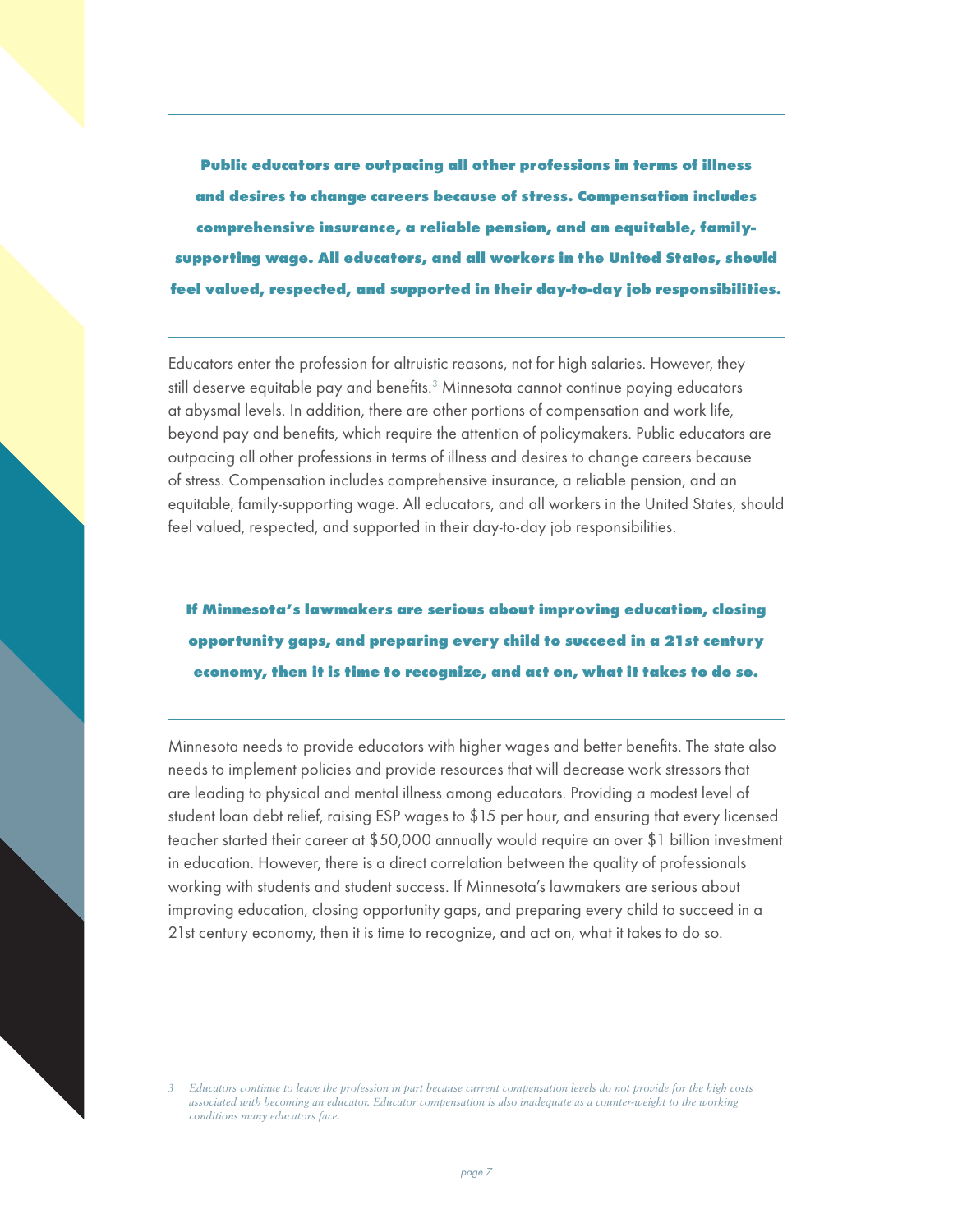We makes this case by focusing on these questions:

- 1. How large is the professional wage gap for educators? What does the wage gap look like for different categories of educators?
- 2. What work stressors do public educators face? How are these stressors affecting the health and lives of public educators?
- 3. How can Minnesota improve working conditions and compensation for public educators?

Minnesota lawmakers must act now to prevent educator attrition from growing. In the following pages, we build a case for this action by covering the following topics:

- •The cost of living for Minnesota educators.
- Oppositional voices about educator compensation.
- •The educator wage gap: national and Minnesota specific trends.
- •The sexist dimension of the educator wage gap.
- •Education support professionals and the right to a living wage.
- •The connection between educator benefits and the educator wage gap.
- •The student loan debt loads burdening Minnesota's educators.

We then identify the work stressors facing educators by discussing the facts that:

- •Educators lack basic resources for their classrooms.
- •Educators work multiple jobs to earn equitable wages.
- •Educators are struggling with their mental health.
- •Educators of color face tremendous institutional stressors driven by systemic racism.

We conclude the section by offering a list of potential solutions policymakers should consider.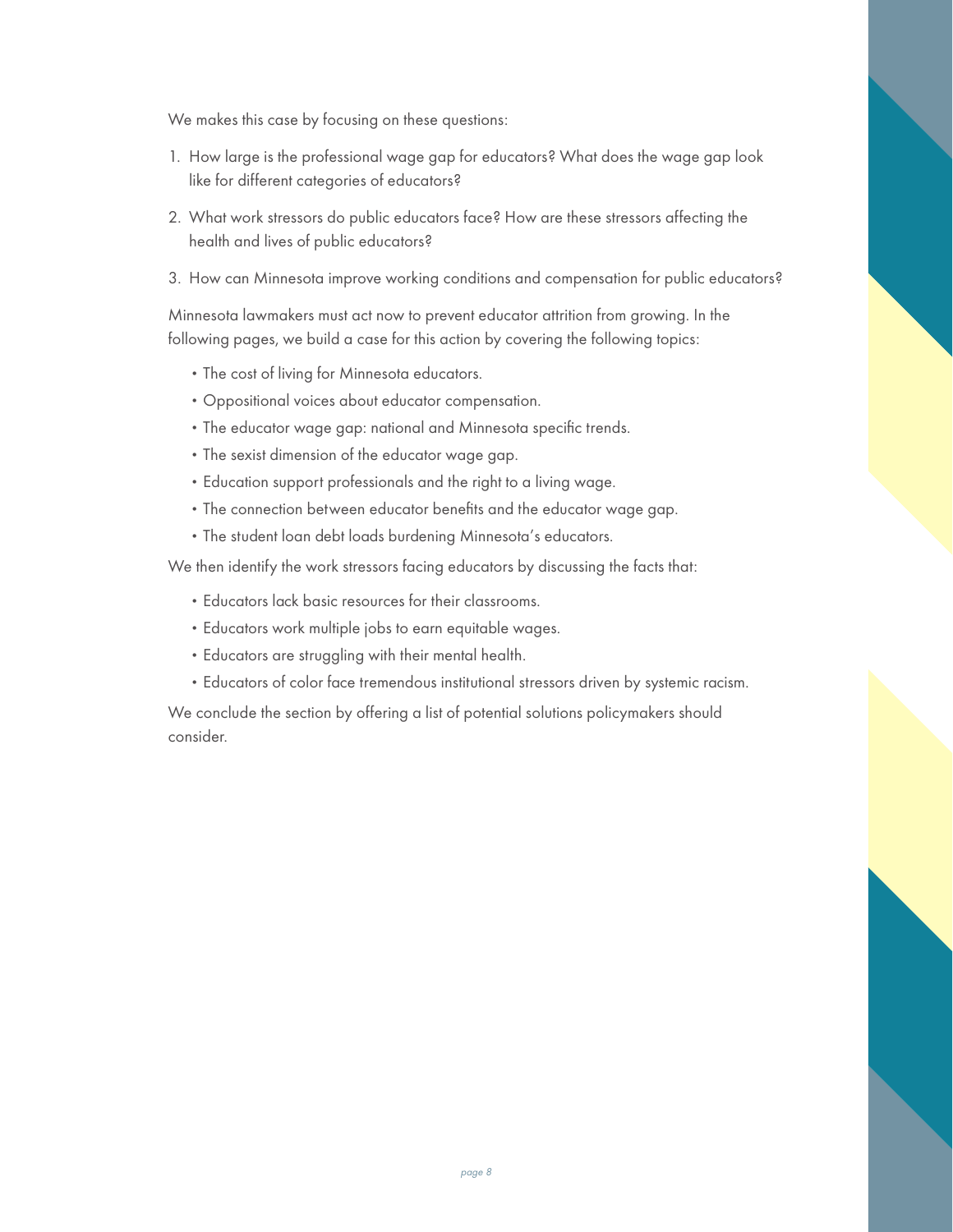# Cost of Living for Minnesota Educators

In the remainder of this section, we will be discussing both educator compensation and the financial strains educators face to meet their basic needs. Thus, we felt it was necessary to begin this section with a discussion of the basic family expenses Minnesotans face. We calculated these numbers using the EPI's Family Budget Calculator. EPI describes this calculator as a tool that

measures the income a family needs in order to attain a modest yet adequate standard of living. The budgets estimate community-specific costs for 10 family types (one or two adults with zero to four children) in all counties and metro areas in the United States. Compared with the federal poverty line and the Supplemental Poverty Measure, EPI's family budgets provide a more accurate and complete measure of economic security in America. (Economic Policy Institute)

Image 1.2 and Image 1.3 are annual costs for a family of two adults and two children in either rural Minnesota or urban Minnesota. We ask policymakers to consider these total annual costs as we discuss the problematically low wages Minnesota's educators earn.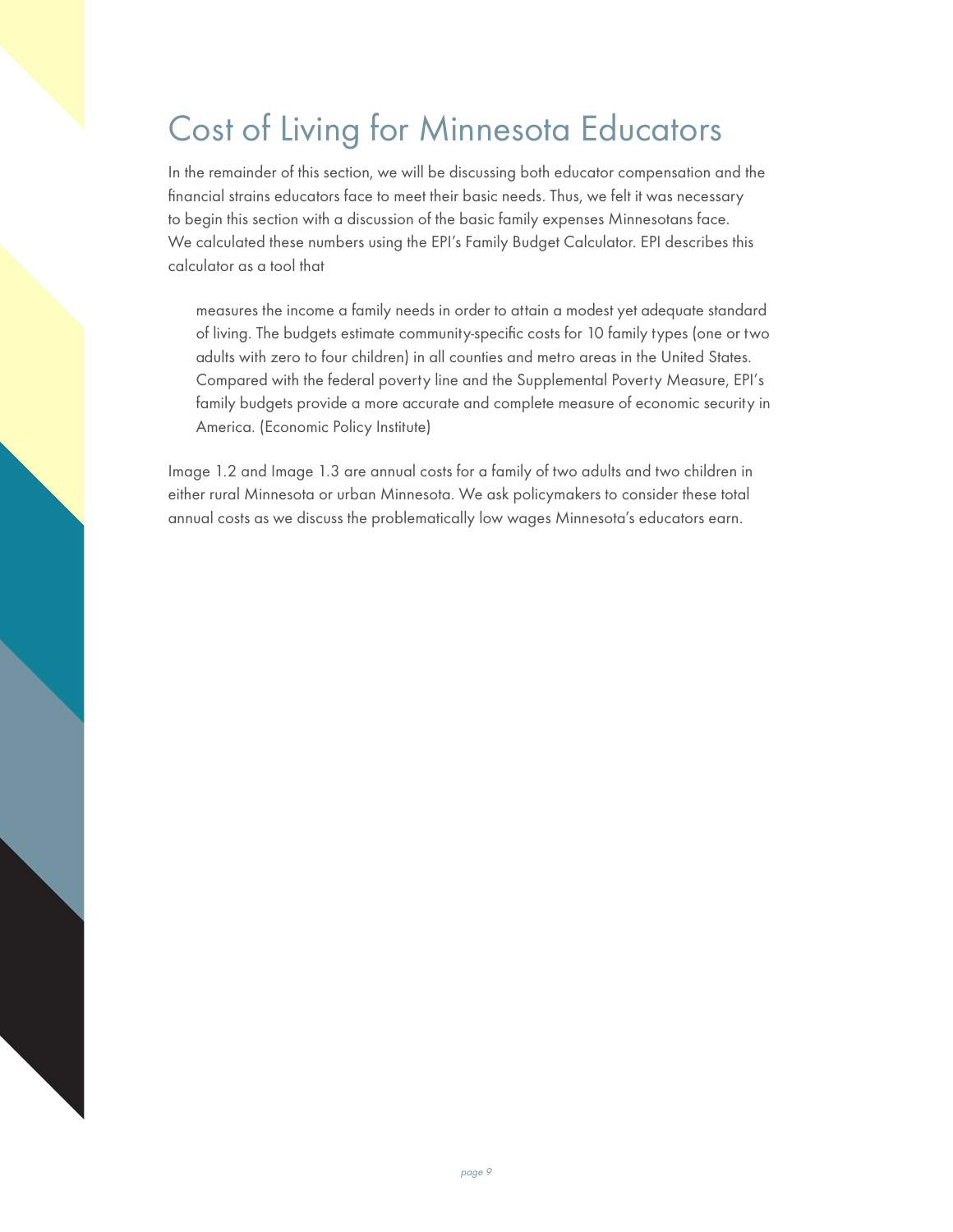#### IMAGE 1.2: ANNUAL COST OF LIVING, URBAN MINNESOTA ANNUAL COSTS 2 ADULTS AND 2 CHILDRE HENNEPIN COUNTY, MN IMAGE 1.3: ANNUAL COST OF LIVING, RURAL MINNESOTA ANNUAL COSTS

| 2 ADULTS AND 2 CHILDREN<br><b>HENNEPIN COUNTY, MN</b> |          | 2 ADULTS AND 2 CHILDREN<br>PINE COUNTY, MN |          |
|-------------------------------------------------------|----------|--------------------------------------------|----------|
| Housing                                               | \$13,230 | Housing                                    | \$9,624  |
| Food                                                  | \$9,836  | Food                                       | \$8,955  |
| Child care                                            | \$22,295 | Child care                                 | \$11,502 |
| Transportation                                        | \$13,633 | Transportation                             | \$15,502 |
| <b>Health care</b>                                    | \$14,982 | <b>Health care</b>                         | \$16,796 |
| Other necessities                                     | \$9,305  | Other necessities                          | \$7,495  |
| Taxes                                                 | \$15,201 | Taxes                                      | \$10,887 |
| <b>Annual total</b>                                   | \$98,483 | Annual total                               | \$80,762 |

We reproduced Image 1.1 and Image 1.2 with permission from the Economic Policy Institute. We generated the images using EPI's Family Budget Calculator found at: Economic Policy Institute, Family Budget Calculator, https:// www.epi.org/resources/budget/. We have also reproduced EPI's explanation of how researchers define and caluclate each category. Housing,4 food,5 child care,6 transportation,7 health care,8 other necessities,9 and taxes.10

*4 Housing: Housing costs are based on the Department of Housing and Urban Development's fair market rents, which represent rental costs (shelter rent plus utilities) at the 40th percentile in a given area for privately owned, structurally safe, and sanitary rental housing of a modest nature with suitable amenities. Studio apartments were used for one-adult families, one-bedroom apartments for two-adult families, two-bedroom apartments for families with one or two children, and threebedroom apartments for families with three or four children.*

- *5 Food: Food costs are based on the U.S. Department of Agriculture's national "low-cost" food plan and adjusted to each area using multipliers from Feeding America's Map the Meal Gap data. The low-cost plan is the second-least-expensive of the four Official USDA Food Plans and assumes almost all food is bought at the grocery store and then prepared at home. The USDA food plans represent the amount families need to spend to achieve nutritionally adequate diets.*
- *6 Child care: Child care expenses are based on costs of center-based child care and family-based care for 4-year-olds and schoolage children, as reported by the Child Care Aware of America. We assume all families in urban areas use center-based care and all families in rural areas use family-based care. For one-child families, we assume the child is 4 years old. For families with more than one child, we assume the additional children are ages 8, 12, and 16, respectively.*
- *7 Transportation: Transportation expenses are a combination of the costs of auto ownership, auto use, and transit use. Transportation cost data were provided by the Center for Neighborhood Technology (CNT). CNT created a modified version of transportation costs from its Housing and Transportation Affordability Index to account for differences in family types in the Family Budget Calculator.*
- *8 Health care: Health care expenses include insurance premiums and out-of-pocket costs, and assume families purchase the lowest cost bronze plans on the health insurance exchange established under the Affordable Care Act. Data on premiums come from the Kaiser Family Foundation and the U.S. Department of Health and Human Services (HHS). Out-of-pocket medical costs are calculated from HHS's Medical Expenditure Panel Survey.*
- *9 Other necessities: Other necessities include apparel, personal care, household supplies (which include items ranging from furnishings to cleaning supplies to phone service), reading materials, and school supplies. The costs for these items come from the Bureau of Labor Statistics Consumer Expenditure Survey, and use data reported for households in the second (from the bottom) fifth of households in the household income distribution.*
- *10 Taxes: Taxes are calculated from the National Bureau of Economic Research's Internet TAXSIM, an online tool that calculates information on federal personal income taxes, state income taxes, and federal Social Security and Medicare payroll taxes.*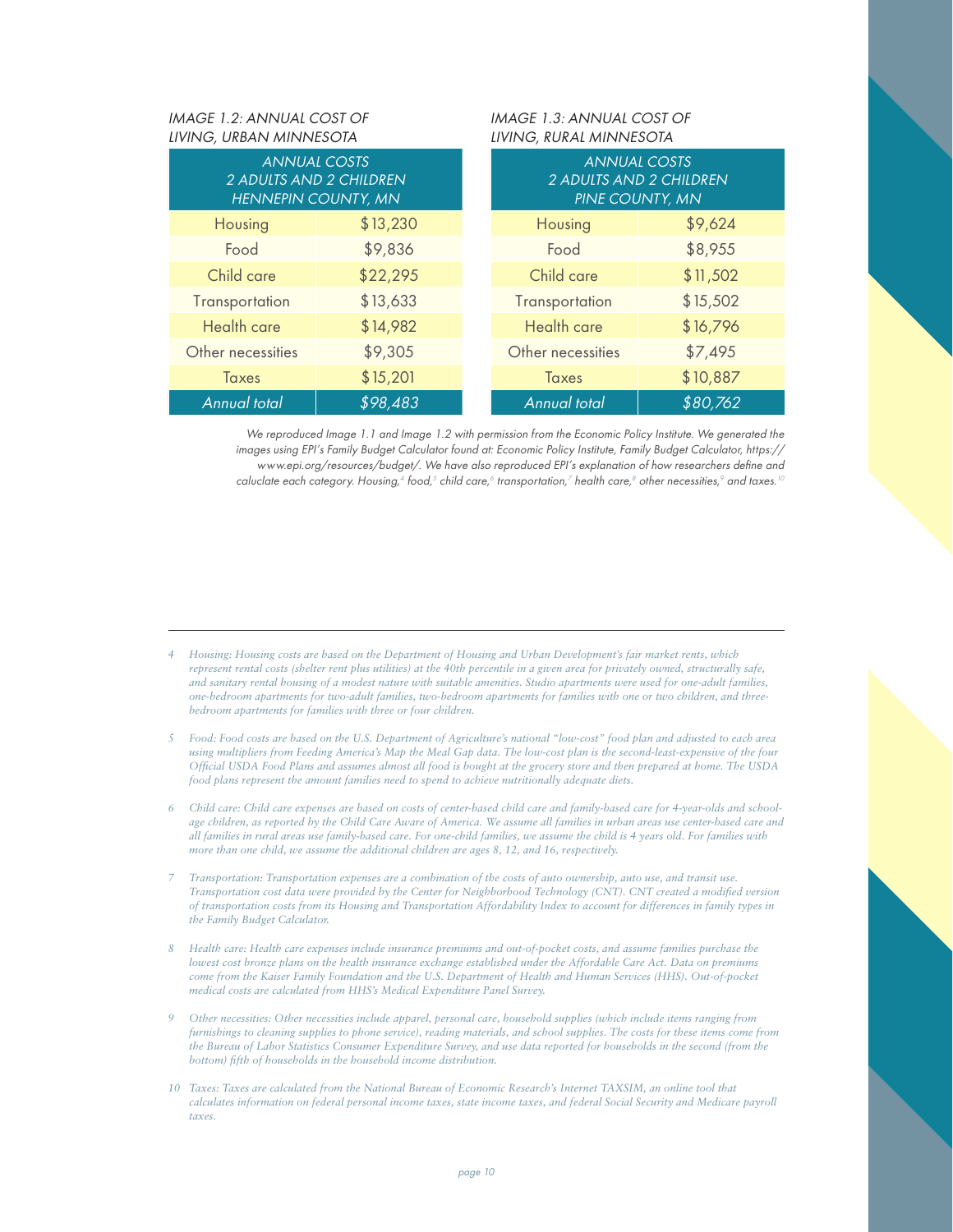## Oppositional Voices: Market-Based Positions on Educator Compensation

Most economic attacks on public education, from both the political left and the political right, are rooted in market-based theories. There are two inherent problems with these lines of critique. First, market-based theories about competition and productivity do not fit in an education model. Educators are not selling widgets in a global marketplace; educators are training the next generation of citizens who will spur industry and research. School choice and charter school models across the nation have provided a plethora of examples of how market-based models fail. Market-based approaches will not solve teacher compensation problems.

**Becky Hespen, president of the Osseo Education Support Professionals Association, reports that many of her members struggle to meet the basic financial needs of their families. Some of her members arrive three hours early to school and sleep in their cars because they share one automobile with their spouse.**

Second, the same theorists who embrace market-based reforms fail to recognize that ESPs are walking off the job to earn higher wages at local restaurants, bars, and places of retail. Becky Hespen, president of the Osseo Education Support Professionals Association, reports that many of her members struggle to meet the basic financial needs of their families. Some of her members arrive three hours early to school and sleep in their cars because they share one automobile with their spouse. ESPs work with the most vulnerable students and provide vital services to Minnesota's students. They deserve wages that are comparable, and higher, than those they can earn in retail or food service.

In what follows, we debunk the misconceptions promoted by education reformers touting market-based economic fixes for public education. In this section, we are speaking solely to teacher wages because, as noted above, education reformers tend to usually only focus on teachers. We limit our critique to the work of Michael Podgursky, professor of economics at the University of Missouri-Columbia, because he is one of the most prolific and outspoken scholars pushing false narratives about educator pay and his arguments are a good example of most market-based, education reform theories cited in policy debates.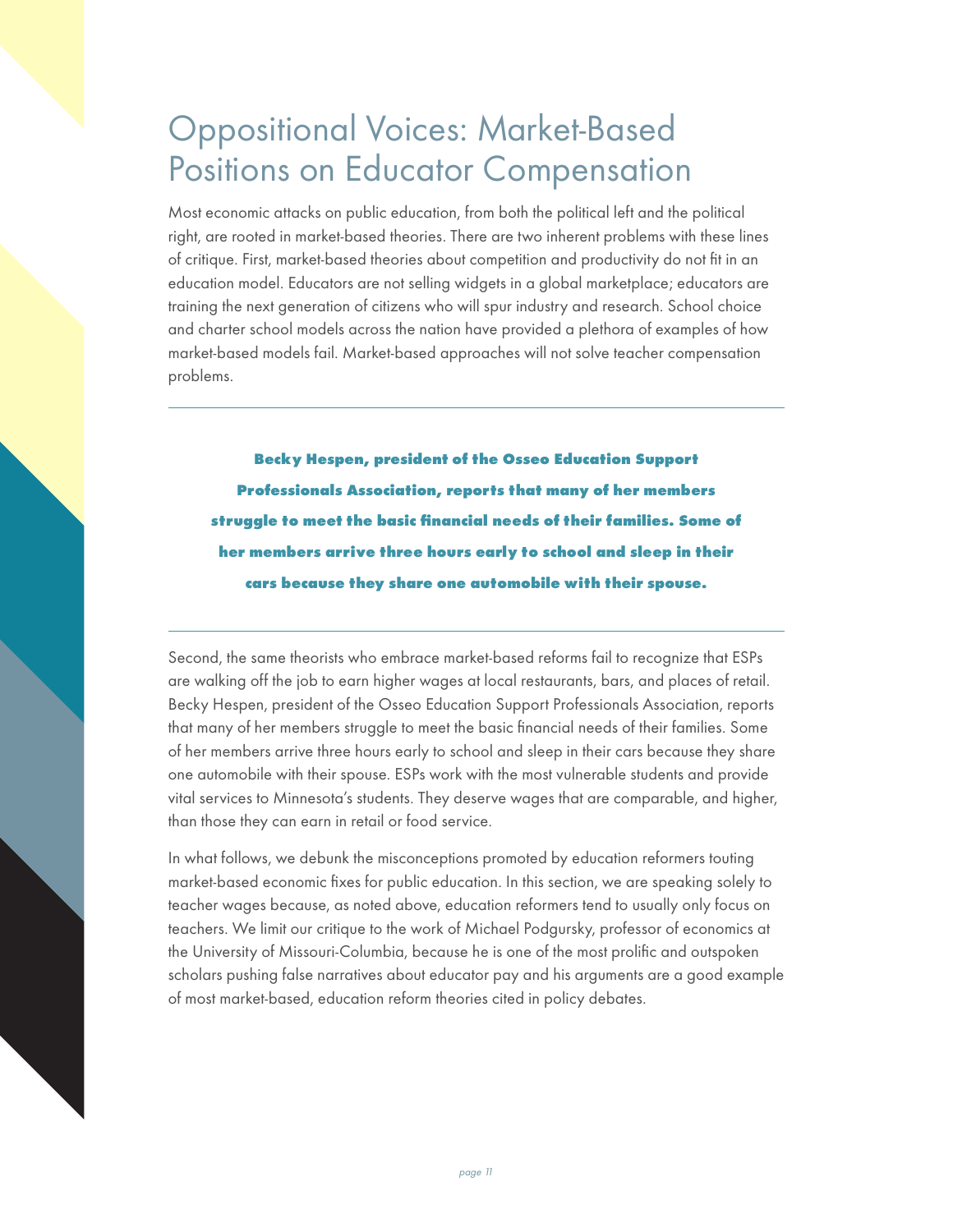Podgursky, and scholars like him, promote their agendas with two contradictory arguments. These scholars first decry the current education system for "not being market based" and impossible for comparison. Then they offer a critique of the system in which they offer marketbased comparisons. In his study for the George W. Bush initiative, Podgursky (2014) argued, "if a rational system of teacher compensation, aimed at recruiting and retaining high-quality teachers, were designed from scratch, it is unlikely it would bear any resemblance to the system currently in place" (Podgursky, February 2014). Then, Podgursky used this essay, and other works, to do exactly what he says is a "fraught process" by offering market-based comparisons to support his faulty claims. Podgursky (2014) has:

- 1. posited, with faulty figures, that "generous" retirement benefits and other non-wage compensation has resulted in teachers enjoying "a total level of salary and benefits significantly above comparably educated private-sector employees." (p. 2)
- 2. offered a problematic argument that the expertise of some educators work is "more beneficial" and makes them more attractive to other professions. In his worldview, these educators could command higher pay in other careers. (p. 4)

Podgursky (2014) also had the audacity to write, "A second grade teacher will earn the same pay as a high school chemistry teacher. Given the major differences in human capital investments by teaching field (e.g. elementary education versus secondary physical science) it is almost certainly the case that non-teaching opportunity earnings differ greatly as well" (Podgursky, February 2014, p. 5). To be clear, Podgursky has argued (1) teacher compensation is adequate and (2) some teachers are simply worth more than others.

Second, Podgursky and scholars like him, denounce single-pay schedules while ignoring the history behind these equalizing structures. To his credit, Podgursky (2014) did account for the history of these pay schedules by writing, "since elementary school teachers were nearly all women whereas high school teachers were largely male, early struggles for a single salary schedule were seen by some commentators as an important part of feminist struggles for pay equity" (Podgursky, February 2014, p. 4). This is correct. Educators, unions, and districts embraced single-salary schedules to recognize the service and experience of all teachers and to attempt to correct for race-based and gender-based inequities in compensation created by market-based compensation systems. So, why would lawmakers want to eliminate single pay schedule systems? We think it is better to make the steps and lanes of these systems more equitable rather than throwing them out the window all together.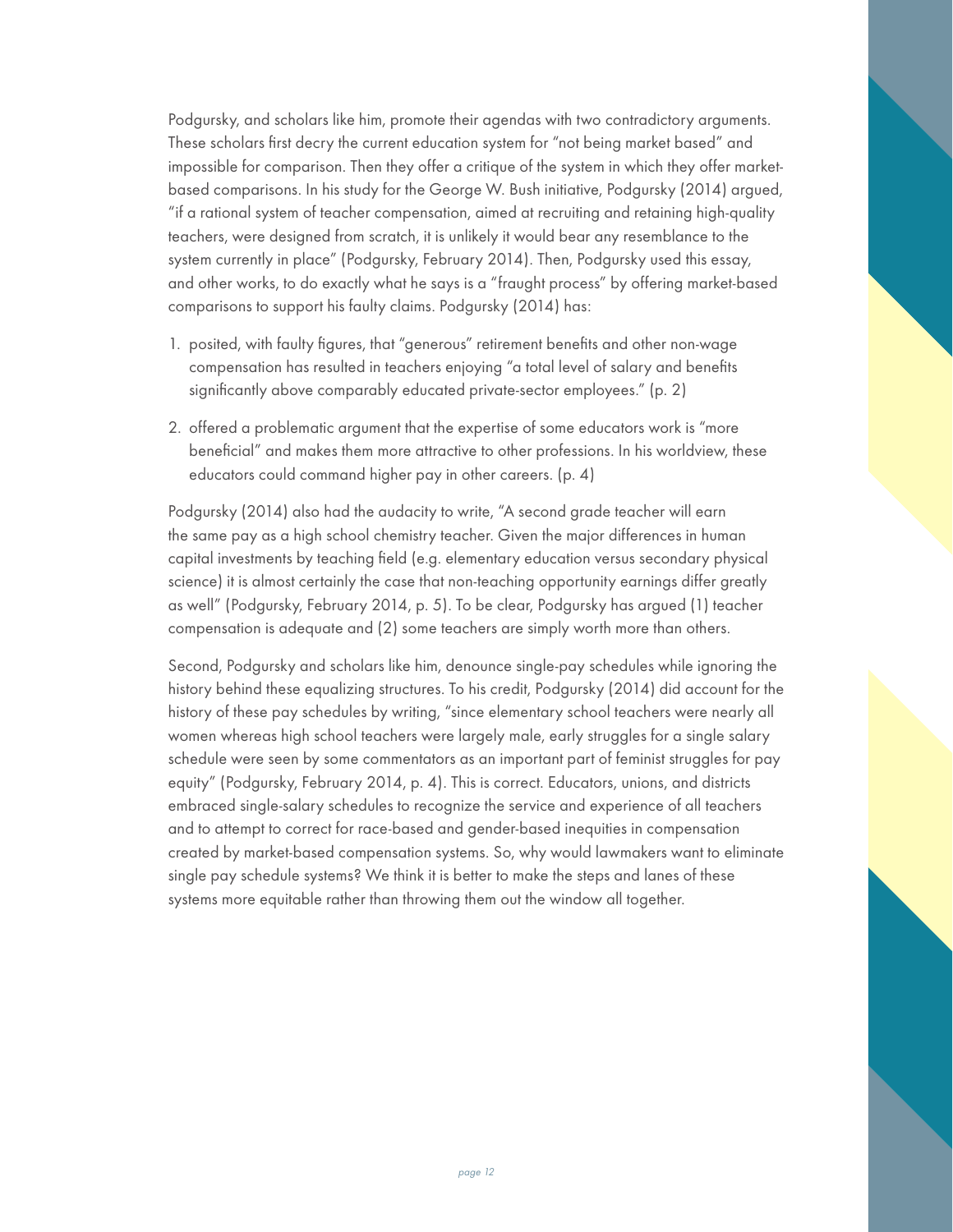Podgursky and others have built a strawhouse of bad arguments about teacher compensation, and it does not take a lot of analysis to provide the evidence to watch their house crumble. These scholars want to dismantle and replace, rather than improve, a corrective system. They also do not provide rational for how the "free market" will ensure equitable compensation for teachers. The U.S. Department of Labor annually confirms that professional pay schedules and compensation, the market-based wage systems Podgursky loves, have not helped close corporate gender pay gaps. Thus, we ask:

How will eliminating single-salary schedules protect educators from experiencing similar discrimination?

In addition, Podgursky and market-based scholars fail to mention that most teacher contracts across the nation allow teachers to earn additional wages by completing professional development, illustrating student growth, and earning higher degrees. They also often ignore the fact that many teachers start at higher places on the salary schedule because of their expertise, which is a practice most union leaders endorse.

**We think all students need quality art teachers, language teachers, science teachers, and civics teachers. It is a dangerous practice to place more value in one set of academic expertise over another.**

Finally, we call the question Podgursky-like scholars never ask. Who makes the compensation calls in their new market-based world? Do individual administrators get to decide the relative worth of each teacher? Are these scholars at peace with an art teacher making \$20,000 more than a biology teacher in one district while the reverse is true in the district next door? Educators introduce students to a wide range of perspectives and ideas. We think all students need quality art teachers, language teachers, science teachers, and civics teachers. It is a dangerous practice to place more value in one set of academic expertise over another.

Yes, expertise and training should be valued. However, we believe this means all types of expertise and training. It is regressive, and illogical, to dismantle a system that attempts to promote equal pay for equal work and equal training. The high school chemistry teacher will not be able to do his or her job without the foundation laid by the second-grade teachers in his or her district. Educators deserve fair and equitable compensation for the work they perform in schools, across all grade levels. Podgursky, and scholars like him, seem to be mainly interested in raising the wages of some teachers while suppressing the earnings of others, and we have more than enough examples to show those sorts of changes disproportionately harm women and people of color.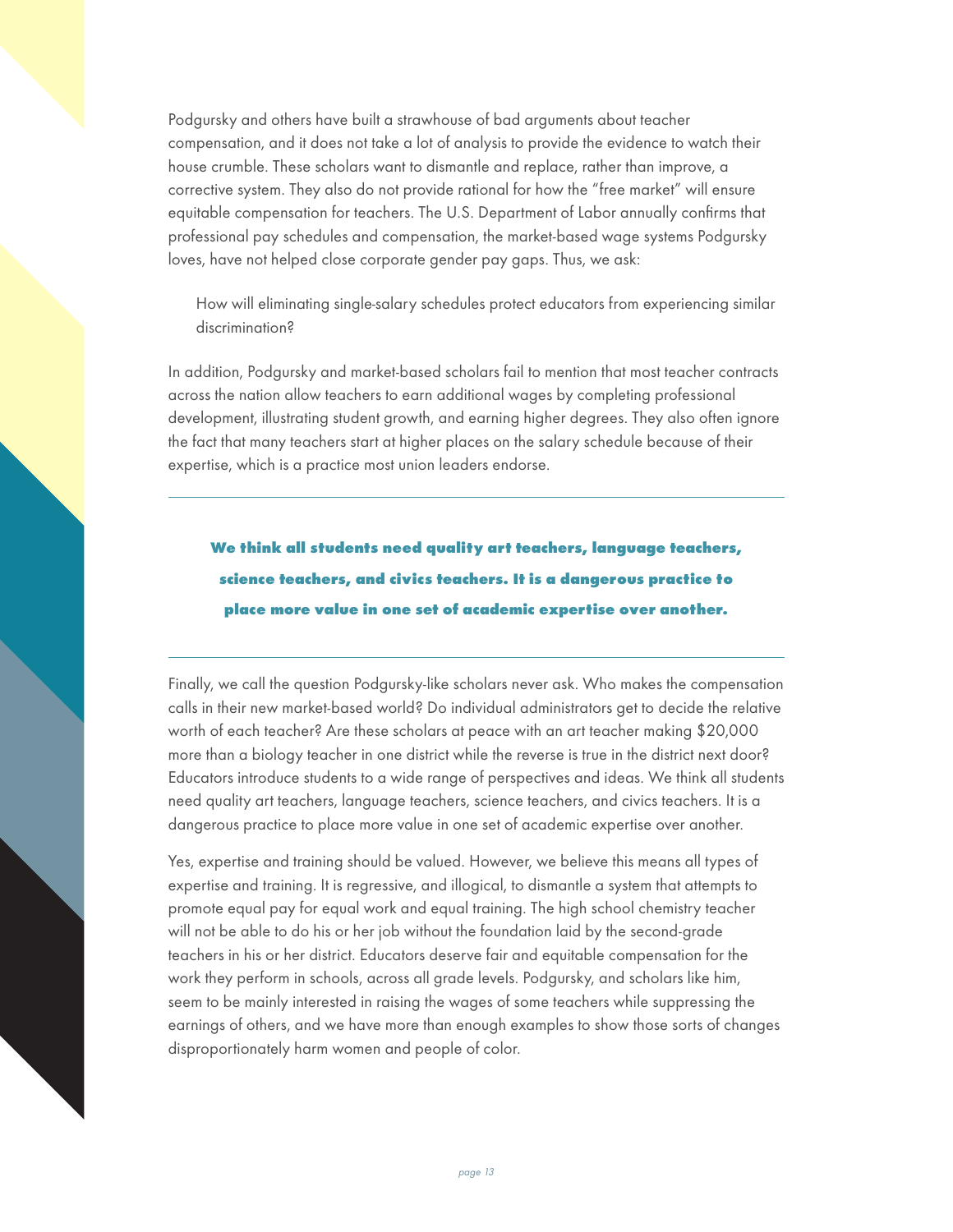## The Educator Wage Gap: National and Minnesota Specific Trends

The Economic Policy Institute (EPI) has been the leading organization tracking the educator wage gap across decades. Allegretto and Mishel (2016), writing for the EPI, documented that

For over a decade, starting with How Does Teacher Pay Compare? (Allegretto, Corcoran, & Mishel, 2004), we have studied the long-term trends in teacher pay. We followed this up with The Teaching Penalty, published in 2008 using 2006 data, and have updated our findings occasionally in other papers. Our body of work has documented the relative erosion of teacher pay. (p. 3)

**"Average weekly wages (inflation adjusted) of public-sector teachers decreased \$30 per week from 1996 to 2015, from \$1,122 to \$1,092 (in 2015 dollars). In contrast, weekly wages of all college graduates rose from \$1,292 to \$1,416 over this period."**

In 2016, The EPI published "The teacher pay gap is wider than ever: Teacher's pay continues to fall further behind pay of comparable workers," to further illustrate this growing problem. Allegretto and Mishel (2016), the authors of the report, concluded that "average weekly wages (inflation adjusted) of public-sector teachers decreased \$30 per week from 1996 to 2015, from \$1,122 to \$1,092 (in 2015 dollars). In contrast, weekly wages of all college graduates rose from \$1,292 to \$1,416 over this period" (p. 4). Podolsky, Kini, Bishop, and Darling-Hammond (2017) later promoted the work of the EPI adding legitimacy to the claim that nationally "teachers earned less than 11% in total compensation" than workers in other fields requiring college education (Podolsky, Kini, Bishop, & Darling-Hammond, May 2017, pp. 22-23).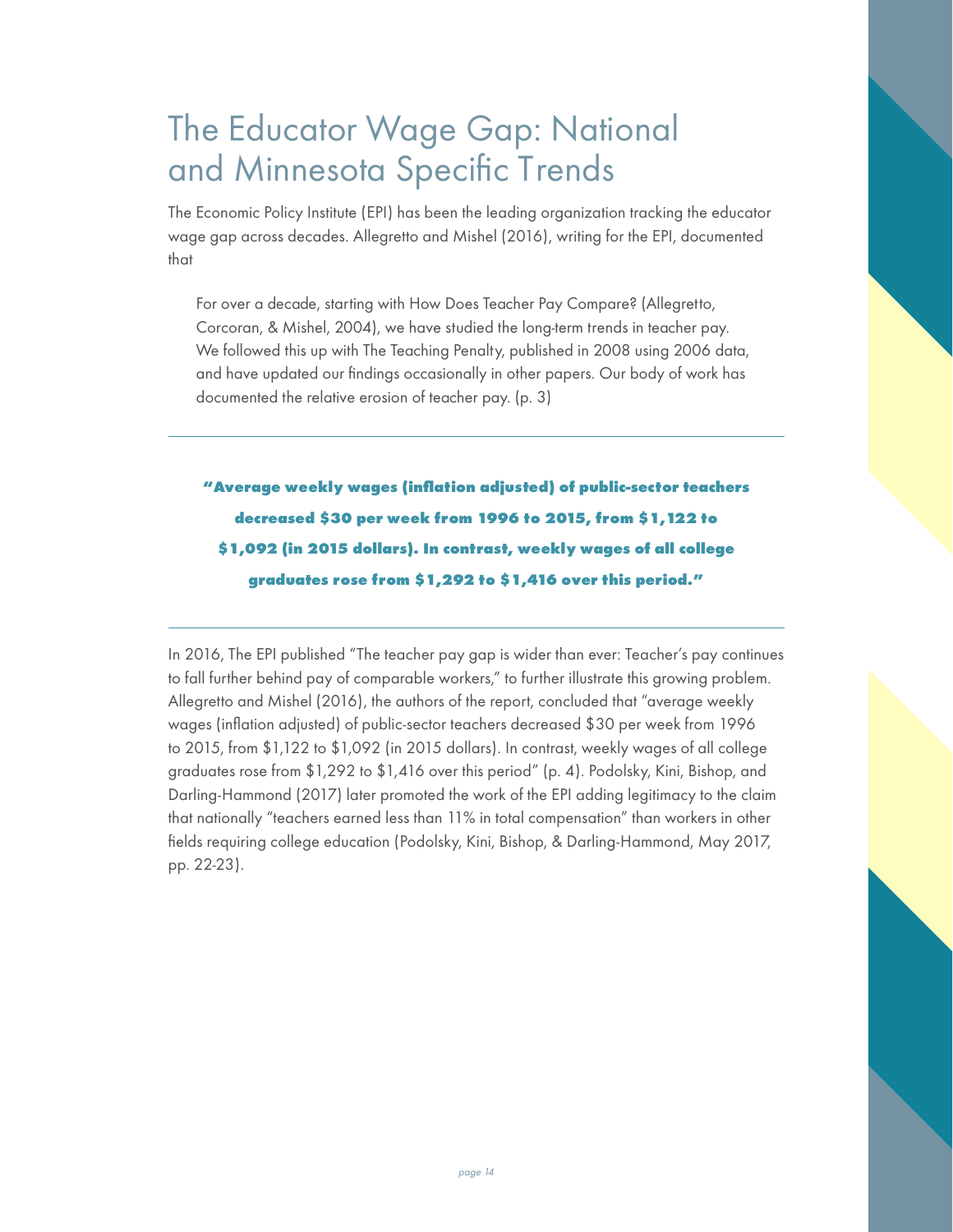The numbers become starker when disaggregated by different categories of educators. The pay gap grew higher, not lower, for educators with a master's degree (Podolsky, Kini, Bishop, & Darling-Hammond, May 2017, p. 23). Graph 1.2 shows that experience and advanced degrees did not help individual educators close the professional pay gap. Unfortunately, those educators just saw the gap continue to increase, and they likely did so while accumulating large amounts of student loan debt. Allegreto and Mishel (2016) also determined:

- •For all public-sector teachers, the relative wage gap (regression adjusted for education, experience, and other factors) has grown substantially since the mid-1990s: It was -1.8% in 1994 and grew to a record -17.0% in 2015.
- •The teacher compensation penalty grew by 11 percentage points from 1994 to 2015.
- •The erosion of relative teacher wages has fallen more heavily on experienced teachers than on entry-level teachers. The relative wage of the most experienced teachers has steadily deteriorated—from a 1.9% advantage in 1996 to a 17.8% penalty in 2015. (p. 4)

Scholars like Podgursky say these numbers are inflated because teachers (1) work nine months a year and (2) earn attractive non-wage benefits such as pensions. Allegreto and Mishel (2016) accounted for these benefits and determined Podgursky-like scholars are wrong on this point. The total teacher compensation penalty was a record-high 11.1% in 2015 (composed of a 17.0% wage penalty plus a 5.9% benefit advantage). The bottom line is that the teacher compensation penalty grew by 11 percentage points from 1994 to 2015 (p. 4). Non-wage benefits, like health insurance and pensions, vary widely by district. However, even the best non-wage, compensation packages fails to fill the void of the professional wage gap.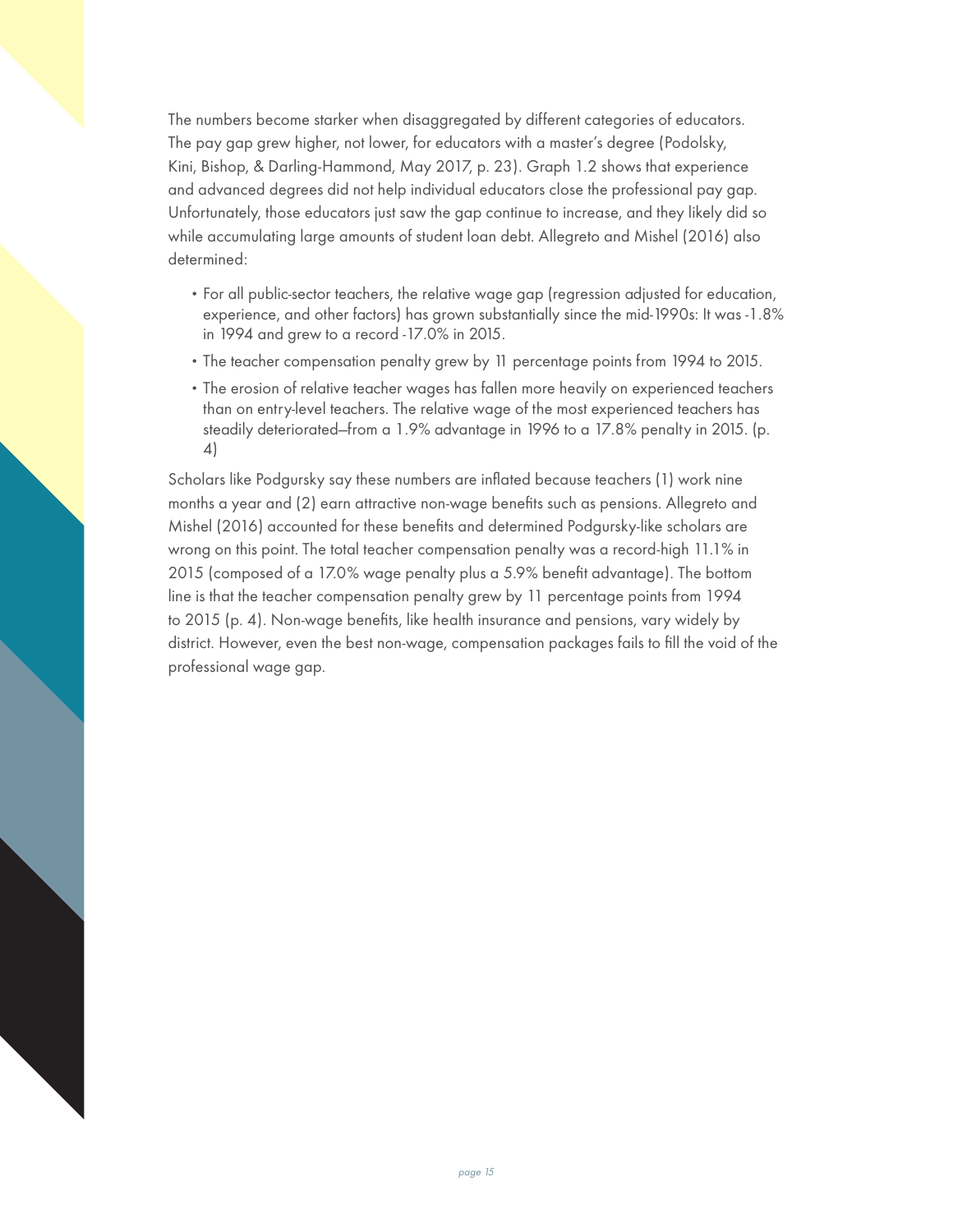### GRAPH 1.2: TEACHER WAGES COMPARED TO OTHER COLLEGE GRADUATES BY AGE/EXPERIENCE

The teacher wage gap grew more for experienced teachers. Wage gap between public school teachers and similar workers, by age cohort, 1996–2015



Note: Figure compares weekly wages. Regression-adjusted estimates include controls for age (quartic), education, race/ethnicity, geographical region, marital status, and gender for the pooled sample. Data are for workers age 18–64 with positive wages (excluding self-employed workers). Source: Authors' analysis of Current Population Survey Outgoing Rotation Group data. Economic Policy Institute. Graph 1.2 reproduced with permission from Sylvia Allegretto and Lawrence Mishel, The Teacher Pay Gap is Wider Than Ever, Economic Policy Institute and the Center for Wage & Employment Dynamics at the University of California, Berkeley, August 2016 (p. 10).

The location of a district also adds to the wage gap for some educators. Educators in rural areas face tremendous professional wage gaps because their districts cannot compete with the salaries offered in areas that are more affluent. Scholars have shown:

Rural districts have difficulties finding qualified experienced educators…Competitive salaries and the lack of local amenities are often determining factors in successfully recruiting qualified candidates (Timar & Carter, 2016). Rural school systems often lack the financial capacity to compete with larger urban and suburban areas (McLeskey & Billingsley, 2008; Timar & Carter, 2017). (Johnson, Ohlson, & Shope, 2018, p. 142)

In addition, Podolsky, Kini, Bishop, and Darling-Hammond (2017) have also confirmed that "great inequities in teacher salaries among districts within the same labor market leave some high-need, under-resourced districts at a strong hiring disadvantage. For example, an analysis found that the best-paid teachers in low-poverty schools earned 35% more than their counterparts in high-poverty schools" did (p. 23). The educator wage gap will look very different depending on where an educator works.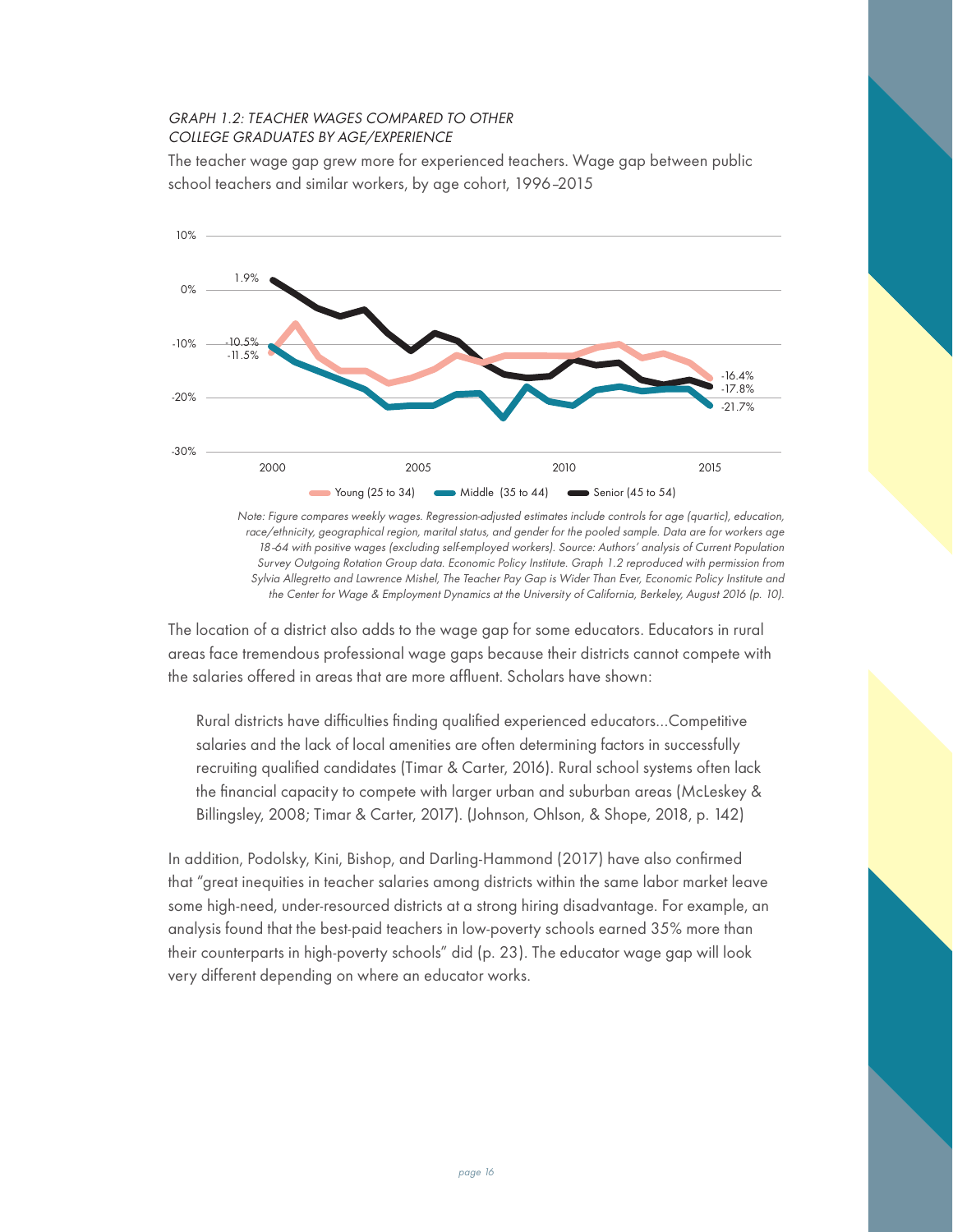As we noted earlier, Minnesota ranks in the middle for educator compensation. All states are underachieving, and Minnesota is squeaking by with a middle-of-the-road average. The American Federation of Teachers (AFT) (2018) documented that the average educator in Minnesota earns \$57,782, which places the state as having the 21st highest average teacher salary (A decade of neglect: Public education funding in the aftermath of the great recession). In addition, the Education Law Center at the Rutgers Graduate School of Education is one of the few research organizations that disaggregates the pay gap by state. Graph 1.3 reports the most recent data about Minnesota and shows "the average 25-year-old teacher [in Minnesota] makes 82% of the salary of a non-teacher in the same labor market who is of similar education, hours worked and age" (Baker, Farrie, & Sciarra,  $2018$ .<sup>11</sup> Unfortunately, this early career, base salary difference will only grow and continue to work against young educators throughout their careers.



GRAPH 1.3: MINNESOTA EARLY CAREER TEACHER SALARY COMPARED TO OTHER PROFESSIONS

> We reproduced Graph 1.3 with permission from researchers at the Education Law Center. The original authors retain copyright permission to this image. The original image appears in: Baker, Bruce D., Danielle Farrie, & David Sciarra, 2018. "Is School Funding Fair? A National Report Card", 7th Edition. www.schoolfundingfairness.org.

Minnesota's policymakers must close this growing professional wage gap in order to make any progress in stopping educator attrition. It is time to pay educators what they are worth. Minnesota can do better than 21st out of 51.

*<sup>11</sup> The numbers for Graph 1.3 and this claim are associated with the interactive infographics at www.schoolfundingfairness. org. These numbers are associated and tied to the same work and project as the report authored by Baker, Farrie, and Sciarra (2018).*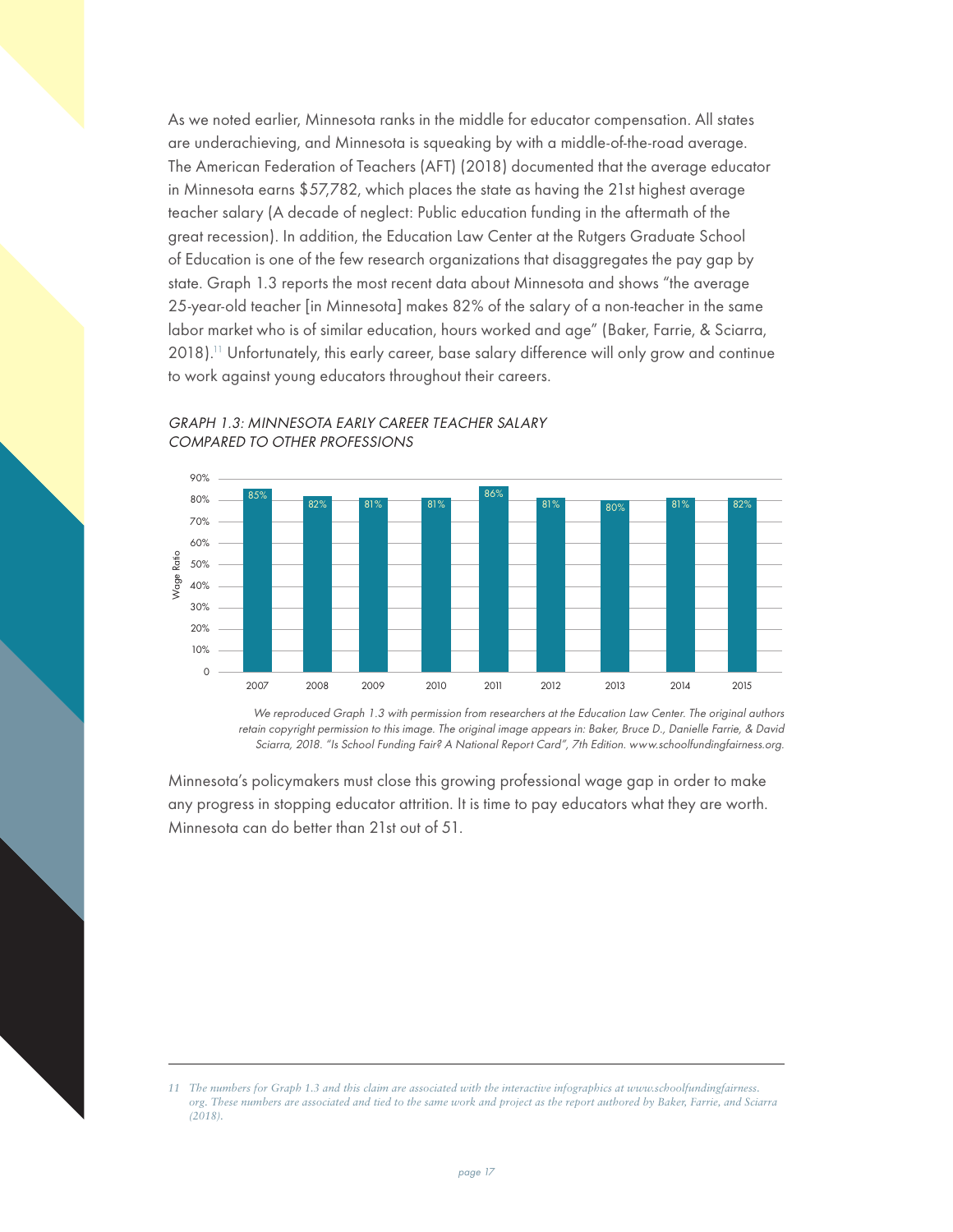## The Professional Wage Gap Disproportionately Harms Female Educators

The Economic Policy Institute and other organizations have confirmed that female workers face a wage gap when compared to their male peers. There are many systemic reasons for this wage gap. However, Davis and Gould (November 2015) have argued:

Wage gaps are caused by several factors, but researchers have found that up to 41.1 percent of the overall pay gap between men and women is left unexplained after controlling for various factors such as industry, experience, and education…This likely means that factors such as discrimination are perpetuating wage gaps. (p. 7)

We hypothesize that women experience greater ramifications from a lack of paid family leave than men, and we will address this in a later section on the need for paid family leave for all educators. However, we open with the argument of Davis and Gould as a nice frame for a direct discussion about how wage gaps are real and salary schedules can help correct for many systemic biases that may perpetuate these pay differentials.

### **Wage gaps are real and salary schedules can help correct for many systemic biases that may perpetuate these pay differentials.**

Female educators face an even larger pay gap than their male colleagues. Allegretto and Mishel (2016) documented that "in 1960, female teachers enjoyed a wage premium compared with other college graduates" (p. 3). Allegreto and Tojerow (2014) also argued:

The relative wage gap for female teachers went from a premium in 1960 to a large and growing wage penalty in the 2000s. Female teachers earned 14.7 percent more in weekly wages than comparable female workers in 1960. (p. 4)

This was not always the case for women educators. Brown and Stern (2018) used the work of Dana Goldstein "to deconstruct how, in the United States, teaching as women's work became historically and ideologically naturalized" and this in turn may have led to the devaluing of the labor (p. 179). We agree with two positions from other scholars who have accounted for the gender pay gap in education. Female educators face sexist compensation packages due to (1) market-based reforms and (2) a lack of respect for the education field from policymakers.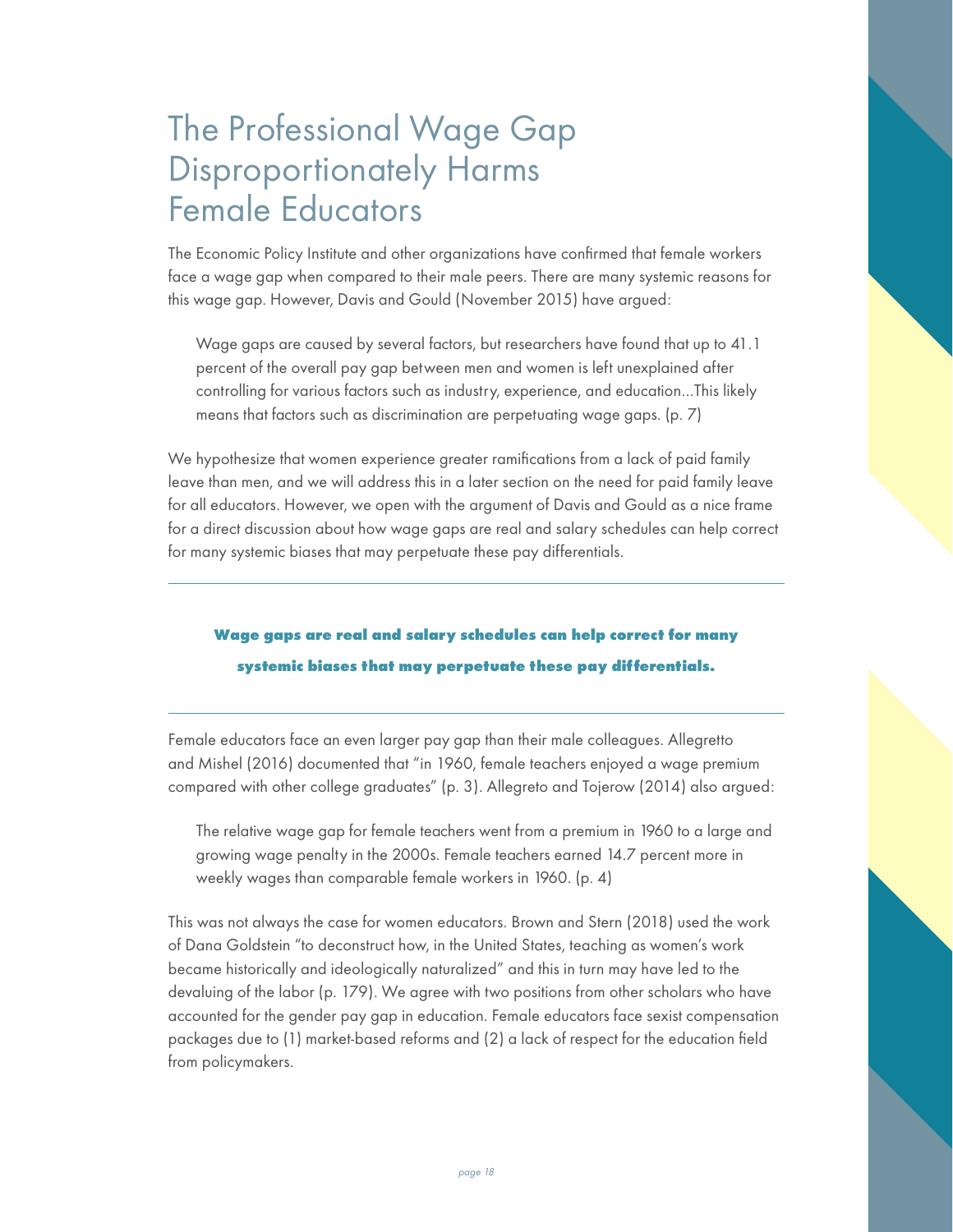First, the gender pay gap is a product of the problematic market-based reforms that have created more inequity in public education. Proponents of market-based efforts to reform public schools tout the potential autonomy these efforts will bring for educators, administrators, and parents. However, the current incarnations of market-based reform have not delivered on these promises. Jabbar, Sun, Lemke, and Germain (2018) have rightly claimed, "market-based reforms are not gender neutral in their impacts" (p. 782). They also noted that

many of these market-driven policies aim, rightly, to give school leaders and educators on the ground more autonomy and discretion; however, in some areas, such as compensation and hiring, this discretion may allow for individual bias to play a greater role. Indeed, research has shown the role of institutional policies as a mechanism for discrimination. (p. 782)

Market-based reforms open all aspects of public schools, educator compensation included, to all sorts of individual biases. Jabbar et. al (2018) have confirmed "there is reason to believe that more discrimination in wages appears when wages become less fixed by salary schedule" (Jabbar, Sun, Lemke, & Germain, 2018, p. 773). It is fair to argue, "Teacher labor-market deregulation and school choice may have disparate impacts on women, who comprise the vast majority of teachers" (Jabbar, Sun, Lemke, & Germain, 2018, p. 756).

**"Teacher labor-market deregulation and school choice may have disparate impacts on women, who comprise the vast majority of teachers" (Jabbar, Sun, Lemke, & Germain, 2018, p. 756).**

Second, the gender pay gap derived from the public and political devaluing of "care work." Modern compensation practices reward outputs that build capital or produce measurable results. Education is a profession driven by "emotional labor" which is "is often invisible" (Jabbar, Sun, Lemke, & Germain, 2018, p. 764). Jabbar et al. (2018) have shown that education labor

has inputs and outputs that are harder to measure. For example, in education, standardized tests are commonly used to measure academic performance, but do not measure other outcomes, such as emotional skills or becoming lifelong learners, even though parents may value the care work and emotional labor conducted by teachers… this difficulty in measuring inputs and outputs may contribute to the relatively low pay for care workers. (p. 763)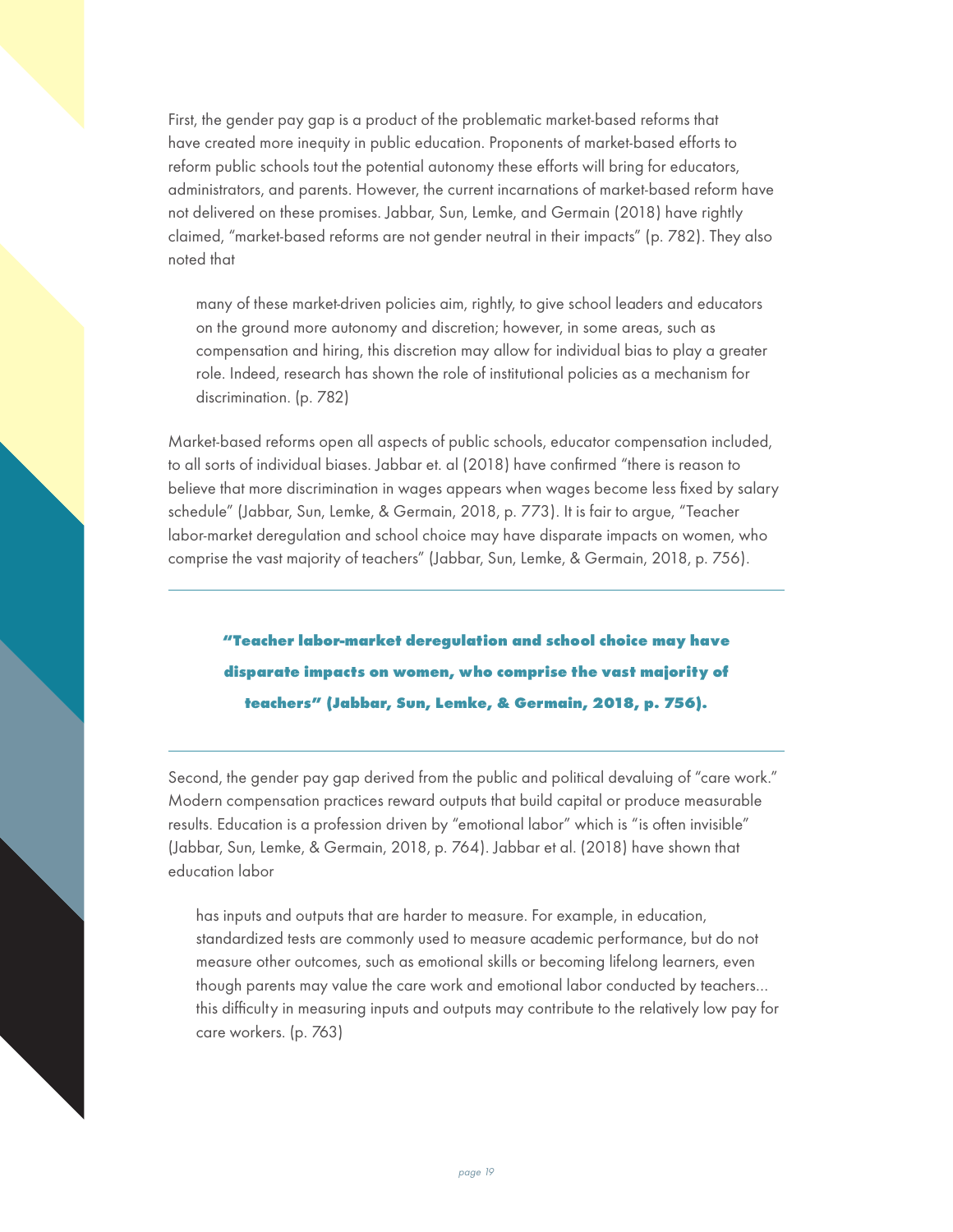In addition, workers in professions devoted to the care of others are less likely to advocate for higher wages because of what scholars have called their "psychic income." They are "emotionally committed to the work" and they greatly value "the intrinsic rewards or satisfaction from such work" (Jabbar, Sun, Lemke, & Germain, 2018, p. 763). Sexist cultural notions can lead to this falling more on women and some employers may even expect female workers to "be more caring and supportive (e.g., listening to others' problems) than men even when they are in equivalent jobs" (Jabbar, Sun, Lemke, & Germain, 2018, p. 764).

Educators perform immeasurable labor that reaps innumerable rewards for society. It is time Minnesota compensate the vital emotional labor educators perform every day.

### **The gender pay gap must be part of the conversation**

#### **about educator compensation reform.**

The gender pay gap must be part of the conversation about educator compensation reform. Graph 1.4 documents the national teacher pay penalty facing women educators. Minnesota can do better and offer all educators equal pay for equal work.

#### GRAPH 1.4: TEACHER PAY PENALTY BY SEX

Regardless of experience, the teacher wage gap expanded for female teachers. Wage gap between female public school teachers and similar female workers, by age cohort, 1996– 2015



Note: Figure compares weekly wages. Regression-adjusted estimates include controls for age (quartic), education, race/ethnicity, geographical region, marital status, and gender for the pooled sample. Data are for workers age 18-64 with positive wages (excluding self-employed workers). Source: Authors' analysis of Current Population Survey Outgoing Rotation Group data. Economic Policy Institute. Graph 1.4 reproduced with permission from Sylvia Allegretto and Lawrence Mishel, The Teacher Pay Gap is Wider Than Ever, Economic Policy Institute and the Center for Wage & Employment Dynamics at the University of California, Berkeley, August 2016 (p. 11).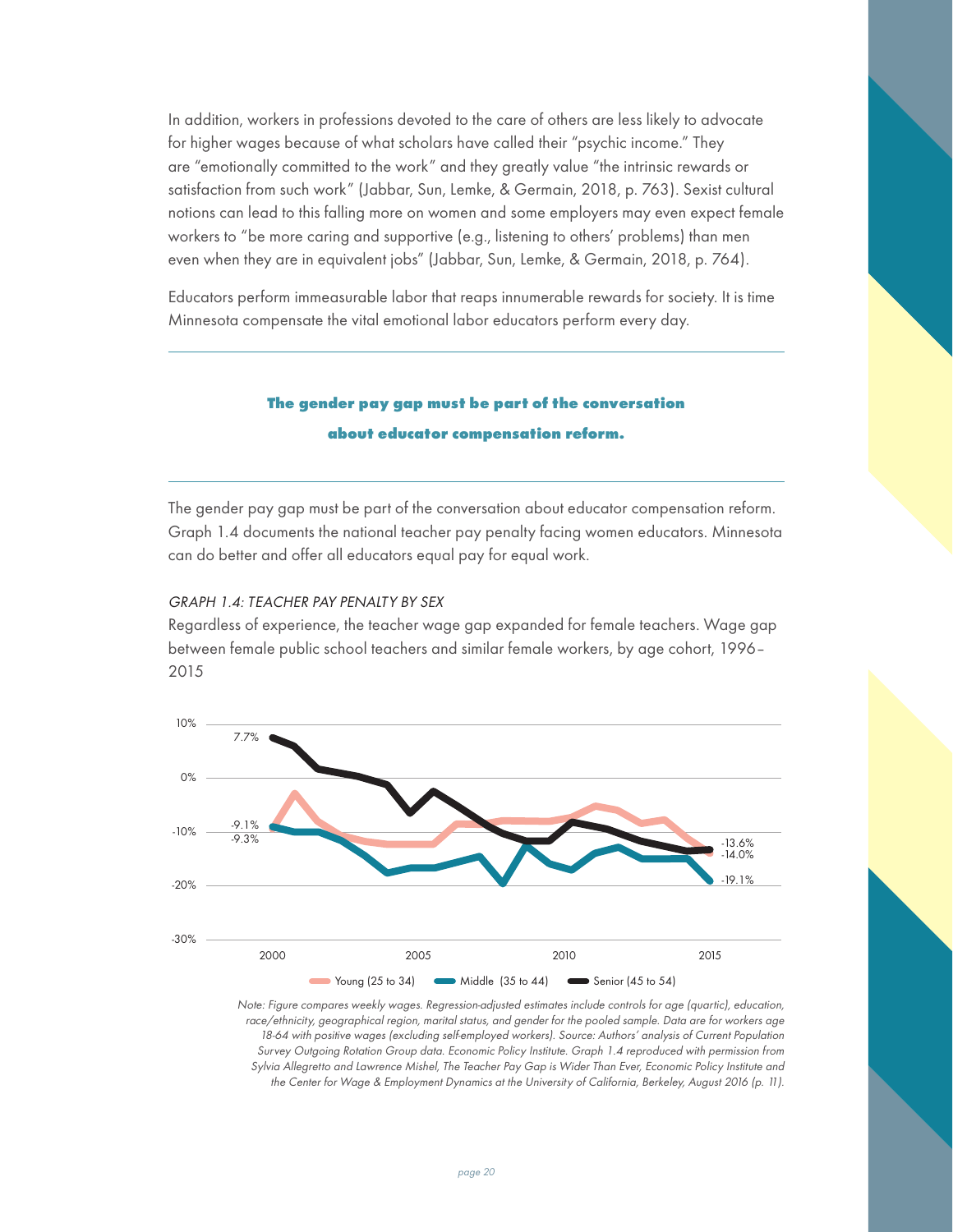## Education Support Professionals Do Not Earn a Living Wage

Minnesota's education support professionals (ESPs) provide vital services to their school communities. Unfortunately, they earn less than workers in professions in food service and retail. Images 1.2 and 1.3 in this document displayed how much it costs to provide for a family in Minnesota. For this reason, all educators in the state of Minnesota should earn a family supporting wage. In addition, no ESP should earn a wage less than \$15 an hour.

### **All educators in the state of Minnesota should earn a family supporting wage. In addition, no ESP should earn a wage less than \$15 an hour.**

In special education settings, ESPs are often the professional staff providing most of the direct support for students. Unfortunately, many ESPs work for minimum wages. Many schools experience high ESP attrition because they can make better wages at fast food establishments in their community. The AFT (2018) confirmed, "It is not unusual for wages to be below what is needed to pay for a basic family budget" (p. 4). Currently, some Minnesota ESPs clear less than \$1 per paycheck after districts deduct the premiums for health insurance. When schools close unexpectedly for weather, sometimes those same employees can end up owing the district for the cost of their health insurance premiums, because their take-home pay does not rise to the amount required for the employee portion of those premiums.

**Every ESP and para in the state of Minnesota deserves a living wage, which is "the amount it takes to live in the communities where they work" (Rosser, 2015, p. 93). Policymakers must appropriately compensate ALL educators if they hope to build equitable schools.**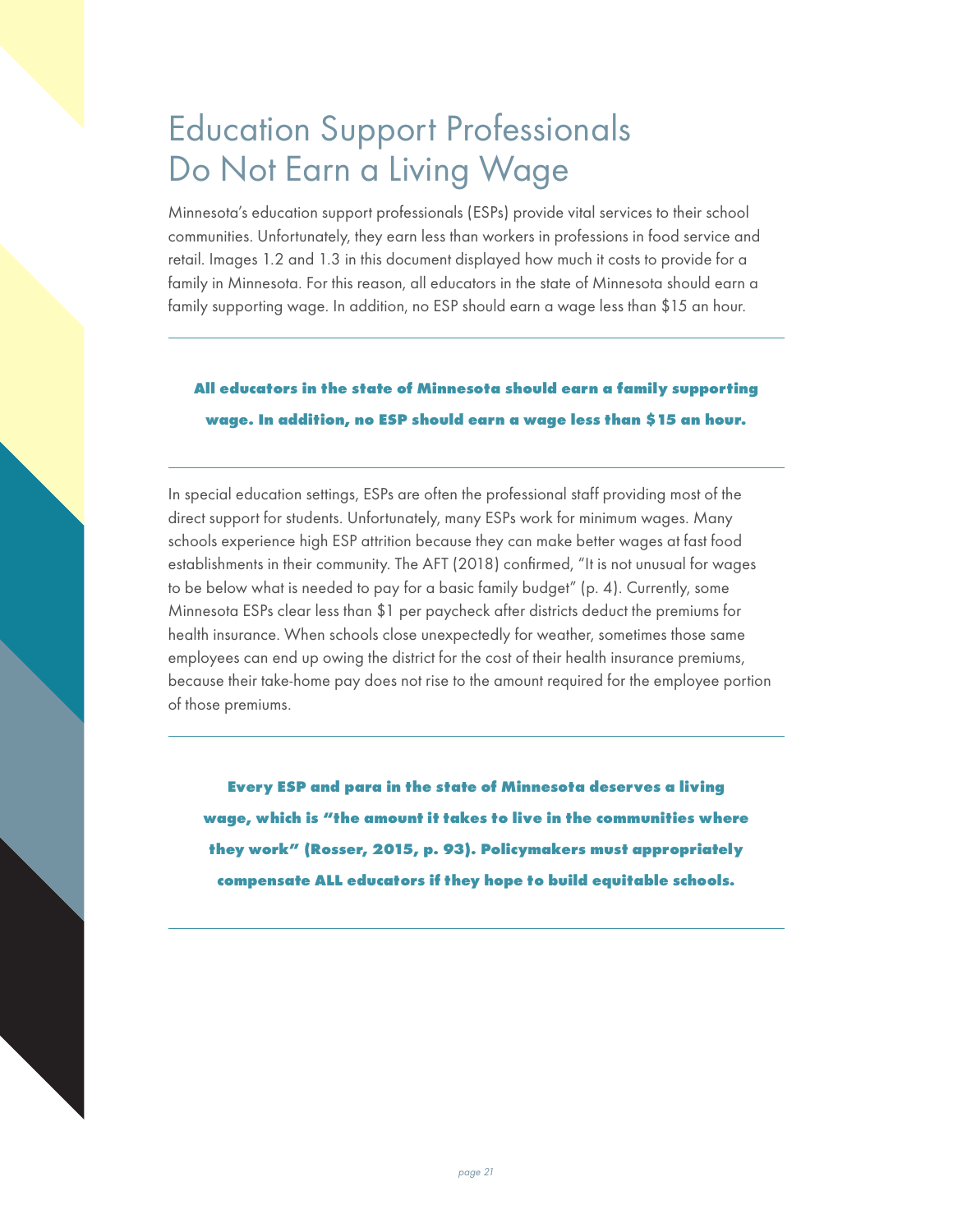We find it unacceptable that ESPs and paras receive incredibly low wages for their work. We point Minnesota's policymakers to the appalling findings from a 2003 and a 2018 report on ESP/para salaries. In these reports, the AFT (2018) documented that "teacher's assistant salaries were consistently below what was needed to provide for a basic family budget for one parent and one child" and that "in no state does a teacher's assistant making the average salary earn enough to provide for the basics for him- or herself and one child" (p. 4). Every ESP and para in the state of Minnesota deserves a living wage, which is "the amount it takes to live in the communities where they work" (Rosser, 2015, p. 93). Policymakers must appropriately compensate ALL educators if they hope to build equitable schools.

## Inadequate Educator Benefits Further Contribute to the Professional Wage Gap

Health insurance premiums are an important piece of the financial life of all educators. According to the 2017 annual survey by the Kaiser Family Foundation and the Health Research and Educational Trust, the "average annual premiums for employer-sponsored health insurance were \$6,690 for single coverage and \$18,764 for family coverage" (Claxton, 2017, p. 4). Minnesota's educators have had to bear the rising costs of health insurance while their wages have failed to keep up. The dollar amounts cited in the Kaiser and HRET survey are averages; health insurance premiums are much higher in many of Minnesota's districts. In some, they are so high that some educators forego employer health insurance or any health insurance at all in order to keep their jobs.

### **Minnesota's educators have had to bear the rising costs of health insurance while their wages have failed to keep up.**

ESPs face an even more difficult benefit gap in certain parts of the state. In some places, ESPs work solely for health insurance benefits. Some of these educators take home paychecks for a single dollar because all of their wages cover health insurance premiums. The winter of 2018-2019 has also produced a new financial burden for some ESPs. Minnesota districts have cancelled several days of school because of crippling winter weather. Most ESPs have to use personal or sick days to receive any wages on these days. However, some ESPs have exhausted their allotted personal days and now owe their employing district money to cover their missed wages that would have covered their health insurance premiums. These educators are literally paying to work.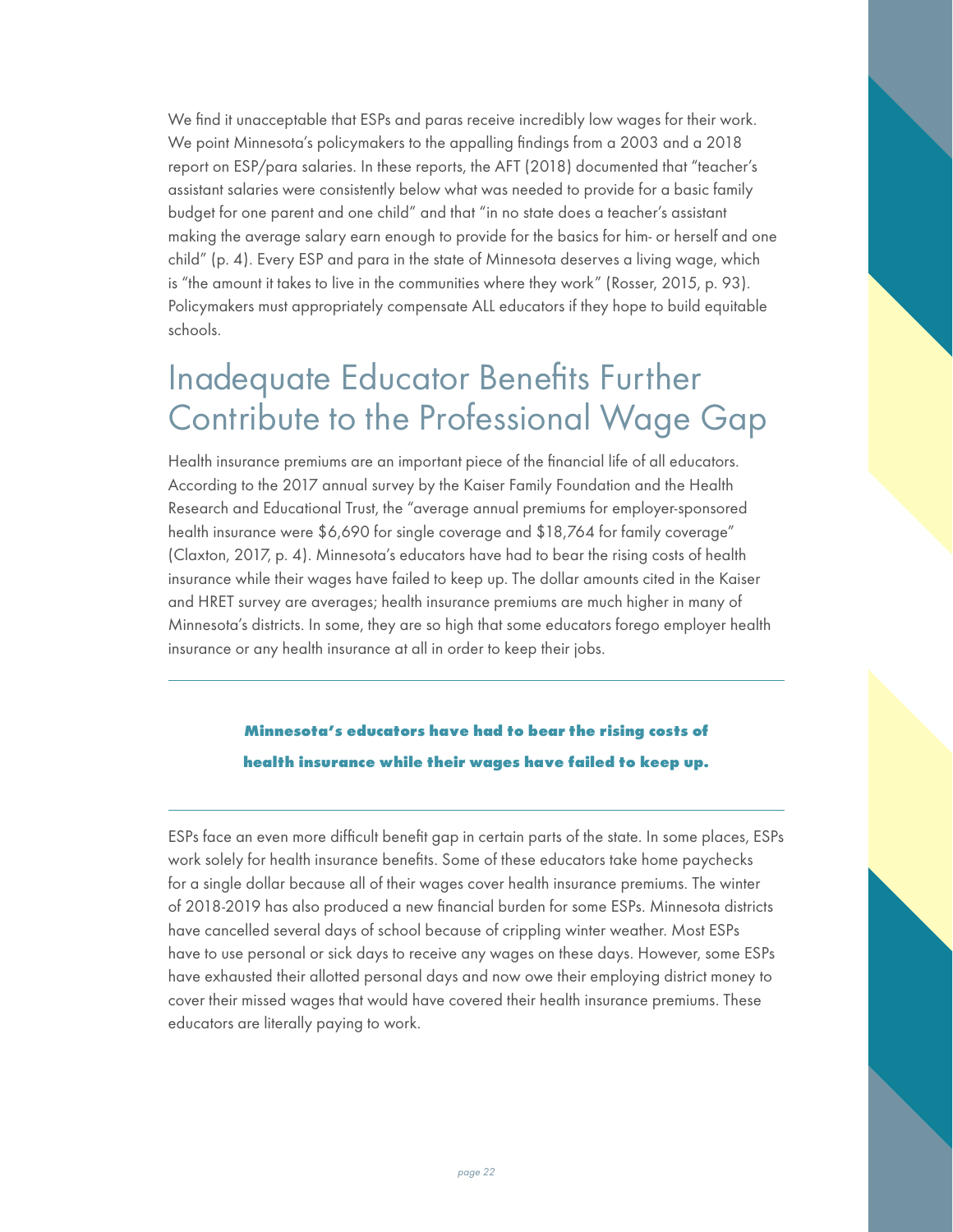According to the collective bargaining agreements in place, in 18 of Minnesota's school districts, the employee cost for family coverage is between \$1,500 and \$2,000 per month. The employee cost for family coverage is between \$1,000 and \$1,499 per month in 101 districts, and the employee costs for family coverage is between \$500 and \$1,000 per month in 195 districts. Educators cannot afford these costs on the salaries they are provided by their Local Education Agencies (LEAs).

## Student Loan Debt Further Strains Educators

Minnesota's educators are also balancing low wages with "substantial debt incurred through education loans" (Rude & Miller, 2018, p. 27). This is very daunting for educators who are "starting a career with significant educational loan debt and an initial salary that is well below what other professionals will be earning through an entry-level position" (Rude & Miller, 2018, p. 27). In addition, the systems for obtaining, repaying, and forgiving student loans are incredibly complicated. Friedman (2018) has described the educator student loan options as

A patchwork of overlapping programs, contradictory regulations, and expensive subsidies that date back to…the National Defense Education Act of 1958. This 60-year experiment in using federal loan dollars to encourage students to become teachers could be poised for change as Congress considers reauthorizing the Higher Education Act.

#### **Minnesota's educators carry large debts that**

#### **they may never be able to repay.**

Friedman (2018) also confirmed, "Among undergraduate education majors, some 67 percent borrowed federal student loans—5 percentage points more than the overall population of bachelor's degree recipients." Both the federal and state government continue to scale back loan forgiveness options while the cost of higher education rises. This means Minnesota's educators carry large debts that they may never be able to repay.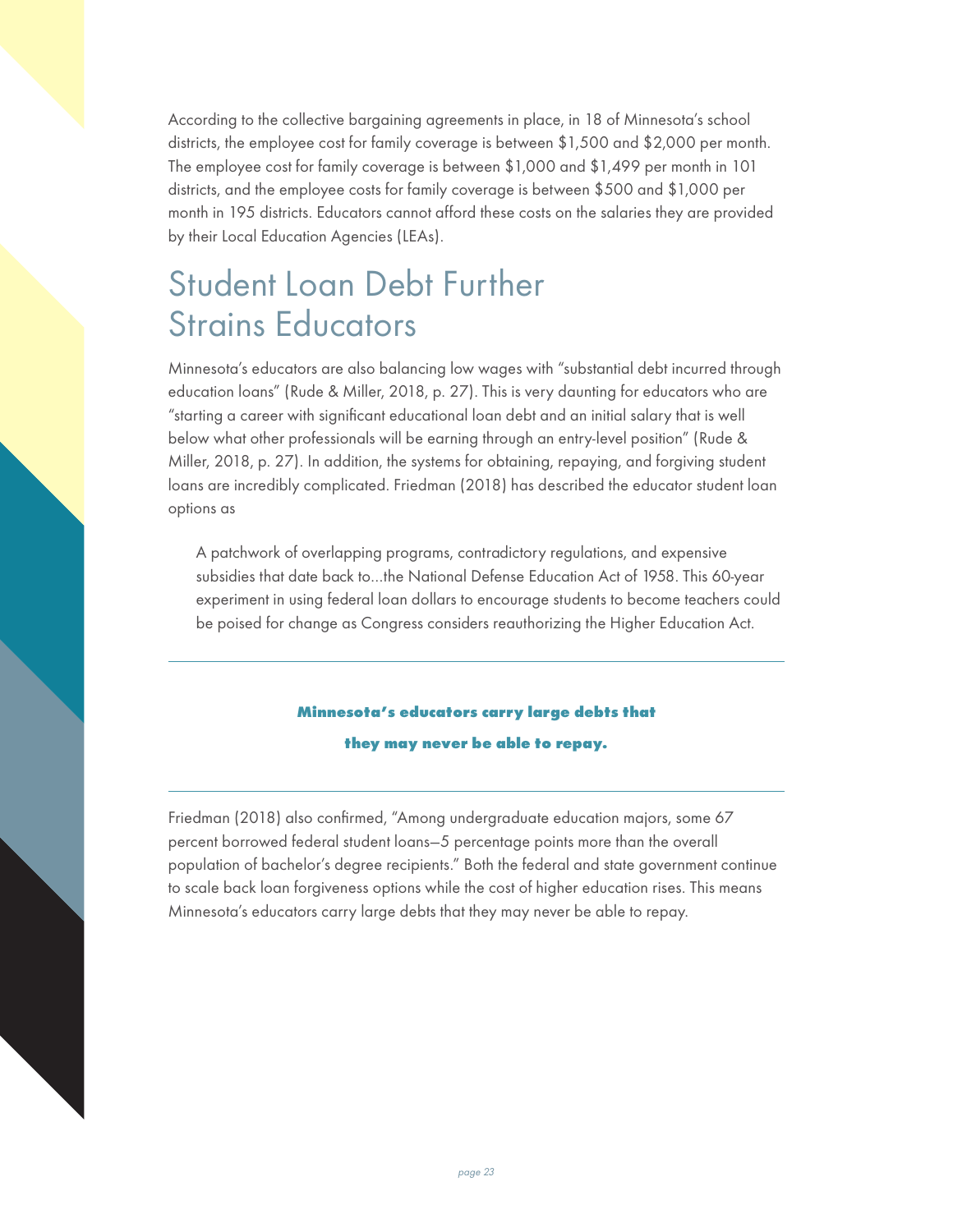Minnesota lawmakers should be particularly aware of the following points:

- 1. The Minnesota Office of Higher Education regularly calculates the median student loan debt for Minnesota graduates. Chart 1.1 presents a summary of some of the data from the agency's most recent policy brief on the topic. In the brief, Williams-Wyche (2017) also reported these figures:
	- a. The median cumulative debt for bachelor's degree recipients in Minnesota as of 2016 was \$25,969.
	- b. In 2016, 69% of all Minnesota undergraduates borrowed some money for higher education.
	- c. The majority of Minnesota students are borrowing regardless of the type of institution they attend. Students in the Minnesota State system borrow the most. They even borrow more money than students at private institutions do.
- 2. Friedman (2018) confirmed that Minnesota residents have some of the highest student loan debt totals in the nation. Chart 1.2 presents information on per-student debt totals by state. Friedman (2018) calculated Minnesota to be the state with the fifth highest in perstudent debt totals.
- 3. Delisle (2014) also calculated the combined, average loan debt for students with both a bachelor's and an advanced degree. Chart 1.3 shows that education graduate students accounted for 16% of all students graduating with an advanced degree in 2012, and they carried an average of almost \$51,000 in combined loan debt. However, they will not command the salaries of their peers with law or medical degrees and will struggle to repay these loans. In addition, Chart 1.4 shows that education graduates saw the average monthly payment for their loans rise \$259 between 2004 and 2012. Unfortunately, they did not witness the same rise in their monthly salaries, as we have documented in other sections of this report.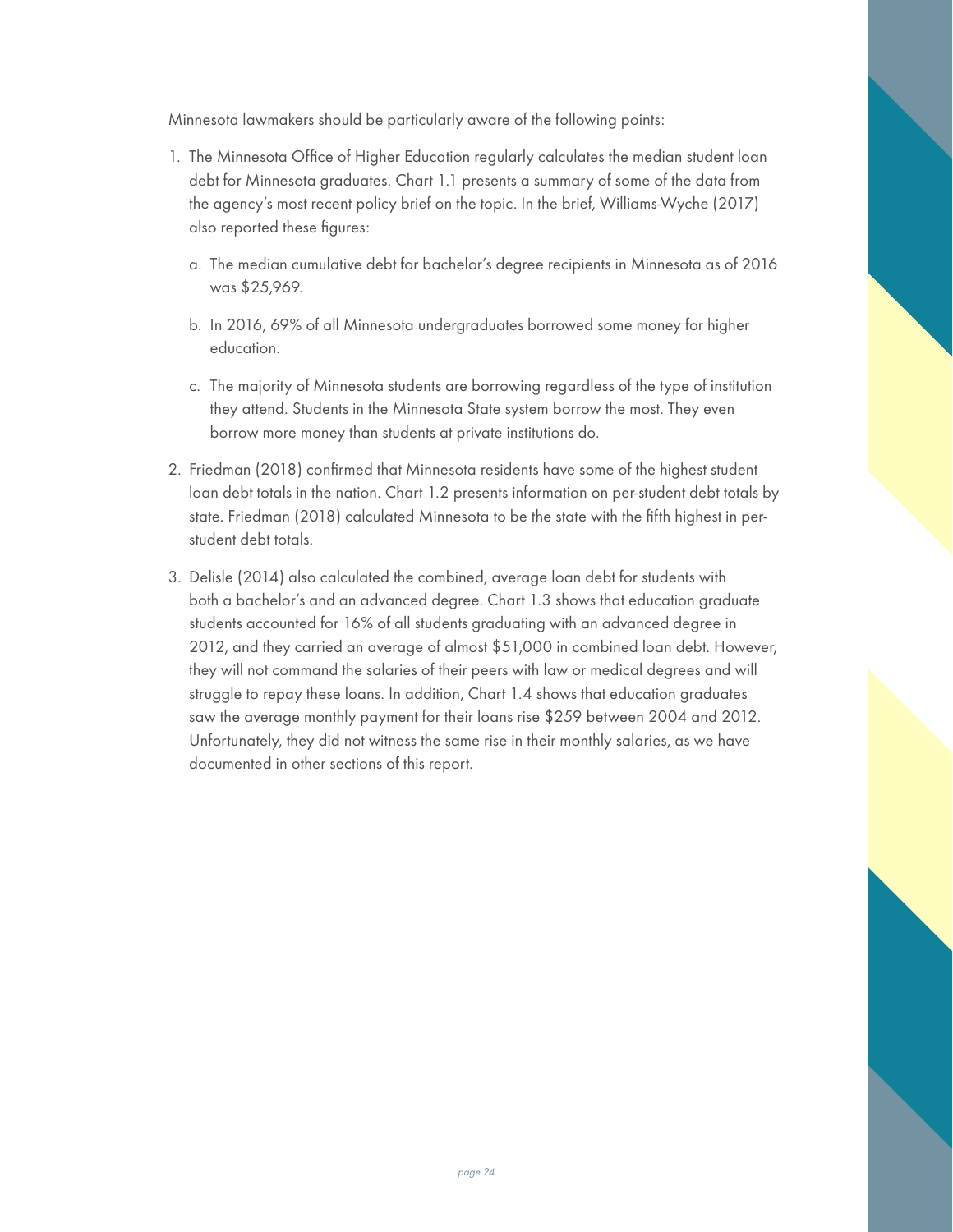#### CHART 1.1: CUMULATIVE MEDIAN DEBT FOR MINNESOTA'S BACHELOR'S DEGREE RECIPIENTS, 2014-2016

|                               | <b>TOTAL</b><br><b>RECIPIENTS</b> | <b>TOTAL</b><br><b>RECIPIENTS</b><br><b>WITH LOANS</b> | <b>CUMULATIVE</b><br><b>MEDIAN</b><br><b>STUDENT</b><br><b>LOAN DEBT</b> | <b>PERCENT OF</b><br><b>RECIPIENTS</b><br><b>WITH LOANS</b> |
|-------------------------------|-----------------------------------|--------------------------------------------------------|--------------------------------------------------------------------------|-------------------------------------------------------------|
|                               |                                   | <b>MINNESOTA STATE</b>                                 |                                                                          |                                                             |
| 2014                          | 10,615                            | 7,820                                                  | \$25,897                                                                 | 74%                                                         |
| 2015                          | 10,845                            | 7,979                                                  | \$25,496                                                                 | 74%                                                         |
| 2016                          | 10,786                            | 7,855                                                  | \$25,548                                                                 | 73%                                                         |
|                               |                                   | UNIVERSITY OF MINNESOTA                                |                                                                          |                                                             |
| 2014                          | 10,200                            | 6,631                                                  | \$24,278                                                                 | 65%                                                         |
| 2015                          | 10,165                            | 6,474                                                  | \$24,567                                                                 | 64%                                                         |
| 2016                          | 10,149                            | 6,190                                                  | \$24,135                                                                 | 61%                                                         |
| <b>PRIVATE NOT-FOR-PROFIT</b> |                                   |                                                        |                                                                          |                                                             |
| 2014                          | 11,006                            | 8,052                                                  | \$27,635                                                                 | 73%                                                         |
| 2015                          | 10,986                            | 7,968                                                  | \$28,391                                                                 | 73%                                                         |
| 2016                          | 10,896                            | 7,821                                                  | \$26,921                                                                 | 72%                                                         |

\*Figures obtained from (Williams-Wyche, November 2017).

#### CHART 1.2: STATES WITH HIGHEST PER-STUDENT DEBT TOTALS

| New Hampshire | \$36,367 |
|---------------|----------|
| Pennsylvania  | \$35,759 |
| Connecticut   | \$35,494 |
| Delaware      | \$33,838 |
| Minnesota     | \$31,915 |
|               |          |

\*figures obtained from (Friedman, 2018).

#### CHART 1.3: COMBINED UNDERGRADUATE AND GRADUATE DEBT (CLASS OF 2012)

|                                             | <b>TOTAL LOAN DEBT</b> | <b>SHARE OF GRADUATE</b><br><b>DEGREES CONFERRED</b> |
|---------------------------------------------|------------------------|------------------------------------------------------|
| Medicine and<br>health sciences             | \$161,772              | 5%                                                   |
| Law                                         | \$140,616              | 4%                                                   |
| Master of arts                              | \$58,539               | 8%                                                   |
| Other master's degrees                      | \$55,489               | 15%                                                  |
| Master of education                         | \$50,879               | 16%                                                  |
| Master of science                           | \$50,400               | 18%                                                  |
| <b>Master of business</b><br>administration | \$42,000               | 11%                                                  |

\* Figures obtained from (Delisle J. , March 2014, p. 4).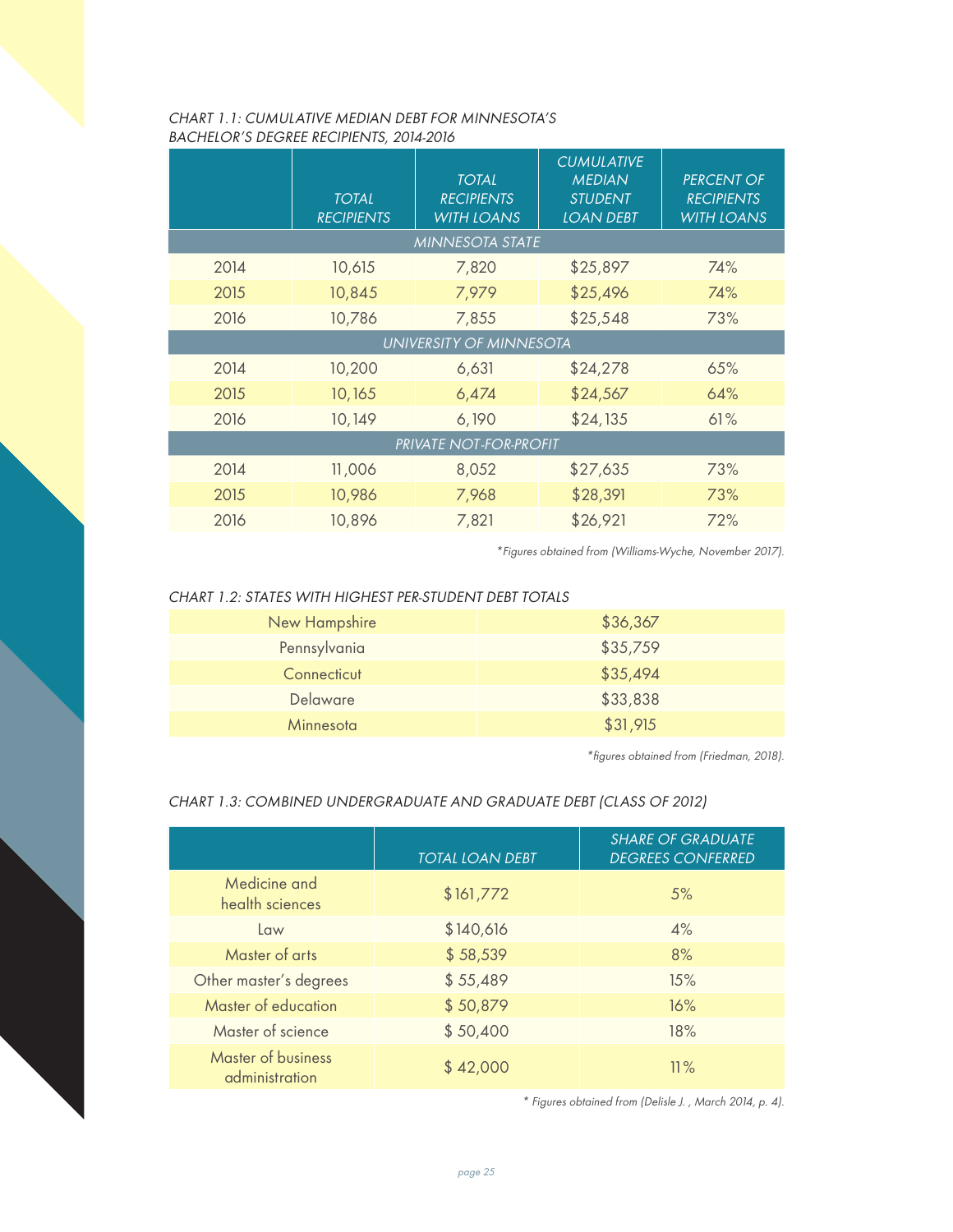#### CHART 1.4: CHANGES IN COMBINED LOAN DEBT FOR 2012 GRADUATES WITH MASTER OF EDUCATION

|                                                       | <b>CLASS OF 2004</b> | <b>CLASS OF 2012</b> |
|-------------------------------------------------------|----------------------|----------------------|
| Average total debt<br>(undergraduate<br>and graduate) | \$20,153             | \$50,879             |
| Typical monthly payment                               | \$170                | \$429                |
| Share of graduate<br>degrees conferred                | 18%                  | 16%                  |

\*Figures obtained from (Delisle J. , March 2014, p. 6).

These figures should startle all Minnesota lawmakers, and they are proof that the state needs swift action to help relieve the education debt burdens of Minnesota educators.

#### **ESP compensation must also include student loan debt relief.**

We also know that many ESPs carry significant student loan burdens. Unfortunately, state and federal agencies do not track these figures as closely. ESP compensation must also include student loan debt relief.

### **Minnesota can and should do more to relieve**

#### **the debt burdens facing educators.**

Loan debt is a serious problem, and it can be a difficult topic to conceptualize. We offer Images 1.4, 1.5, and 1.6 as examples of how loan debt causes financial difficulties for Minnesota educators. We based our examples on the average salary for all teachers and ESPs in the state as calculated by the Minnesota Department of Education. We took the other expense figures from the Economic Policy Institute's Family Budget Calculator. In our fictional examples, all three educators make the average salary. In Image 1.4, our fictional teacher has \$32 dollars in monthly income after all other expenses are paid. In Images 1.5 and 1.6 our urban and rural ESPs do not make enough money to cover their expenses. This is unacceptable, and Minnesota can and should do more to relieve the debt burdens facing educators.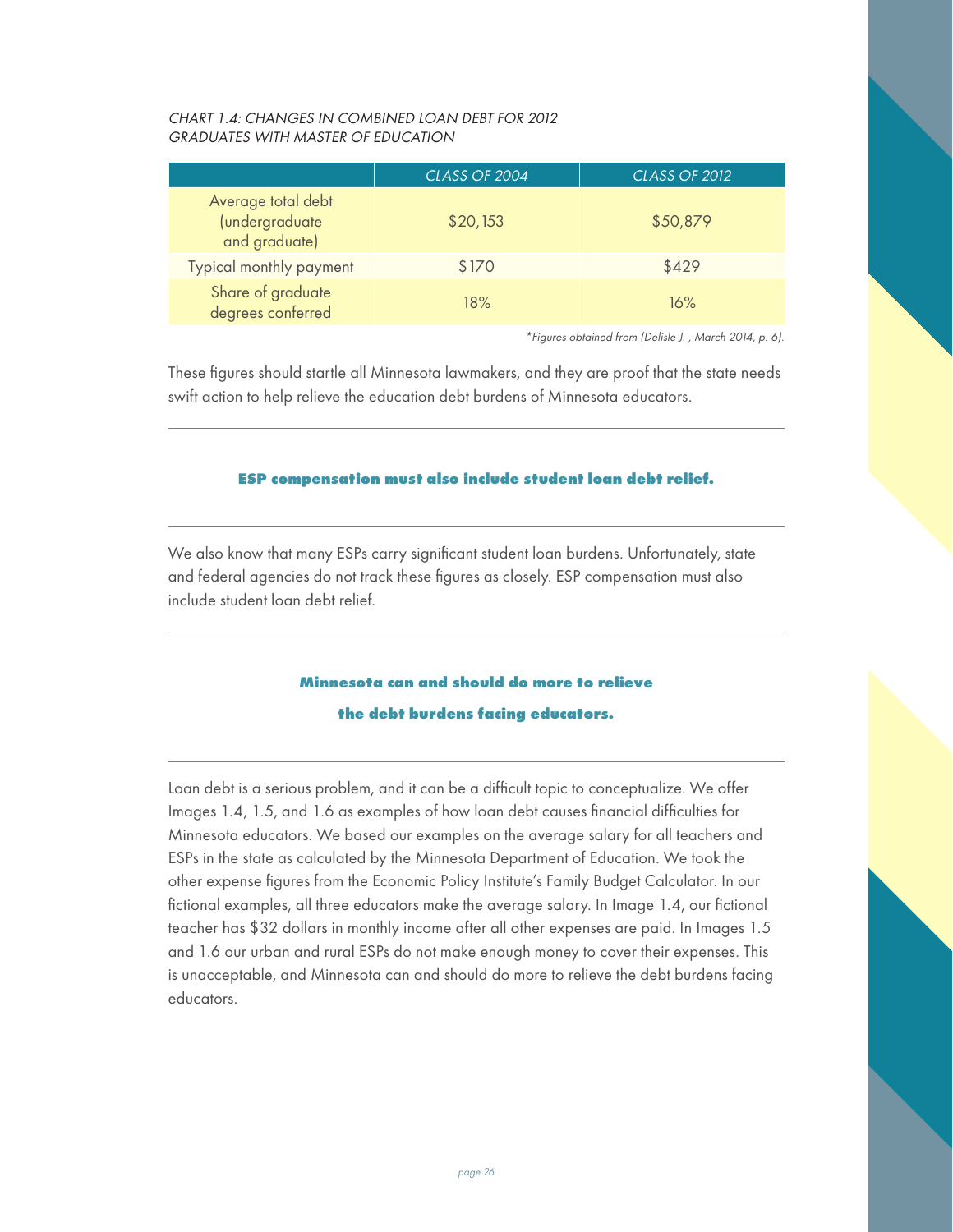Finally, we hope policymakers consider the shocking findings from the Massachusetts Community Colleges that teachers and social workers will never be able to repay their loan burdens without state and federal aid. The Massachusetts Community College Guided Pathways to STEM used a grant by the U.S. Department of Labor to research how long it takes people to repay loans by field. Chart 1.5 compares the average repayment time for a sampling of professions.

It is important to remember that this work came from our colleagues in Massachusetts. The researchers derived many of the figures from federal averages, but they based some on average wages in Massachusetts. They also assumed that 10% of the individual's salary every month would go toward loan payments. In their calculations, an individual had no state or federal repayment grants. They also used a very generous interest rate of 6.6%. Policymakers should be shocked that based on these figures, teachers and social workers would never be able to repay their debts without government aid. This problem requires swift government intervention.

| <b>FIELD</b>        | <b>DEGREE</b>                                       | <b>TOTAL TUITION</b> | <b>LENGTH OF</b><br><b>REPAYMENT</b> |
|---------------------|-----------------------------------------------------|----------------------|--------------------------------------|
| Nurse practitioner  | Master's degree<br>in nursing                       | \$64,000             | 11 years, 1 month                    |
| Electrical engineer | Bachelor of science<br>in electrical<br>engineering | \$40,976             | 7 years, 3 months                    |
| Dental hygienist    | Associate degree<br>in dental hygiene               | \$22,692             | 5 years, 10 months                   |
| Social worker       | <b>Bachelor of arts</b><br>in social work           | \$39,880             | Impossible * 10 years                |
| <b>Teacher</b>      | Master of arts<br>in teaching                       | \$67,488             | Impossible * 10 years                |

#### CHART 1.5: AVERAGE LOAN REPAYMENT BY CAREER FIELD

\* We took these figures from work done by the Massachusetts Community Colleges. Many of these numbers are based on national avergaes, but we also acknowledge that some of the

averages are based on Massachusetts. (Massachusetts Community Colleges).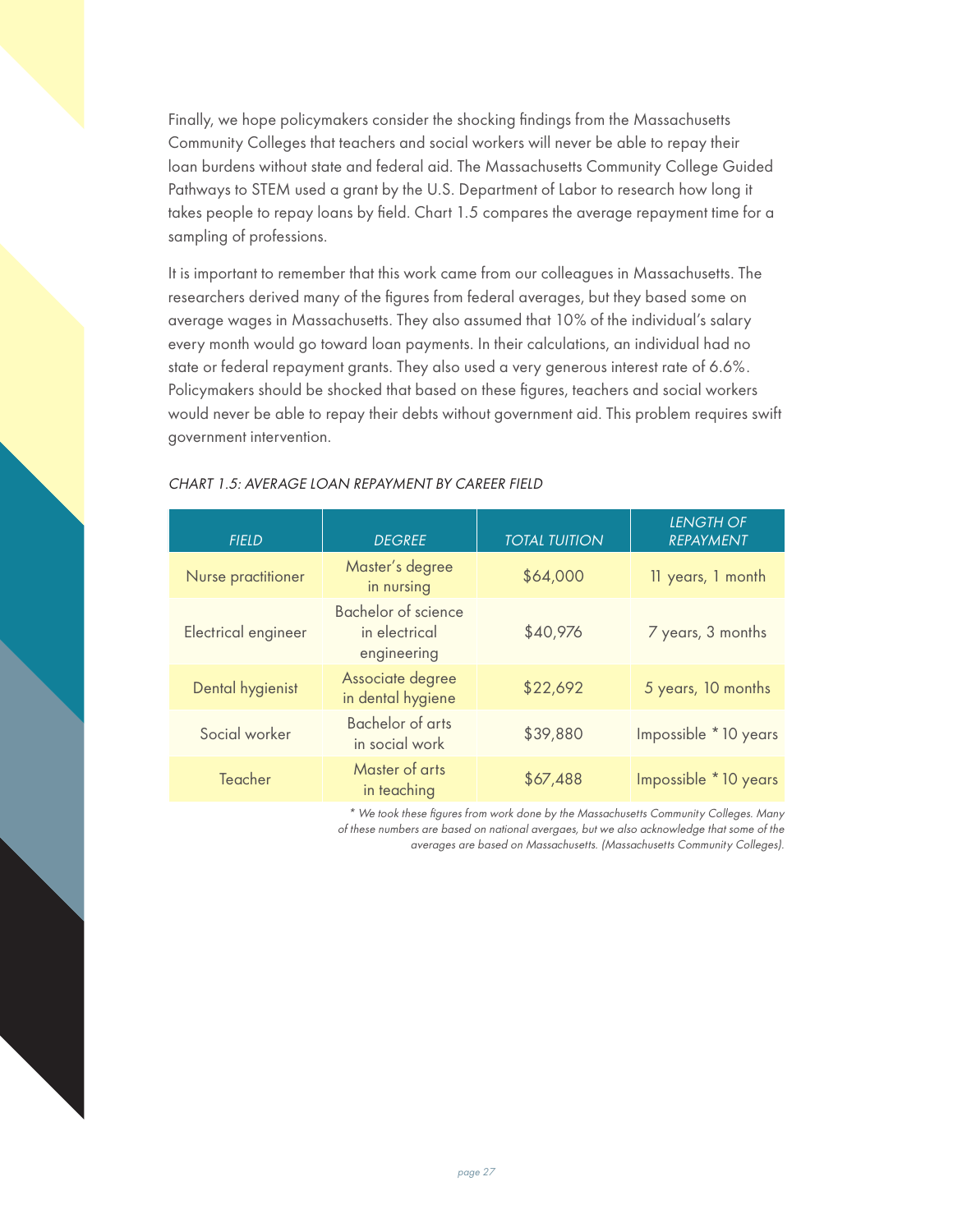#### IMAGE 1.4: AVERAGE MINNESOTA TEACHER PAY AND MONTHLY EXPENSES



IMAGE 1.5A: AVERAGE AITKIN COUNTY ESP PAY AND MONTHLY EXPENSES



#### IMAGE 1.5B: AVERAGE HENNEPIN COUNTY ESP PAY AND MONTHLY EXPENSES

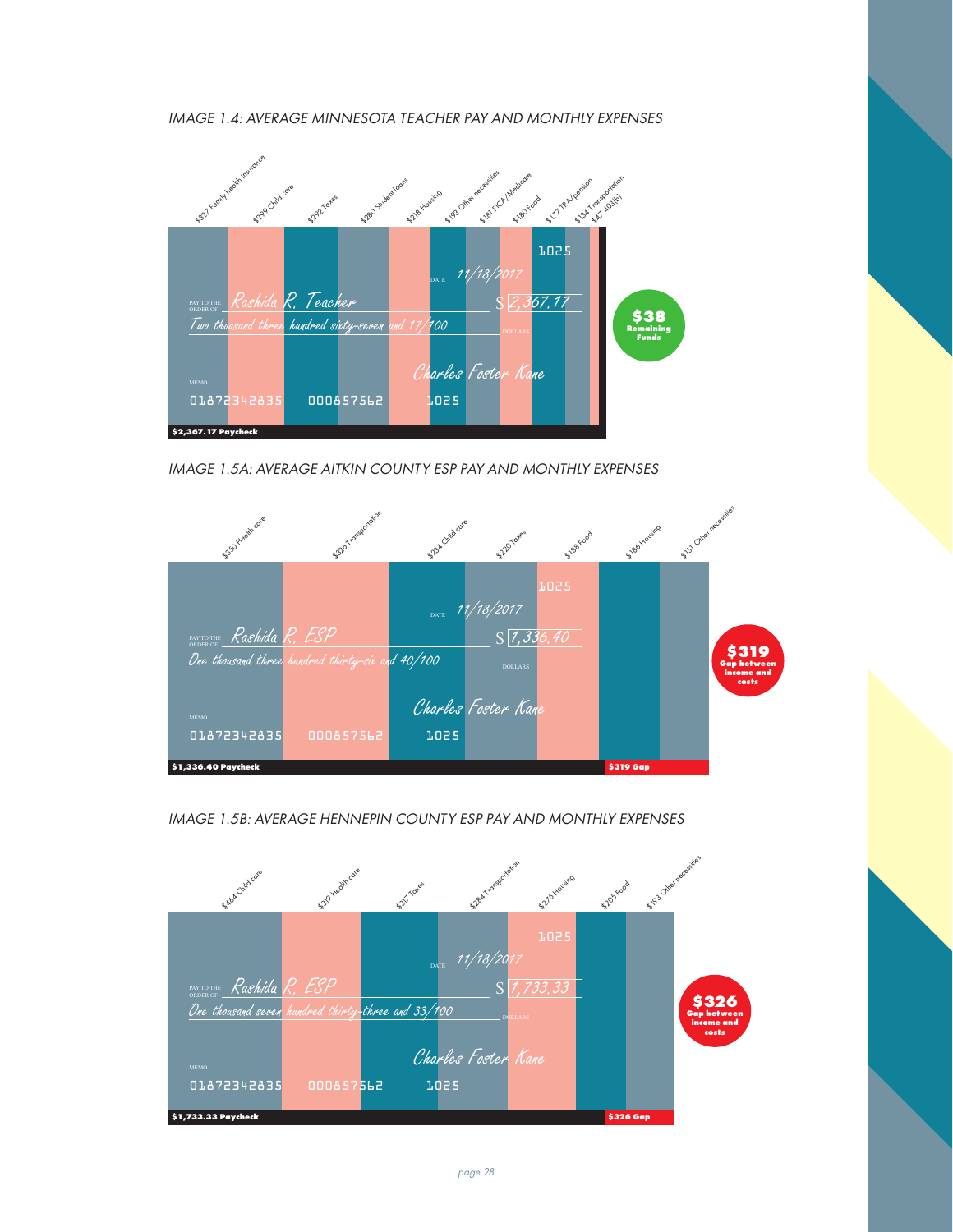## Educators Lack the Basic Resources for Their Classrooms

Educators also accrue many out-of-pocket expenses that other professionals do not face. Minnesota is not only paying educators at lower wages than other college graduates, but policymakers are also turning a blind eye to the fact that an overwhelming majority of public educators provide the basic supplies they need in their classrooms. Researchers at the U.S. Department of Education, National Center for Education Statistics conducted a national survey and found:

- •Teachers spend \$479 dollars (on average, some spend more) annually on school supplies for their own classrooms.
- A higher percentage of teachers in traditional public schools (94%) spent their own money on classroom supplies than teachers in public charter schools (88%).
- At schools at which 75% or more students were eligible for free or reduced-price lunch, a higher percentage of teachers spent more than \$1,000. (NCES 2018-097, May 2018)

In addition, ESPs spend their own money to provide supplies for children. Many ESPs tell stories about bringing basic supplies like pencils and paper for students that come to school without enough resources. Unfortunately, administrators sometimes discipline these educators for these acts of kindness.

> **Minnesota's policymakers do not buy the pens, tablets, and other supplies needed to run their legislative offices, so they should stop expecting underpaid educators to provide basic supplies needed to educate the students of Minnesota.**

Minnesota's policymakers do not buy the pens, tablets, and other supplies needed to run their legislative offices, so they should stop expecting underpaid educators to provide basic supplies needed to educate the students of Minnesota.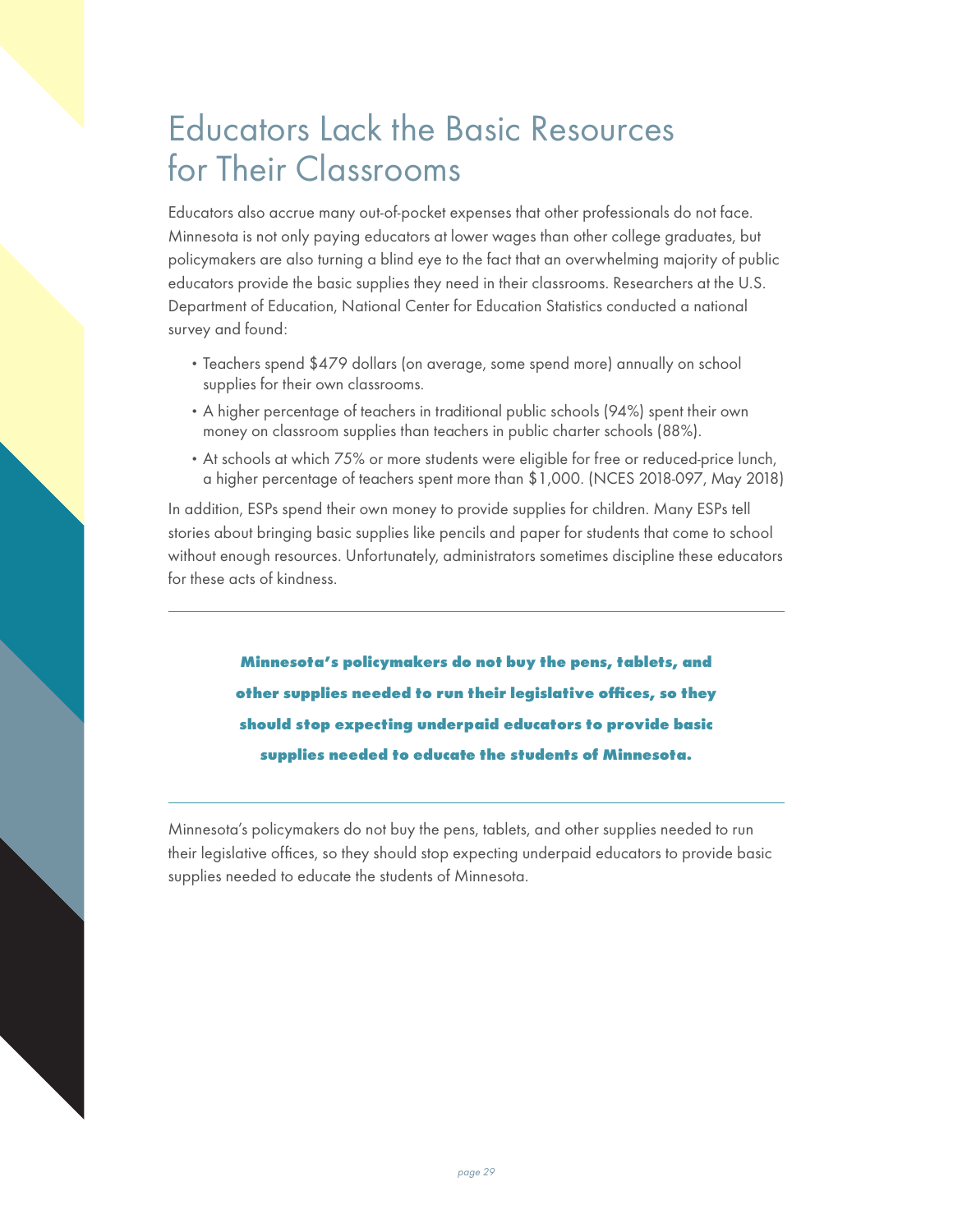## Educators Work Multiple Jobs to Earn Equitable Wages

We have documented how state and local governments fail to compensate public educators. However, many of Minnesota's educators show up every day and perform their hard work and then rush to a second or third job after school simply to pay their bills. Researchers with the U.S. Department of Education, National Center for Education Statistics (2018) recently determined:

- •18% of teachers had a job outside their school system. (NCES 2018-137)
- Nationally, regular, full-time public school teachers who supplemented their income earned an average (mean) of \$5,100 from jobs outside their school system. (NCES 2018-137, June 2018)

Policymakers should pay attention to two important facts about these numbers. First, the amount teachers earn in their second or third job is almost the same number as the teacher wage gap we previously discussed. Second, teachers are unable to spend equitable time on course preparations and non-instruction work because they are also laboring in other industries.

In addition, we know that very high numbers of ESPs dash from their school jobs to their night jobs. Again, as we have noted throughout this section, state and federal agencies fail to track this data.

This is not a difficult problem to understand. Minnesota's lawmakers need to fill the wage gap facing educators. Educators are burning out at seriously high rates because they are working 80-hour weeks to provide for their families. Minnesota's educators deserve wages that match their efforts.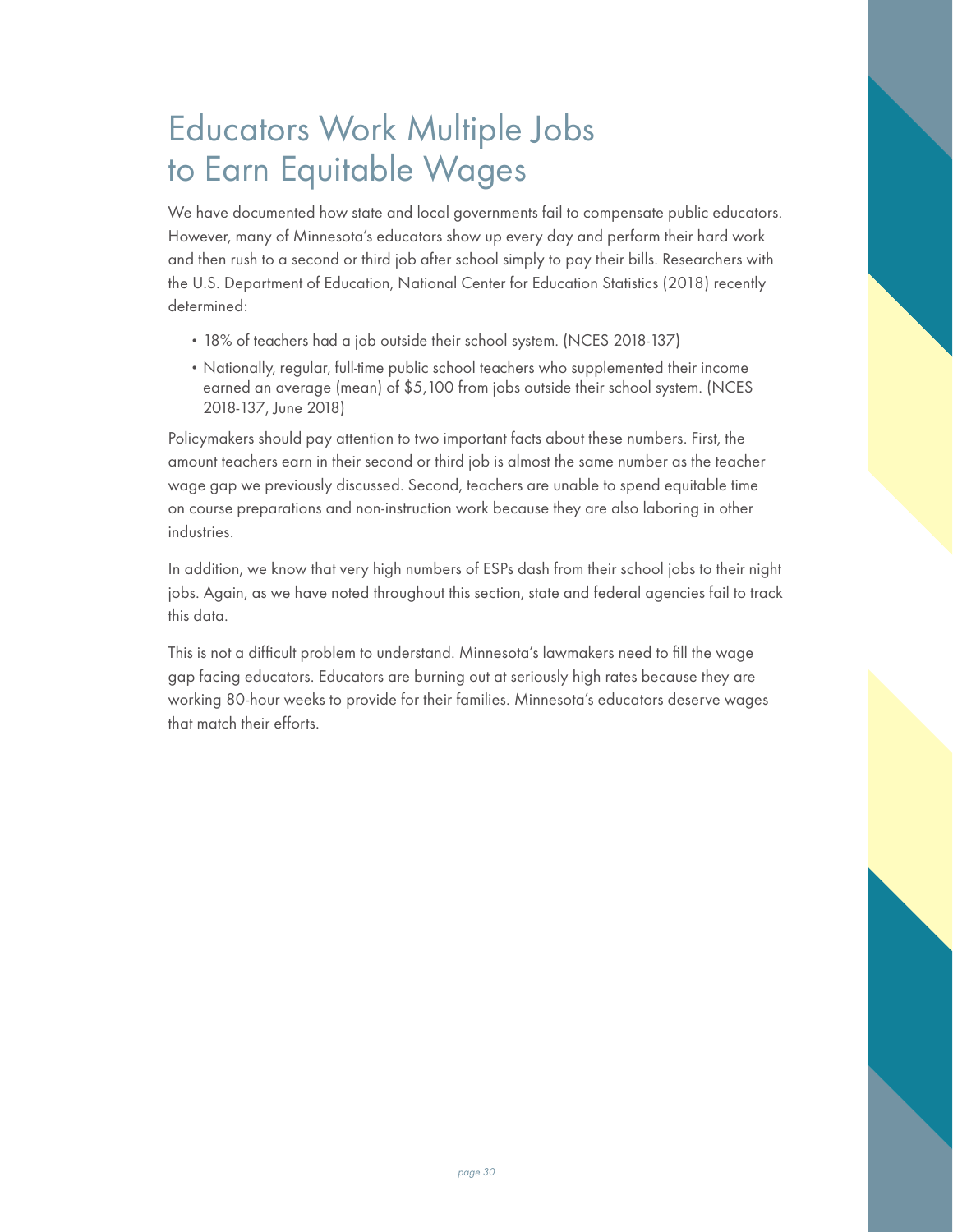## Educators are Struggling With Their Mental Health

The above financial problems are not the only compensation and work stressors facing public educators. Many studies have shown that "teaching is regularly cited as one of the most stressful occupations" (Collie, Perry, & Martin, 2017, p. 4). The AFT regularly surveys public educators to report out the quality of their work environments. In the most recent study, the AFT asked 30,000 educators 80 questions about "the quality of their work life" and determined that the public educators face numerous work stressors, many of which policymakers can fix with more resources or simple policy changes (B.A.T., 2017, p. i).

#### **26.4% of teachers reported being the victim of bullying at work.**

U.S. teachers face chronic levels of stress at work and are more likely to identify as having "poor mental health" as compared to the average worker. Chart 1.6 compares the responses of educators to the entire U.S. working population on questions related to mental health. All the numbers are startling, but we draw particular attention to the fact that 26.4% of teachers reported being the victim of bullying at work. The adults educating the future citizens of this nation should be able to report to work and not face bullying by a student, parent, or colleague.

|                                                      | <b>PUBLIC EDUCATORS</b> | <b>ALL EMPLOYED AMERICANS</b> |
|------------------------------------------------------|-------------------------|-------------------------------|
| Reported work is "always"<br>or "often" stressful    | 61%                     | 30%                           |
| Reported being<br>bullied at work                    | 26.4%                   | 7%                            |
| Reported "poor mental<br>health" for 11 or more days | 21%                     | 10%                           |
| Reported "fair" or<br>"poor" physical health         | 18%                     | 12.4%                         |

#### CHART 1.6: MENTAL HEALTH OF EDUCATORS COMPARED TO NATIONAL AVERAGES

\* Figures obtained from (Delisle J. , March 2014, p. 4).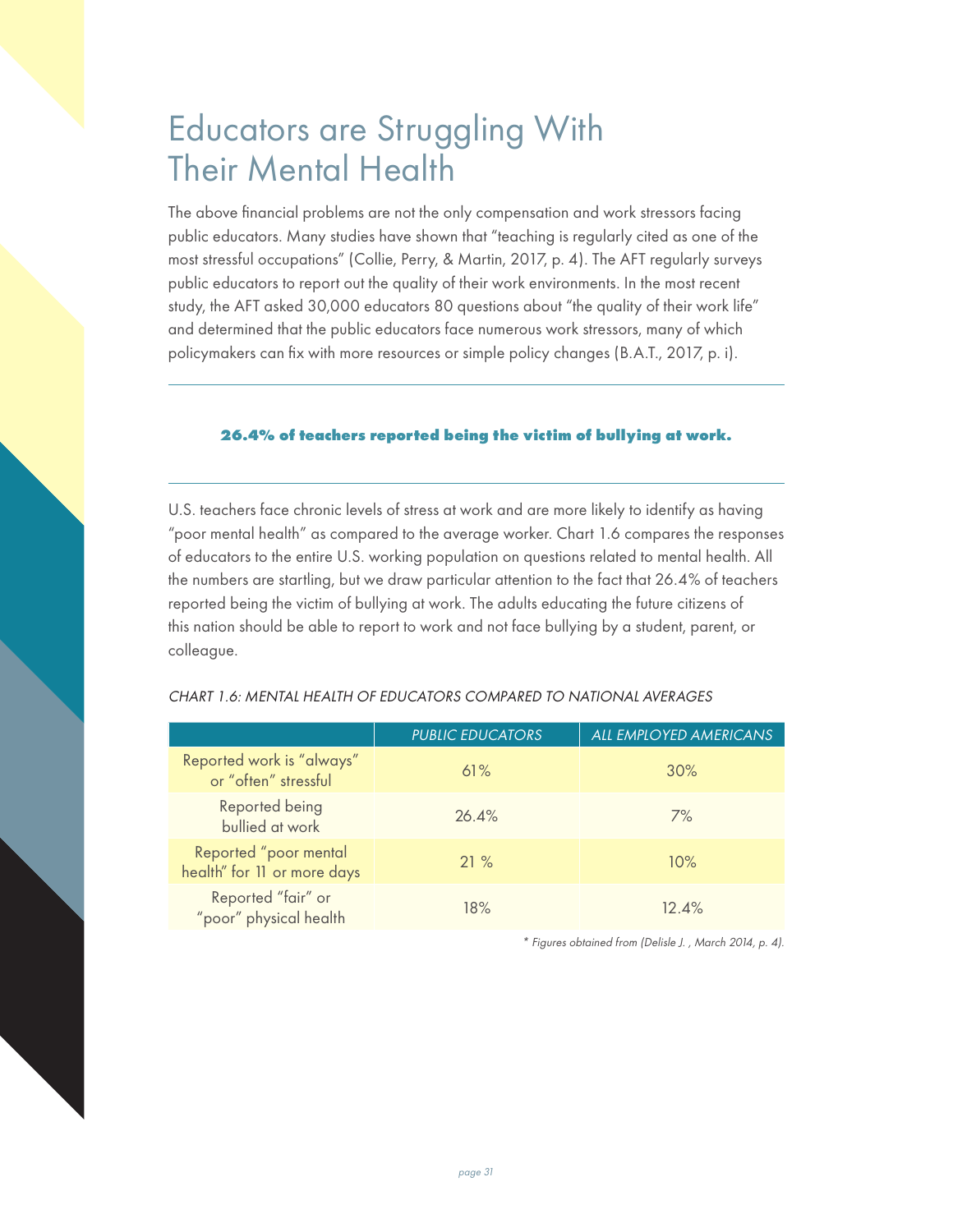Finally, many educators are reaching a point of burnout due to what scholars refer to as "compassion fatigue" or secondary traumatic stress (STS). U.S. public school students are coming to school with unprecedented levels of trauma and adverse childhood experiences. We address the trauma level of the student population in another section of this paper. However, it is important to remember that public school teachers are the individuals tasked with helping students overcome adversity. This emotional labor comes with a personal price, and policymakers need to provide resources to help educators combat work stress.

### **Many educators are reaching a point of burnout due to what scholars refer to as "compassion fatigue" or secondary traumatic stress (STS).**

Fowler (2015) has documented that, "secondary traumatic stress (STS) wears us out physically, emotionally, and mentally. It's especially prevalent when we feel overwhelmed and work in unsupportive and demanding environments" (p. 31). Unfortunately, social norms expect teachers to be superheroes capable of facing all adversity without any sacrifice to their own mental health. However, Fowler (2015) is quick to remind policymakers "teachers are not immune to human emotions. No smart board or dry erase marker magically protects us from feeling another's pain. STS reactions may seep or crash into our systems" (p. 31). State lawmakers need to provide better benefits and worksite relief to address this growing mental health concern.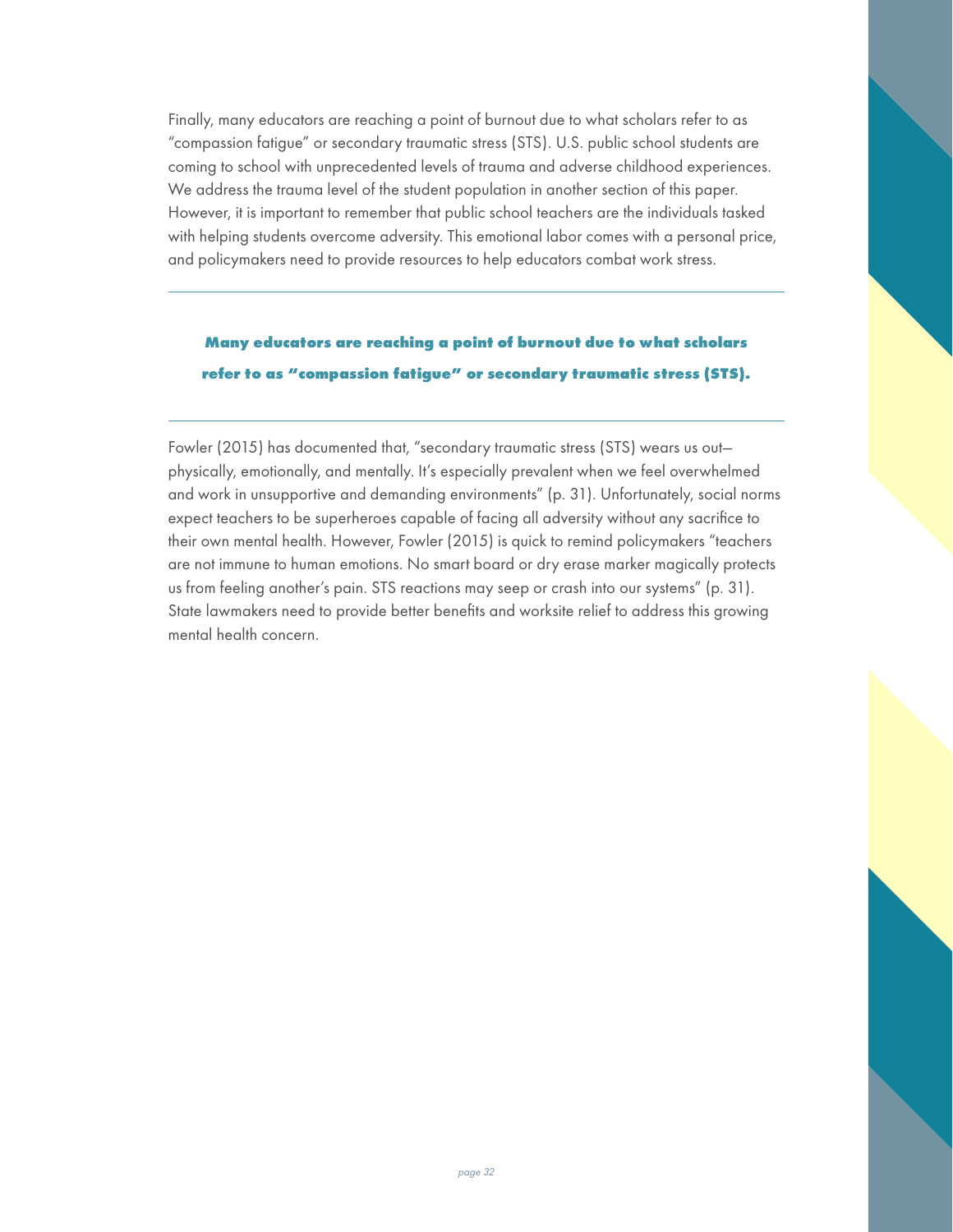## Educators of Color Face Tremendous Institutional Stressors

All educators face stressors at work, but Minnesota's educators of color (EOCs) face unique and heightened levels of work stress. Carter Andrews and her colleagues (2019) have noted that stakeholders need to

consider how the narrative that has been constructed regarding the underrepresentation of TOCs in U.S. schools suppresses an explicit examination of and response to how… historical and contemporary legislation and policy create(d) a pushout and keep out process for recruiting and retaining TOCs. (p. 9)

### **Minnesota's educators of color (EOCs) face unique**

**and heightened levels of work stress.**

These scholars correctly argued that "the often toxic environmental and operational conditions for TOCs in their preparation programs and workplaces have negative implications for teacher retention and attrition" (Carter Andrews, et al., 2019, p. 6). EOCs face the same bullying, harassment, and structural stress as their White peers. However, they also have to manage the difficult world of systemic, and overt, racism. In addition, Minnesota is facing a shortage of EOCs, so many of them have to move through this stress in isolation.

Black male and Black female teachers face particularly difficult environments at work. First, research has shown that both categories often face stereotypes about their quality of teaching (Bristol & Goings, 2019; Carter Andrews, et al., 2019; Acosta, 2019). Second, these educators also find themselves caught between impossible expectations that they are capable of playing divergent roles simultaneously. Bristol and Goings (2019) have argued that

previous research on the experiences of Black male educators have found that they are often touted for their ability to serve as disciplinarians, saviors, and role models (Brown, 2012) for "troubled" Black boys (Carey, 2018; Nelson, 2016; Wallace, 2017). Moreover, Black male teachers are rarely recognized for their content knowledge, pedagogical abilities, and ability to teach all children (Bryan & Ford, 2014; Jackson & Knight-Manuel, 2018). (p. 51)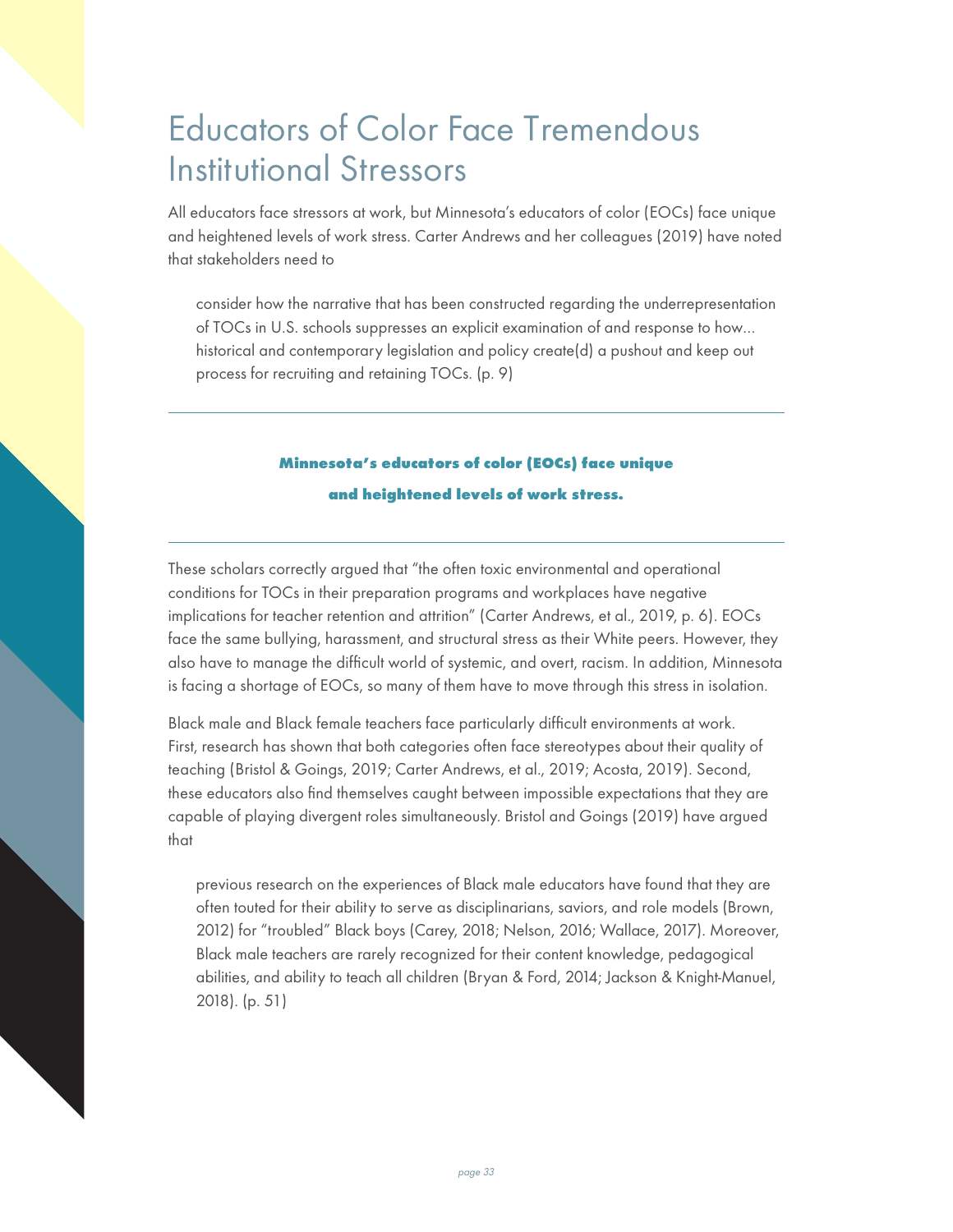**Black male educators often face racist questions about their intelligence, and they must navigate the unspoken expectation that they should mentor all the Black male students. These stressors are particularly difficult for Black male teachers who may be the only black male staff member in a building. Any discussion of educator mental health must look at these systemic problems for EOCs.**

They also noted, "because of their hypervisibility as well as negative perceptions of their teaching abilities, Black male teachers may enter hostile work environments and encounter colleagues who will both covertly and overtly treat them as social outcasts (Bristol & Goings, 2019, p. 51). Black male educators often face racist questions about their intelligence, and they must navigate the unspoken expectation that they should mentor all the Black male students. These stressors are particularly difficult for Black male teachers who may be the only black male staff member in a building. Any discussion of educator mental health must look at these systemic problems for EOCs.

### **Many scholars have shown that Black female educators have their academic credentials questioned while being expected to be more nurturing.**

Black female educators also face similar systemic barriers and racist stereotypes. Acosta (2019) confirmed that Black women in education face "pedagogical marginalization." Scholars understand this specific social aggression as "the reification of race and gender stereotypes that force Black women to shoulder the burden of proof when it comes to their race and gender status" (Acosta, 2019, p. 26). Many scholars have shown that Black female educators have their academic credentials questioned while being expected to be more nurturing. Scholars have shown that "race and gender microaggressions experienced by effective BWEs is implicated in the significant decrease in African American educators in the profession" (Carter Andrews, et al., 2019, p. 1). Policymakers need to have a serious conversation about the intersection of race and gender stereotypes that are driving women of color away from the profession of teaching.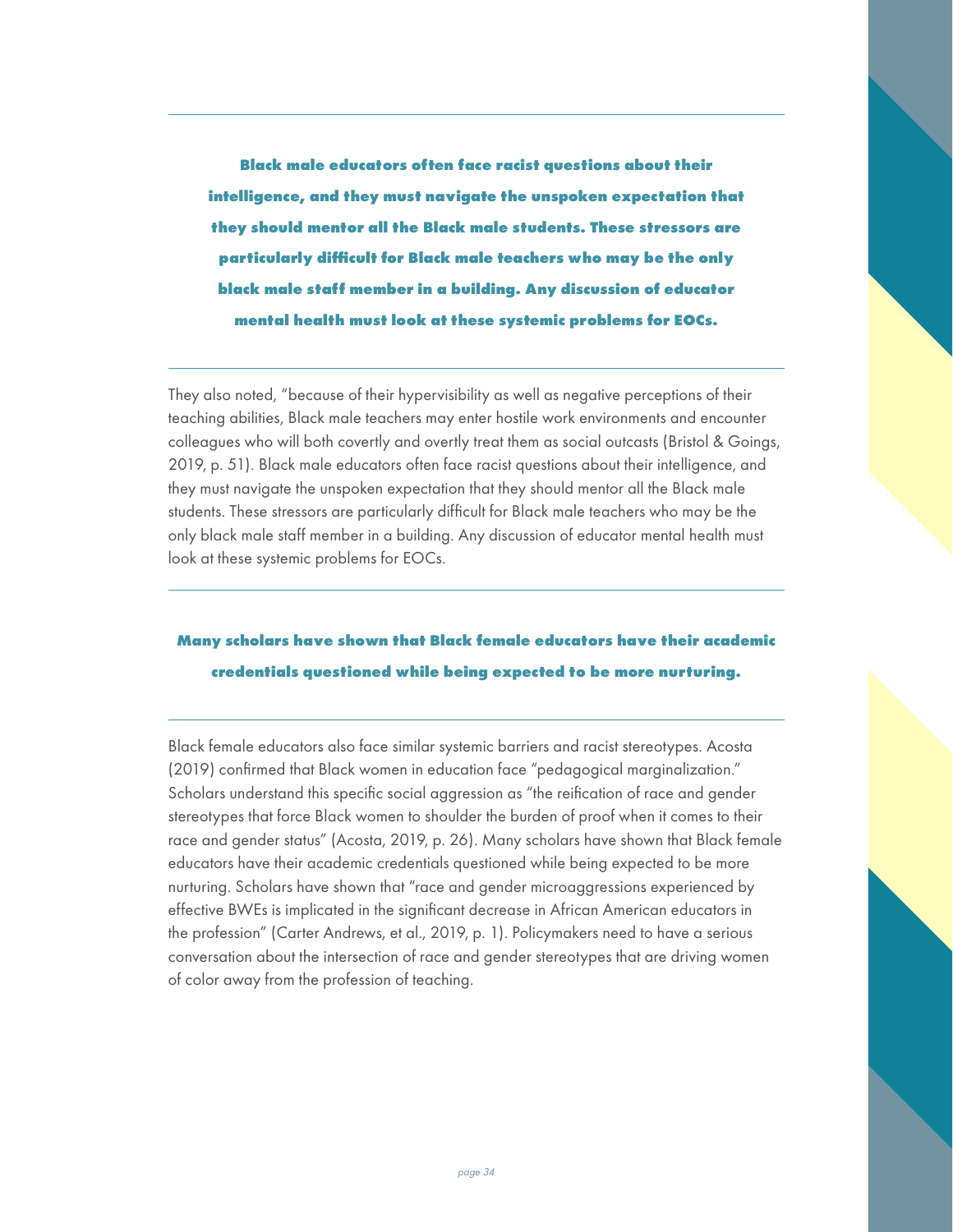**Educators of color must navigate systemic racism as well as overt aggressions coming from parents, colleagues, students, and administrators. This heavy burden can add to the mental health problems these educators are already carrying.**

Educators of color must navigate systemic racism as well as overt aggressions coming from parents, colleagues, students, and administrators. This heavy burden can add to the mental health problems these educators are already carrying. Furthermore, these educators "feel like they have to prove their worth as educators, noting being looked over for job advancements, reduced to disciplinarian roles, and not being respected as subject area experts" (Carter Andrews, et al., 2019, p. 8). Policymakers and administrators need to give significant attention to the systemic racism adding to the stress of EOCs.

## **Solutions**

We have documented the compensation shortfalls and workplace stressors that burden public educators. We now turn our attention to potential solutions to these problems.

### SOLUTION #1: PROTECT COLLECTIVE BARGAINING RIGHTS: UNIONS HELP CURB WAGE DISPARITIES

Numerous scholars have documented that teachers feel like they lack voice and influence in their districts and schools. However, unionized teachers see collective action as a tool to influence real change in the education system. In addition, unions are a strong protection against further attacks on educator compensation. Davis and Gould (2015) have documented that

one key factor in the divergence between pay and productivity is the widespread erosion of collective bargaining that has diminished the wages of both union and nonunion workers. In 1945, the share of U.S. workers who were a member of a union reached a high of 33.4 percent. This share then declined—largely after 1979—to 11.1 percent by 2014. (p. 14)

Scholars have also confirmed, "Unions are also important for public-sector workers…publicemployee unions in full collective bargaining states (with agency shop clauses) do raise total compensation to their private sector equivalents" (Davis & Gould, November 2015, p. 15). For these reasons, Minnesota lawmakers should protect the collective bargaining rights of workers.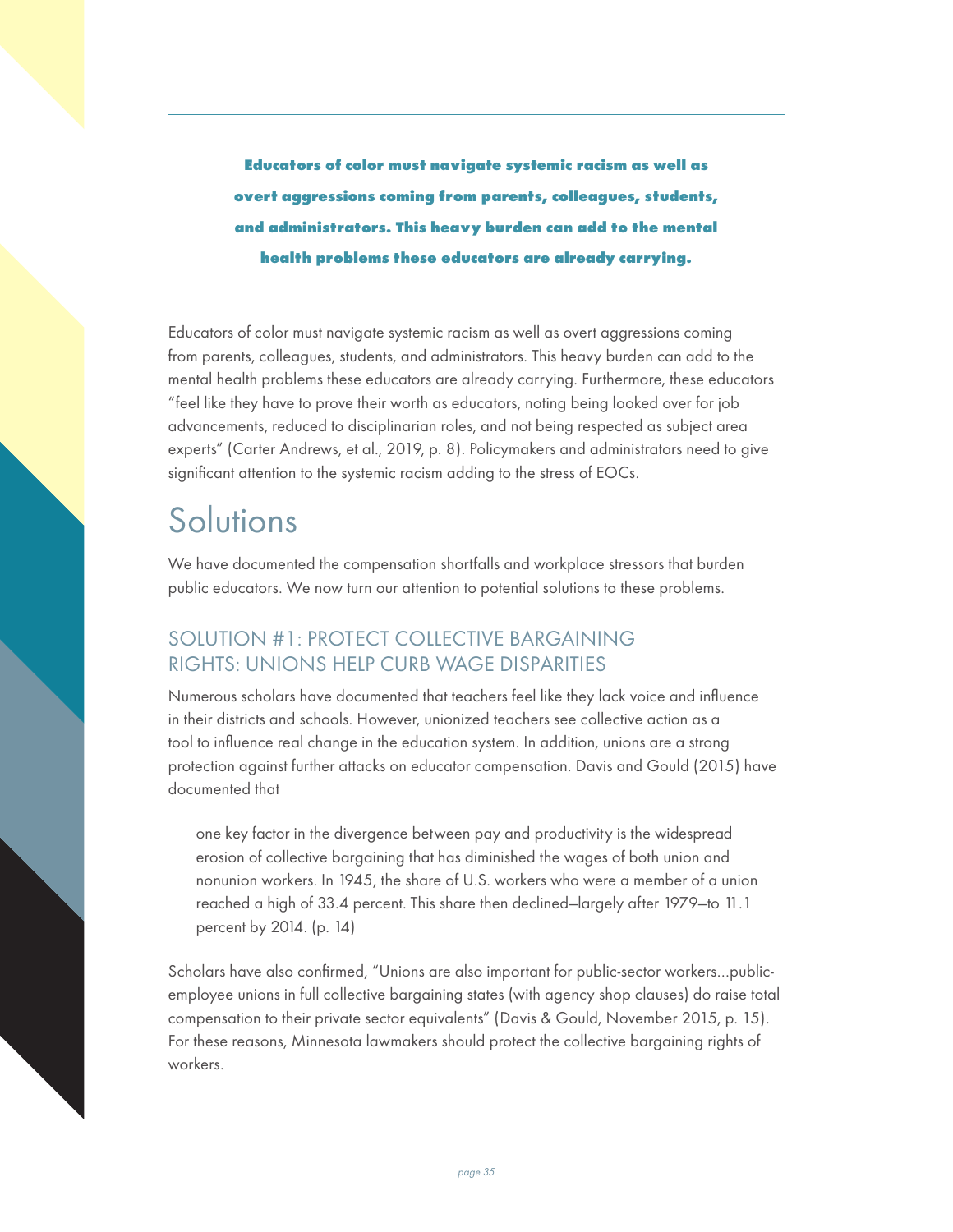**Allegreto and Mishel (2016) documented that, "collective bargaining helps to abate the teacher wage gap. In 2015, teachers not represented by a union had a -25.5 percent wage gap—and the gap was 6 percentage points smaller for unionized teachers" (p. 4).**

Additionally, collective bargaining has historically yielded better wages for educators. Allegreto and Mishel (2016) documented that, "collective bargaining helps to abate the teacher wage gap. In 2015, teachers not represented by a union had a -25.5 percent wage gap—and the gap was 6 percentage points smaller for unionized teachers" (p. 4). Graph 1.6 documents how unionization shrinks the pay gap for teachers who collectively bargain their contracts.

Unionization can also help alleviate the added gender-based and race-based pay gaps experienced by some educators. Jabbar et al (2018) described the benefits of unions by writing,

Unions in education historically helped to close gender and race-based wage gaps… By removing unions, there is the risk of introducing more discretion and room for implicit bias in hiring and promotion decisions. In other words, when school and district leaders have more discretion over salary decisions, promotions, and job descriptions, there is more room for subjective decision making, which relies greatly on individuals' inherent racial and gender biases. (Jabbar, Sun, Lemke, & Germain, 2018, p. 773)

Davis and Gould (2015) have also confirmed:

- 1. Unions have been proven to provide women with higher wages and better job quality… Women in unions also experience a smaller gender wage gap than nonunionized women. (p. 14)
- 2. Women in unions also have higher rates of both health insurance coverage and enrollment in retirement plans…unionized women are more likely to have access to a range of paid leave, from paid sick days, vacations, and holidays to paid family and medical leave. (p. 15)
- 3. The decline in unionization is bad not only for women in unions, but for all women, as unions often set higher industry standards and wages that affect nonunionized workers too. When unions are strong, their benefits and protections spread to nonunion workers as well. (p. 15)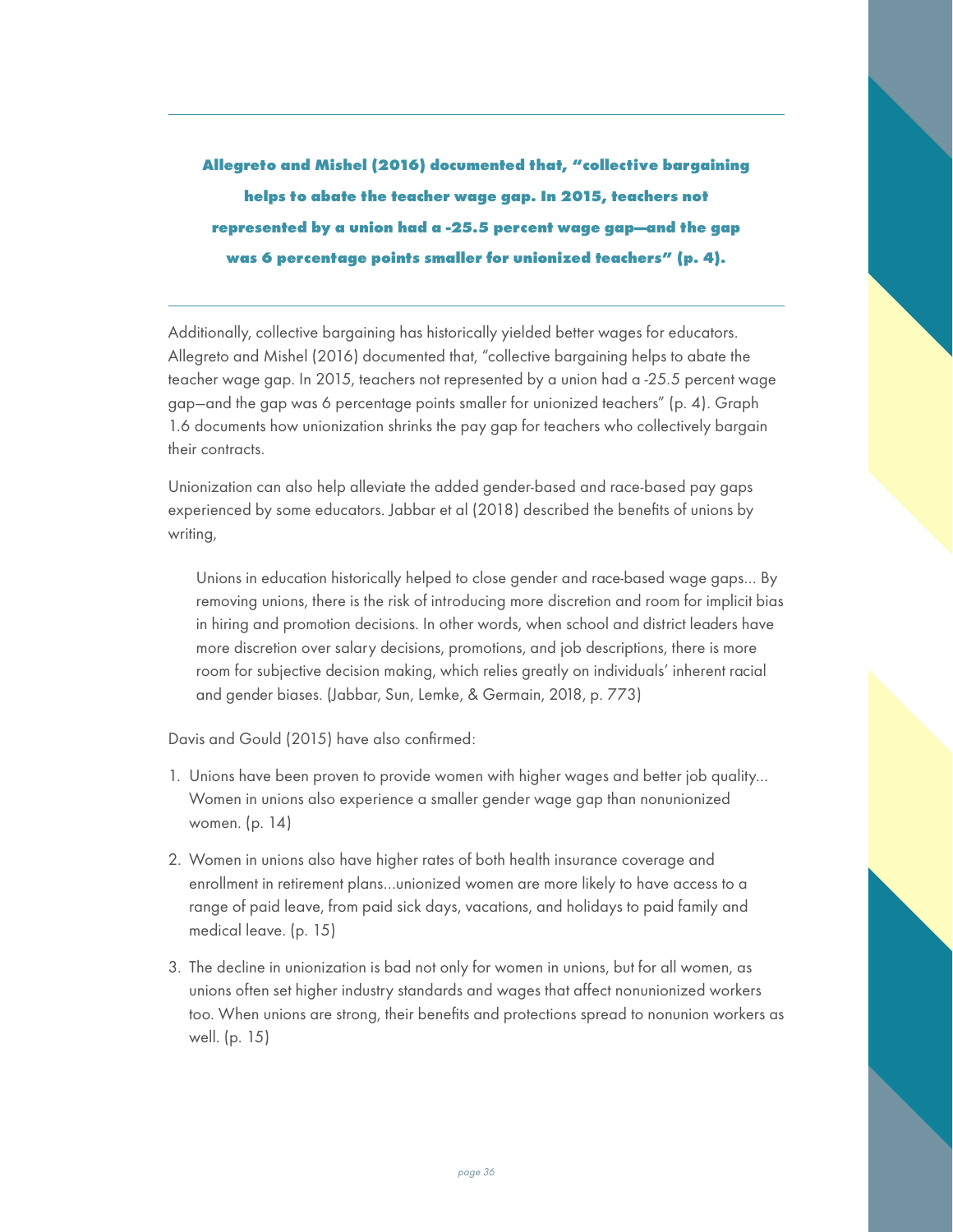Graph 1.7 documents the financial gains unionized female educators have made as compared to female educators not in a union. Policymakers should halt all efforts to break unions or prevent collective bargaining. In addition, we view the exclusion of Tier 1 teachers from the statutory bargaining unit as a union-busting effort on the part of some legislators. We ask policymakers to correct this with future legislation.

#### GRAPH 1.6: UNIONS HELP CLOSE THE TEACHER PAY GAP

Teachers in a union have a smaller wage gap. Wage gap between public school teachers and similar workers, by union status, 1996–2015



Note: Figure compares weekly wages. Regression-adjusted estimates include controls for age (quartic), education, race/ethnicity, geographical region, marital status, and gender for the pooled sample. Data are for workers age 18–64 with positive wages (excluding self-employed workers). Union representation is defined as being a union member or being covered by a union contract. Source: Authors' analysis of Current Population Survey Outgoing Rotation Group data. Economic Policy Institute. Graph 1.6 reproduced with permission from Sylvia Allegretto and Lawrence Mishel, The Teacher Pay Gap is Wider Than Ever, Economic Policy Institute and the Center for Wage & Employment Dynamics at the University of California, Berkeley, August 2016 (p. 12).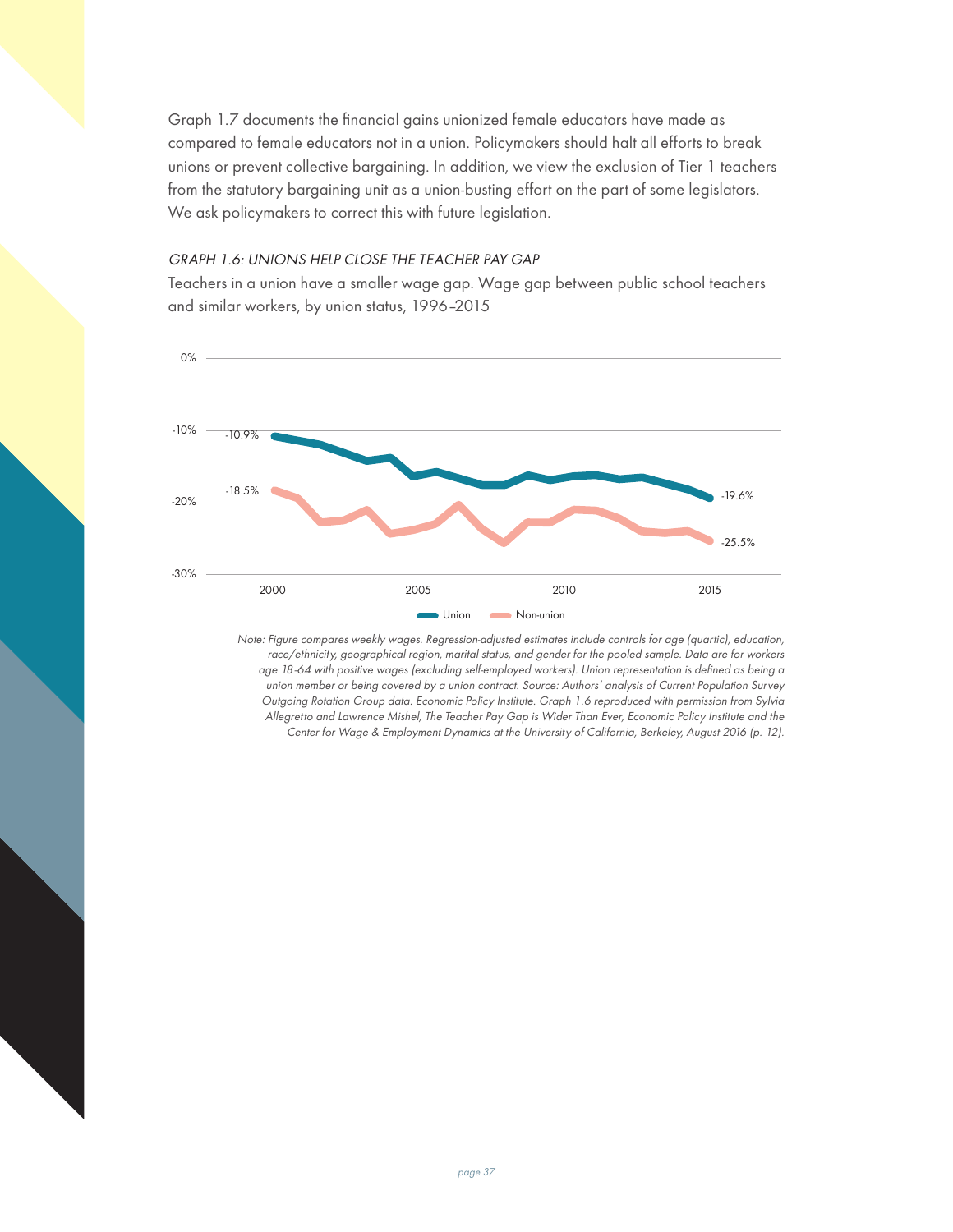#### GRAPH 1.7: UNIONS HELP CLOSE THE TEACHER PAY GAP FOR WOMEN

The wage gap is smaller for female teachers in a union. Wage gap between female public school teachers and similar female workers, by union status, 1996–2015



Note: Figure compares weekly wages. Regression-adjusted estimates include controls for age (quartic), education, race/ethnicity, geographical region, marital status, and gender for the pooled sample. Data are for workers age 18–64 with positive wages (excluding self-employed workers). Union representation is defined as being a union member or being covered by a union contract. Source: Authors' analysis of Current Population Survey Outgoing Rotation Group data. Economic Policy Institute. Graph 1.7 reproduced with permission from Sylvia Allegretto and Lawrence Mishel, The Teacher Pay Gap is Wider Than Ever, Economic Policy Institute and the Center for Wage & Employment Dynamics at the University of California, Berkeley, August 2016 (p. 13).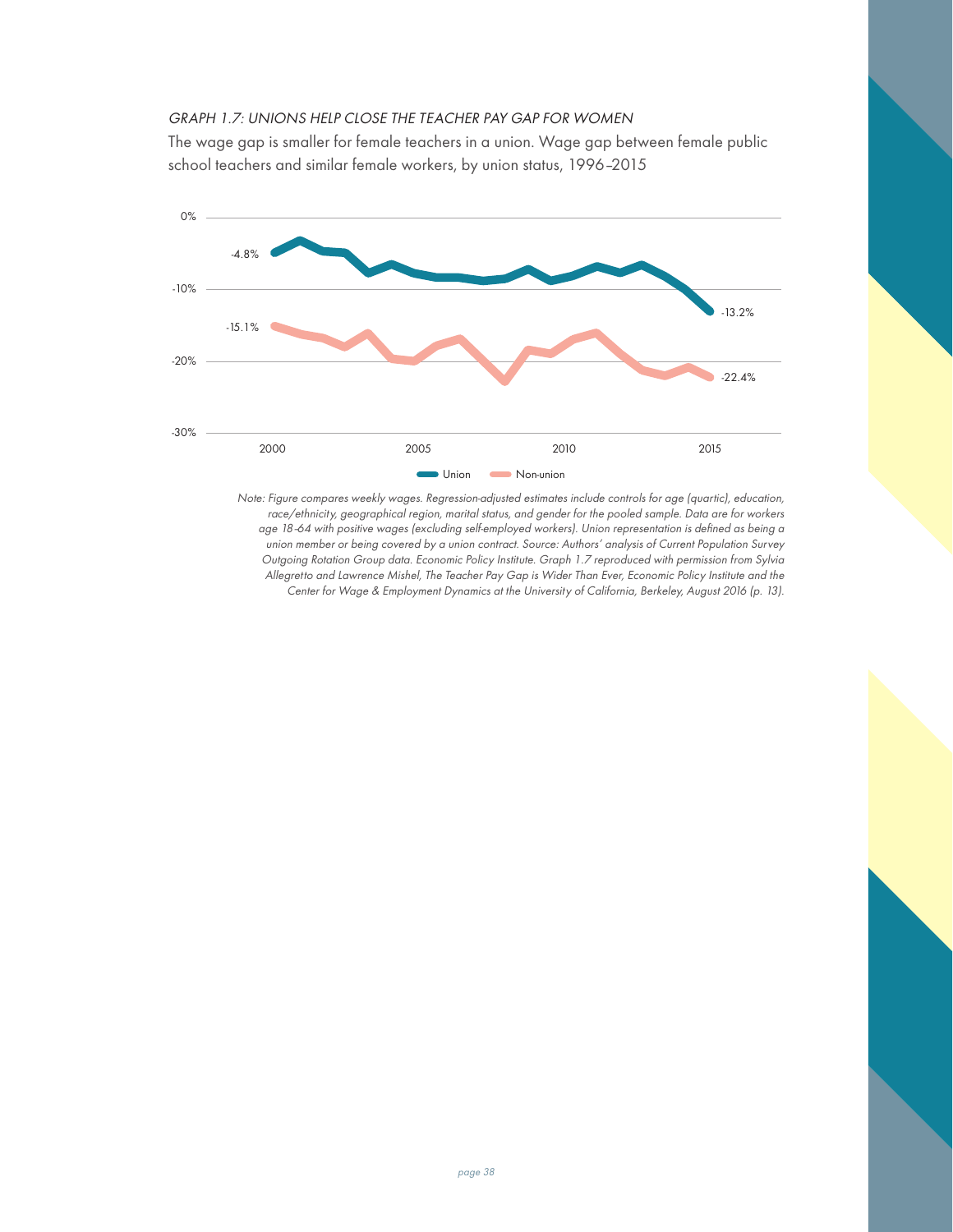### SOLUTION #2: INCREASE TEACHER PAY AND IMPROVE BENEFITS

Minnesota needs to raise the wages of ALL educators. Baker, Farrie, and Sciarra (2018) have correctly stated:

A state's ability to attract and retain high quality teachers is a fundamental component of a strong and equitable school system. Because teachers' salaries and benefits make up the bulk of school budgets, a fair school funding system is required to maintain an equitable distribution of high quality teachers in all districts. One of the most important ways that states can ensure that teaching jobs remain desirable in the job market is to provide competitive wages. (p. 23)

They also have stressed that on average, "teachers beginning their careers at age 25 earn about 82% of what non-teachers earn" (Baker, Farrie, & Sciarra, 2018, p. 24).

### **Minnesota should require all teachers start at a salary that is not below \$50,000.**

Minnesota should require all teachers start at a salary that is not below \$50,000. Minnesota could follow the example of Connecticut. Lawmakers in that state, between 1986 and 1991, combated "teacher shortages by increasing teachers' salaries in combination with other strategic initiatives" (Podolsky, Kini, Bishop, & Darling-Hammond, May 2017, p. 23). Podolsky et al. (2017) confirmed, "Connecticut raised minimum teacher salaries to a staterecommended level and provided state equalization aid to incentivize districts to voluntarily raise their salaries to the minimum" (p. 23). State interventions work, and lawmakers should direct money to increase educator wages across the state.

**Minnesota should also institute a policy that establishes mandatory sick time, personal leave time, and vacation time for all educators. In addition, districts should be required to pay all educators for their missed time due to inclement weather determinations. It is unfair to force these educators, especially ESPs, to forego wages due to decisions beyond their control.**

Minnesota should also institute a policy that establishes mandatory sick time, personal leave time, and vacation time for all educators. In addition, districts should be required to pay all educators for their missed time due to inclement weather determinations. It is unfair to force these educators, especially ESPs, to forego wages due to decisions beyond their control.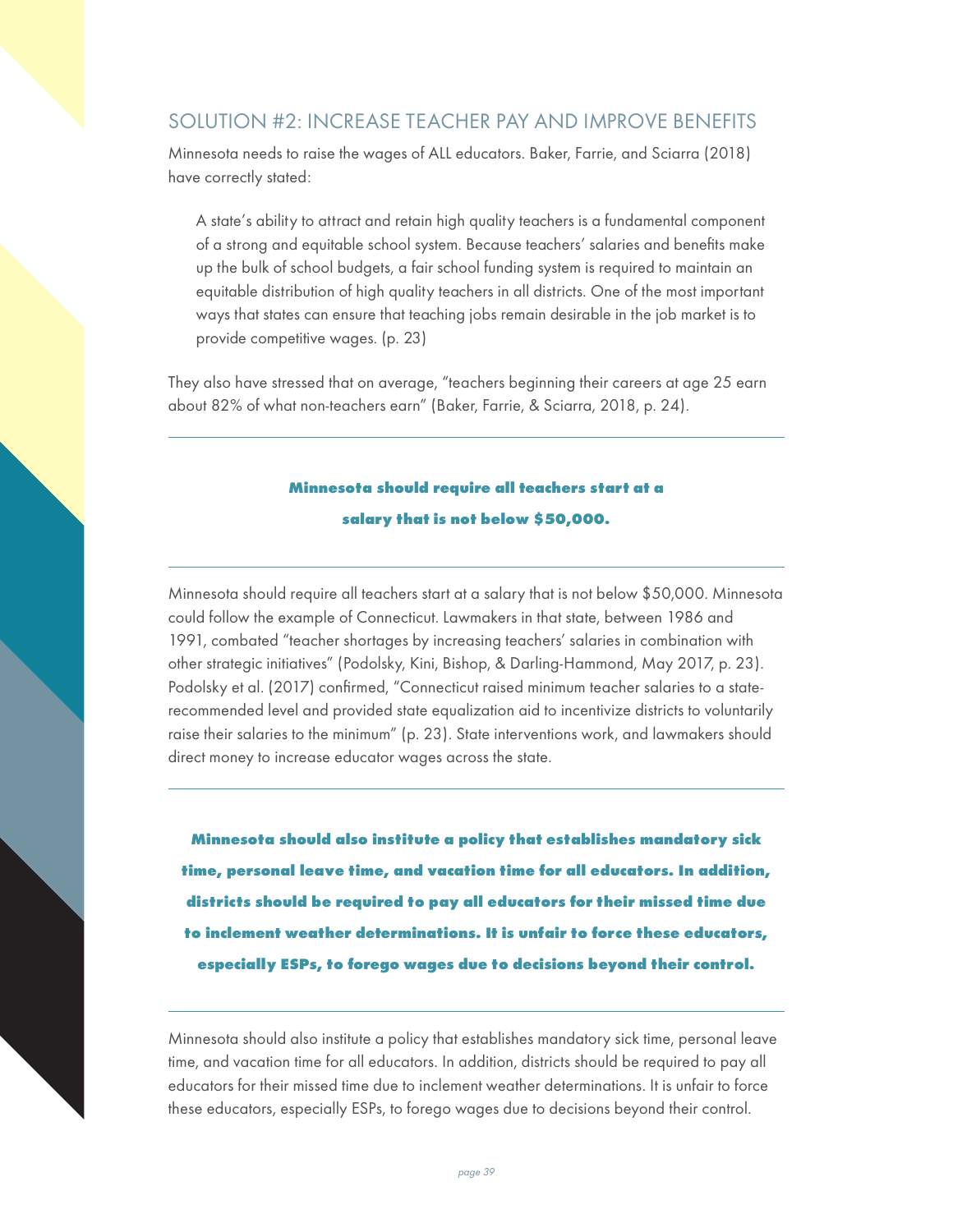### SOLUTION #3: OFFER PAID FAMILY LEAVE FOR ALL EDUCATORS

The United States is behind all other nations in the area of paid family leave. The federal government has delegated this responsibility to states and private organizations. Minnesota should become a leader by providing paid family leave for all Minnesota educators. It is unfortunate that "due to this widespread lack of paid family leave, workers have to make difficult choices between their careers and their caregiving responsibilities precisely when they need their paychecks the most, such as following the birth of a child or when they or a loved one falls ill" (Davis & Gould, November 2015, p. 19). Minnesota should provide educators the resources to care for their own families in the same way they care for the children of Minnesota every day.

We also see paid family leave as a measure that would greatly reduce the gender pay gap. We know, "the lack of paid family leave particularly affects women, as they currently take on the lion's share of unpaid care work" (Davis & Gould, November 2015, pp. 19-20). Davis and Gould (2015) have argued that this also adds to the career-wide pay gap many women face. They have stated

because women are still largely expected to take on larger shares of household labor, many women leave the paid labor force to care for loved ones when the need arises, forcing these women to forgo opportunities for career advancement and to end up with lower lifetime earnings (and therefore lower retirement income) than their male peers. (p. 20)

Paid family leave can help fix this problem. Researchers have shown that "when women are supported by a comprehensive paid family leave policy, they are more likely to stay attached to the labor force" (Davis & Gould, November 2015, p. 20). Minnesota should be a national leader on this important issue.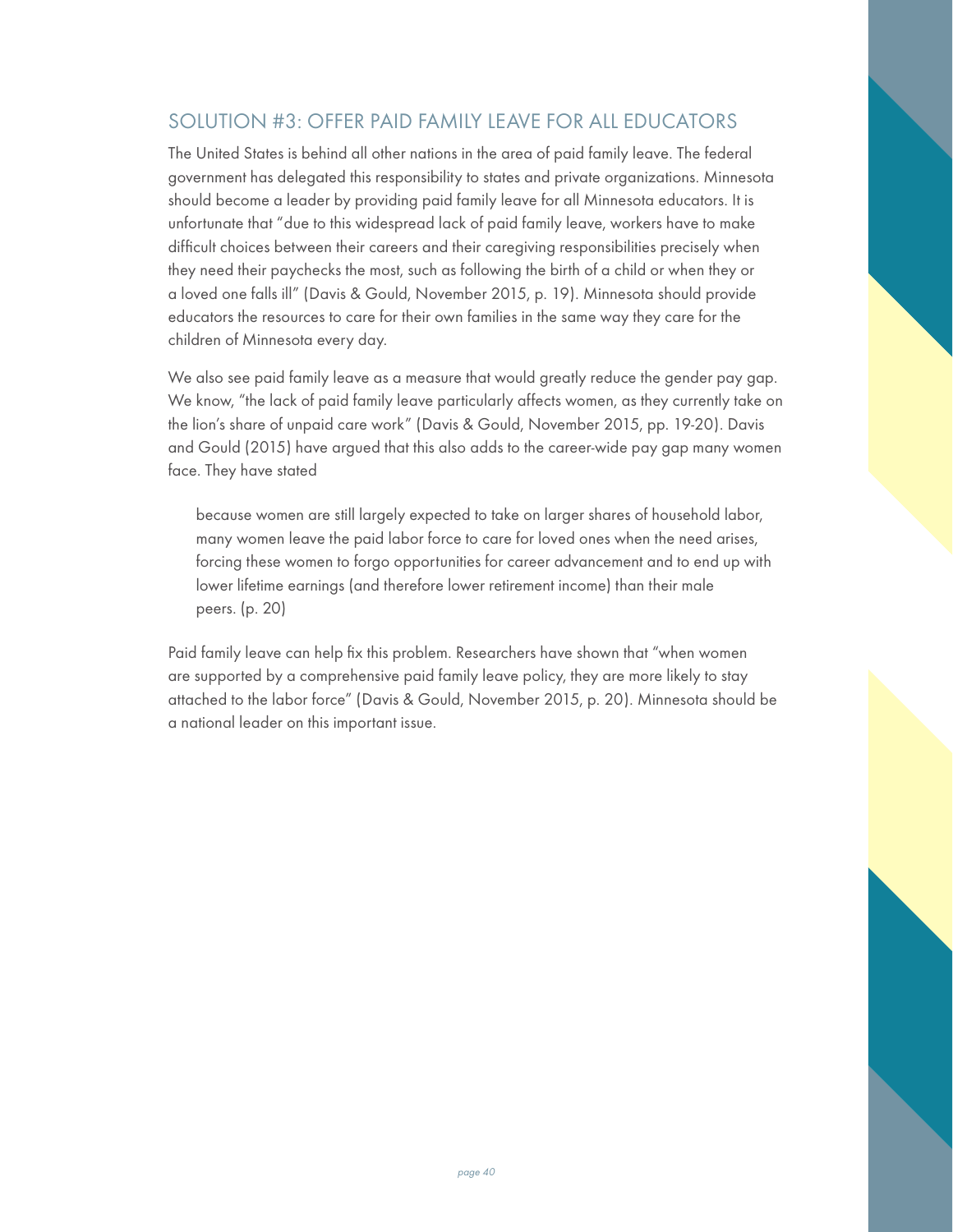### SOLUTION #4: INCREASE EFFORTS TO RELIEVE LOAN DEBT

Minnesota lawmakers need to give critical attention to student loan debt of all educators. In particular, policymakers should:

- •Shift funding back to the state's traditional ratio of a higher percentage of funding through state appropriation and reduce the reliance on tuition. Reliance on tuition is now reliance on the acquisition of student loan debt.
- •Provide education-funding structures that target those students and communities with the greatest financial need.
- •Focus higher education funding on communities with declining populations so that they benefit from sustained investment from the state via our higher education institutions. Higher education institutions are and should be cornerstones of local communities that drive investment and community building, including making Greater Minnesota communities places where people continue to want to live.
- Avoid creating funding structures that pit two-year and four-year colleges against each other. All are a vital part of a higher education structure.
- Make investments in higher education that balance affordability for the state in accordance with other priorities such as equitable funding for K-12 education, transportation, housing, health care, and ending economic disparities.

### SOLUTION #5: CHALLENGE SYSTEMIC RACISM WITH CRITICAL PROFESSIONAL DEVELOPMENT

Policymakers need to provide educators with the autonomy to build and support what Kohli (2019) has termed "critical professional development" which is "a development space that frames 'teachers as politically-aware individuals who have a stake in teaching and transforming society'" (pp. 39-40). All educators need constant and continual professional development that helps them dismantle racism and build equitable schools.

### SOLUTION#6: TARGETED POLICY INTERVENTIONS

Minnesota lawmakers can address many of the problems listed in this section by:

- 1. Ensuring all ESPs earn an hourly wage that starts at a minimum of \$15 an hour.
- 2. Adding preschool teachers to the teacher bargaining unit, so they receive equitable compensation.
- 3. Allowing Tier 1 teachers to be part of the teacher bargaining unit.
- 4. Reinstating the funding to districts to support lane movement.
- 5. Considering measures to hold administrators accountable for slowing educator attrition.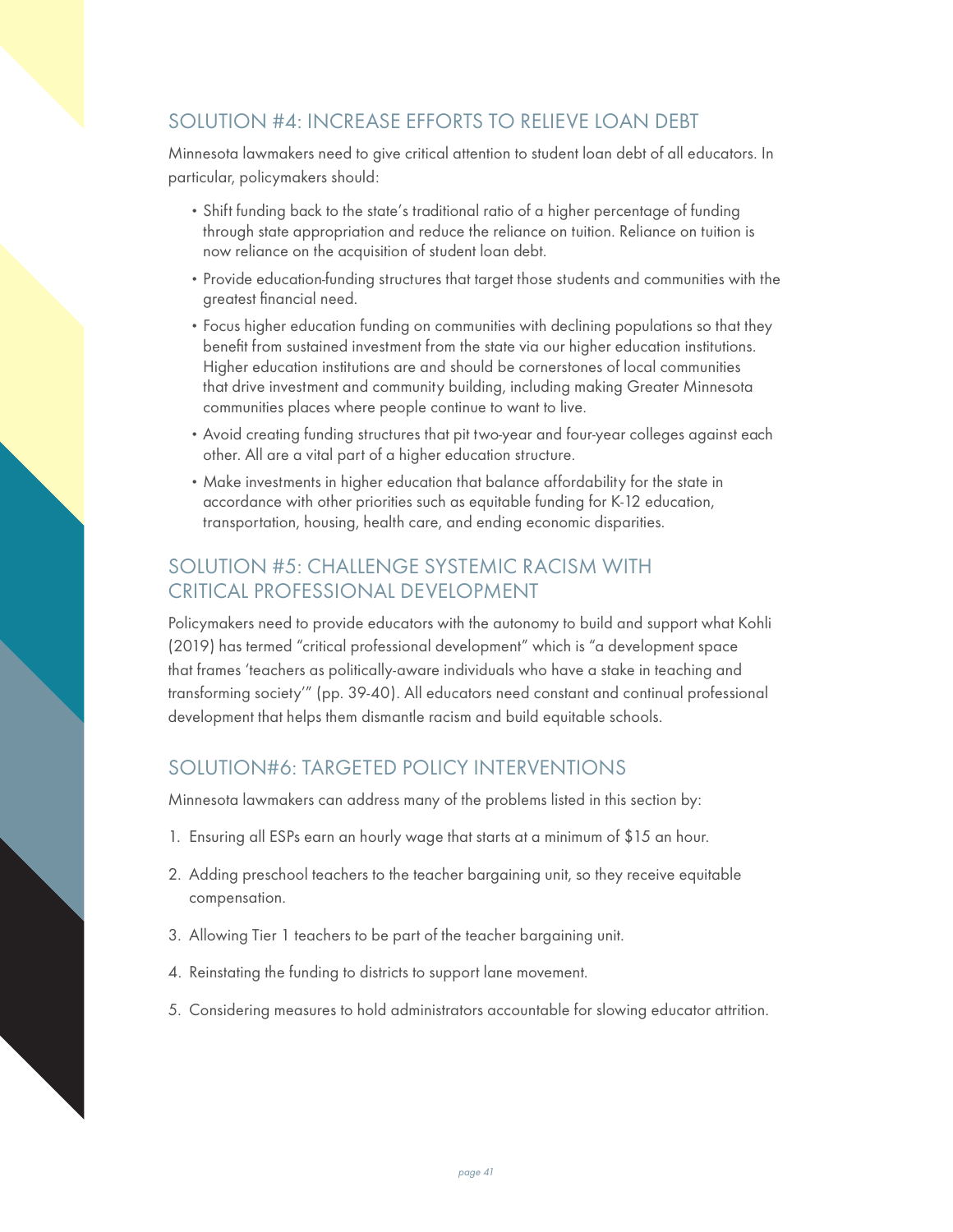### SOLUTION #7: ADDITIONAL FINANCIAL INCENTIVES FOR EDUCATORS

We offer these items as ideas Minnesota lawmakers can use to target specific problems with immediate fixes, but, these items would be unnecessary if legislators pass legislation to help with solutions 5-6. However, the state could follow the examples documented by Yafee (2016), which include:

- Offering financial incentives for senior faculty to announce retirements at earlier dates. Hoquiam School District in Washington benefited from offering \$2,000 to senior teachers who provided notice of retirement by February 1.
- •Subsidizing housing for educators, particularly in places with high costs of living, like what the districts have done for educators in Oakland, California.
- Developing services to help teachers find affordable housing, like Idaho, Mountain View School District #244.
- •Funding and creating spousal hire policies, which helps attract families to rural areas.
- Giving money to build more full-service community schools which will alleviate many of the problems we mention in this section.
- Creating signing bonuses that young educators can use for moving expenses (Yafee, 2016).

## Concluding Thoughts

Minnesota lawmakers need to provide proper compensation for every educator in this state. This state should lead the way in efforts to eliminate the professional wage gap that burdens educators and their families.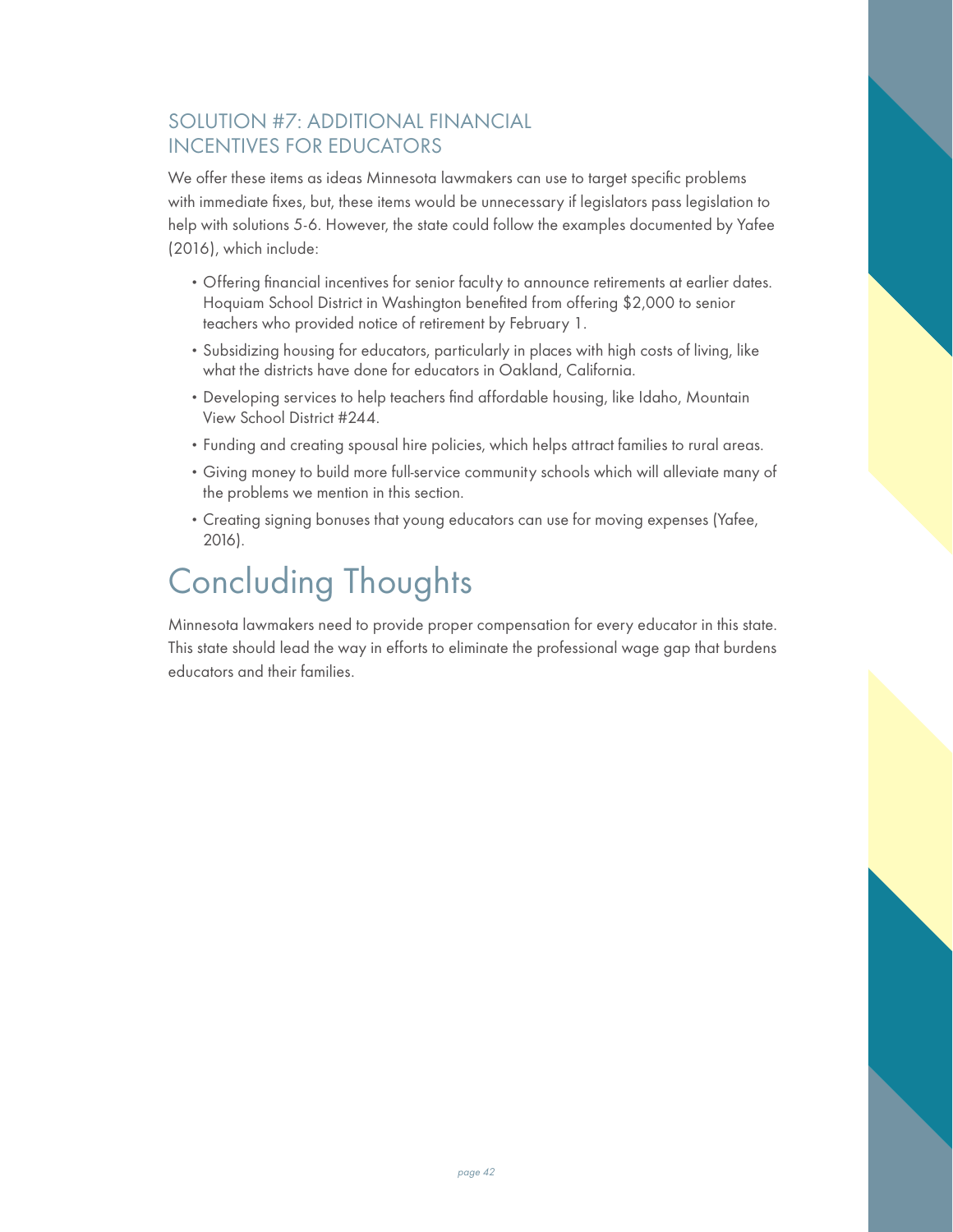## References

Acosta, M. M. (2019). The paradox of pedagogical excellence among exemplary black women educators. Journal of Teacher Education, 70(1), 26-38.

Allegretto, S. A., & Mishel, L. (2019, August 9). The teacher pay gap is wider than ever. Washington, D.C.: Economic Policy Institute. Retrieved from epi.org/110964

Allegretto, S. A., & Tojerow, I. (2014, September). Teacher staffing and pay differences: Public and private schools. Monthly Labor Review.

American Federation of Teachers. (2018). A decade of neglect: Public education funding in the aftermath of the great recession. Washington, D.C. Retrieved from www.aft.org

Annamma, S. (2016). Disrupting the carceral state through education journey mapping. International Journal of Qualitative Studies in Education, 29(9), 1210-1230.

B.A.T. (2017). 2017 Educator quality of work life survey. The Badass Teachers Association. Washington, D.C.: The American Federation of Teachers. Retrieved from www.aft.org

Baker, B. D., Farrie, D., & Sciarra, D. (2018). Is school funding fair? A national report card. Newark: Education Law Center at Rutgers Graduate School of Education. Retrieved from www.schoolfundingfairness.org

Bricker, D., Xie, H., & Bohjanen, S. (2018). A history of EI/ECSE in the United States: A personal perspective. Journal of Early Intervention, 40(2), 121-137.

Bristol, T. J., & Goings, R. B. (2019). Exploring the boundary-heightening experiences of black male teachers: Lessons for teacher education programs. Journal of Teacher Education, 70(1), 51-64.

Brown, A. E., & Stern, M. (2018). Teachers' work as women's work: Reflections on gender, activism, and solidarity in new teacher movements. Feminist Formations, 30(3), 172-197.

Carter Andrews, D. J., Castro, E., Cho, C. L., Petchauer, E., Richmond, G., & Floden, R. (2019). Changing the narrative on diversifying the teaching workforce: A look at historical and contemporary factors that inform recruitment and retention of teachers of color. Journal of Teacher Education, 70(1), 6-12.

Ciolino, M. (2016). The right to an education and the plight of school facilities: A legislative proposal. University of Pennsylvania Journal of Law and Social Change, 19(2), 107-131.

Claxton, G. R. (2017). Employer health benefits: 2017 annual survey. Retrieved from the Kaiser Family Foundation: https://www.kff.org/health-costs/report/employer-healthbenefits-annual-survey-archives/#2017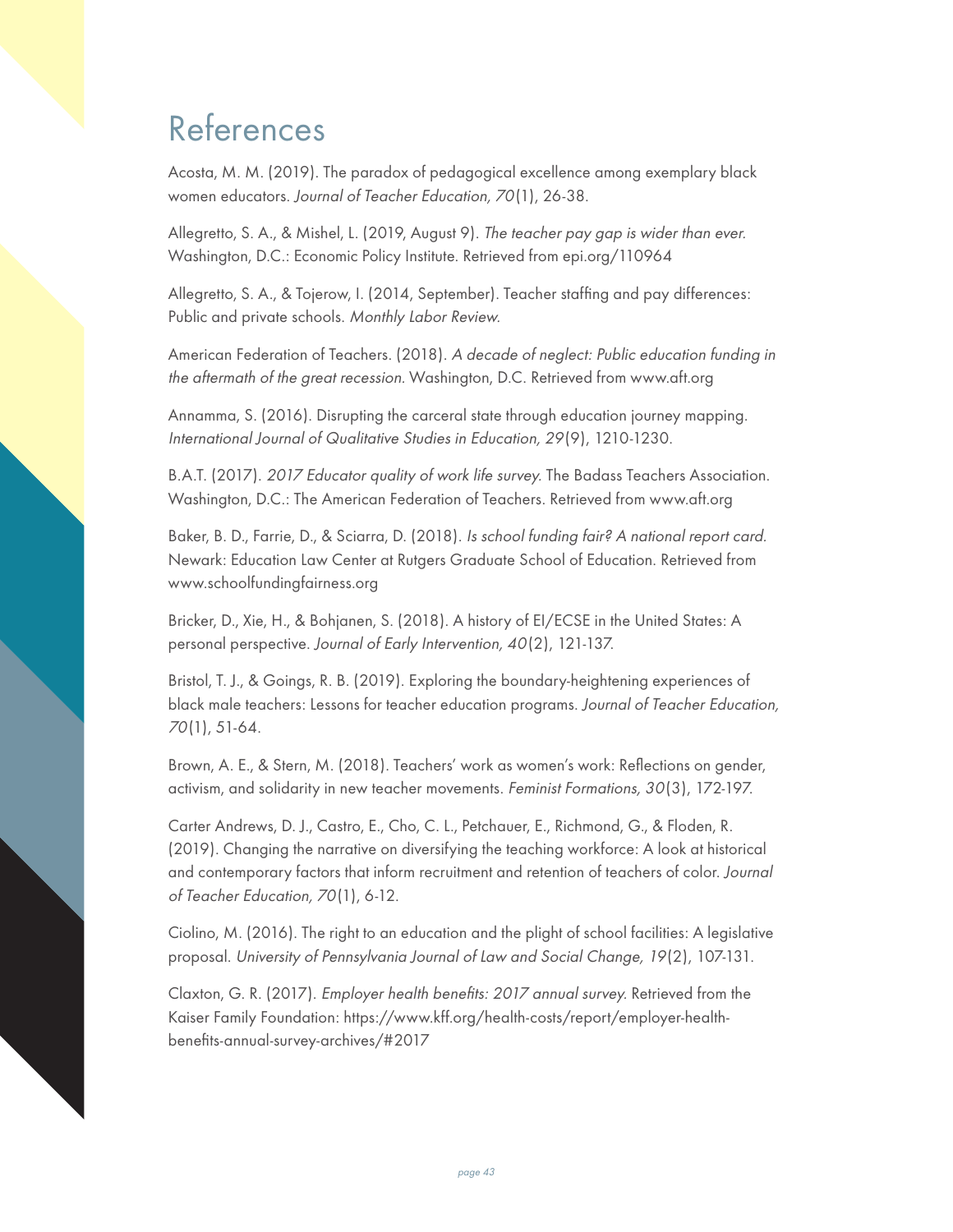Collie, R. J., Perry, N. E., & Martin, A. J. (2017). School context and educational system factors impacting educator stress. In T. M. McIntyre, S. E. McIntyre, & D. J. Francis (Eds.), Educator stress: An occupational health perspective (pp. 3-22). Macom: Springer.

Cooc, N. (2018). Examining the underrepresentation of Asian Americans in special education: New trends from California school districts. Exceptionality, 26(1), 1-19.

Davis, A., & Gould, E. (2015, November). Closing the pay gap and beyond: A comprehensive strategy for improving economic security for women and families. Washington, D.C.: Economic Policy Institute, EPI Paper #412. Retrieved from www.epi.org

Delisle, J. D., & Holt, A. (2017, Fall). The tangled world of teacher debt: Clashing rules and uncertain benefits for federal student-loan subsidies. Education Next, 17(4). Retrieved from www.educationnext.org

Delisle, J. (2014, March). The graduate student debt review: The state of graduate student borrowing. Washington, D.C.: New America Education Policy Program. Retrieved from www. newamerica.org

Donahoo, L. M., Siegrist, B., & Garret-Wright, D. (2018). Addressing compassion fatigue and stress of special education teachers and professional staff using mindfulness and prayer. The Journal of School Nursing, 34(6), 442-448.

Donovan, M. S., & Cross, C. T. (2002). Minority students in special and gifted education. Washington D.C.: National Academy Press.

Economic Policy Institute. (n.d.). Family Budget Calculator. Retrieved February 2019, from Economic Policy Institute: www.epi.org

Educator Policy Innovation Center. (2016, January). Smart solutions to Minnesota's teacher shortage: Developing and sustaining a diverse and valued educator workforce. St. Paul: Education Minnesota.

Fildaro, M. (2016). State of our schools: America's K-12 facilities 2016. Washington, D.C.: 21st Century School Fund.

Fitch, E. F., & Hulgin, K. M. (2018). Privatizing benefit and socializing cost: Market education as rent seeking. The Urban Review, 50, 773-794.

Fowler, M. (2015, November). Dealing with compassion fatigue: When children hurt, we hurt too. And this can wear us out. Ed Digest, pp. 30-35. Retrieved from www.eddigest.com

Friedman, Z. (2018, August 29). These states have the most student loan debt. Forbes. Retrieved from www.forbes.com

Fulbeck, E. (2012, January 12). Beyond anecdotes: The evidence about financial incentives and teacher retention. Albert Shaker Institute Blog. Retrieved from www.shankerinstitute.org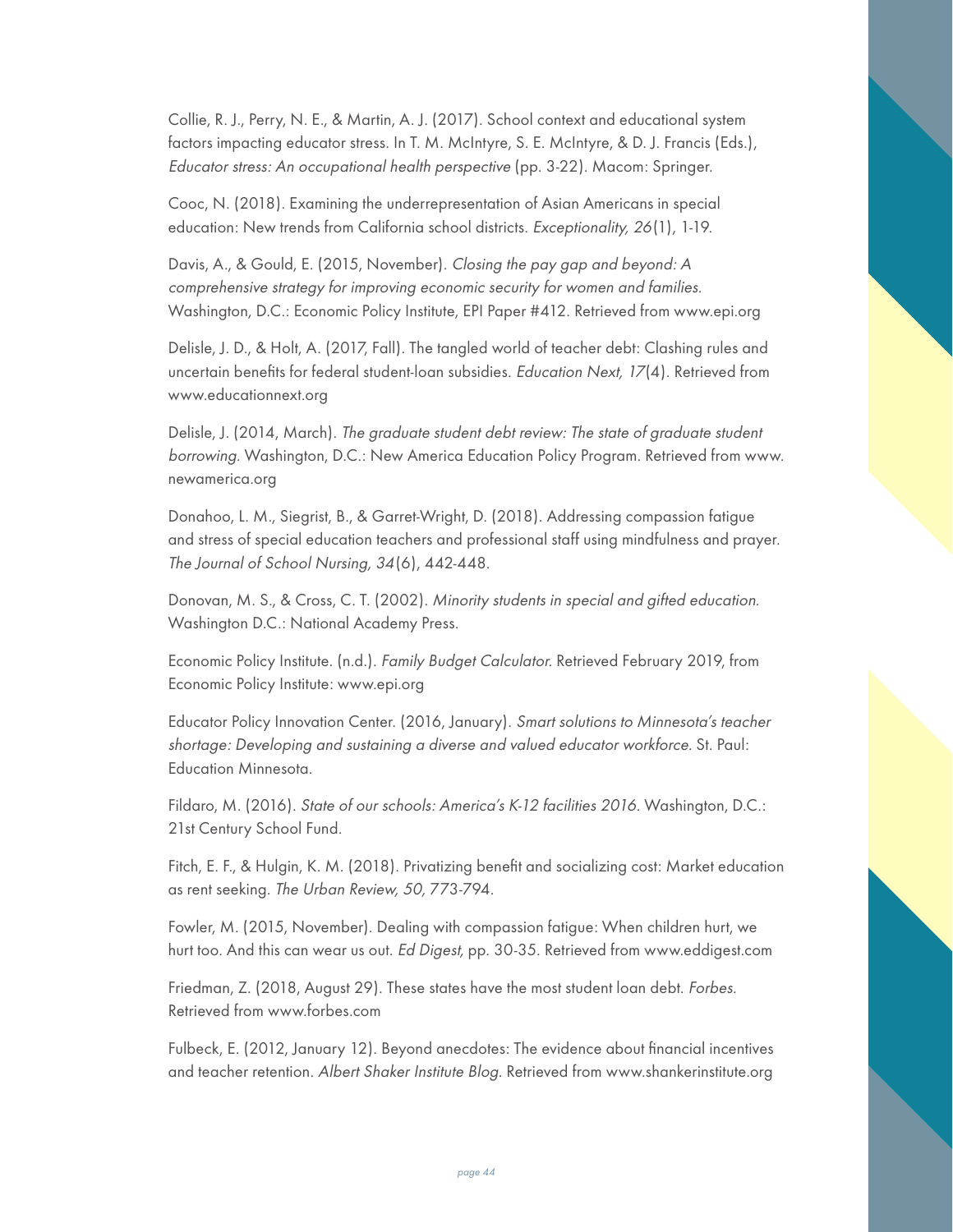Jabbar, H., Sun, W.L., Lemke, M. A., & Germain, E. (2018). Gender, markets, and inequality: A framework. Educational Policy, 32(6), 755-796.

Johnson, J., Ohlson, M. A., & Shope, S. (2018). Demographic changes in rural America and the implications for special education programming: A descriptive and comparative analysis. Rural Special Education Quarterly, 37(3), 140-149.

Kohli, R. (2019). Lessons for teacher education: The role of critical professional development in teacher of color retention. Journal of Teacher Education, 70(1), 39-50.

Liang, G., Zhang, Y., Huang, H., & Qiao, Z. (2015). Teacher incentive pay programs in the United States: Union influence and district characteristics. International Journal of Education Policy & Leadership, 10(3), 1-18.

Massachusetts Community Colleges. (n.d.). How long would it take to pay off student loans by degree? Retrieved from https://careergps.mass.edu/infographic

Metzger, A. B. (2017). Green schools menu of options for state legislators. U.S. Green Building Council. Retrieved from https://www.usgbc.org/resources/green-schools-menuoptions-state-legislators

National Council on Disability. (2018). Broken promises: The underfunding of IDEA. Washington, D.C.

National Education Association. (2015, March). Education support professionals: Meeting the needs of the whole student. Washington, D.C.: National Education Association. Retrieved from www.nea.org

NCES 2018-097. (2018, May). Data Point: Public school teacher spending on classroom supplies. Institute of Education Sciences at the National Center for Education Statistics. Washington, D.C.: U.S. Department of Education. Retrieved from https://nces.ed.gov

NCES 2018-137. (2018, June). Data point: outside jobs for regular, full-time public school teachers. Institute of Education Sciences at the National Center for Education Statistics. Washington, D.C.: U.S. Department of Education. Retrieved from https://nces.ed.gov

National Education Association. (n.d.). Teacher compensation: Fact versus fiction. Collective Bargaining and Member Advocacy. Washington, D.C.: National Education Association. Retrieved from www.nea.org

Petty, T. M., Fitchett, P., & O'Connor, K. (2012). Attracting and keeping teachers in high needs schools. American Secondary Education, 40(2), 67-88.

Podgursky, M. (2014, February). Reforming educator compensation. The George W. Bush Institute's Education Reform Initiative. Dallas: The George W. Bush Institute. Retrieved from www.bushcenter.org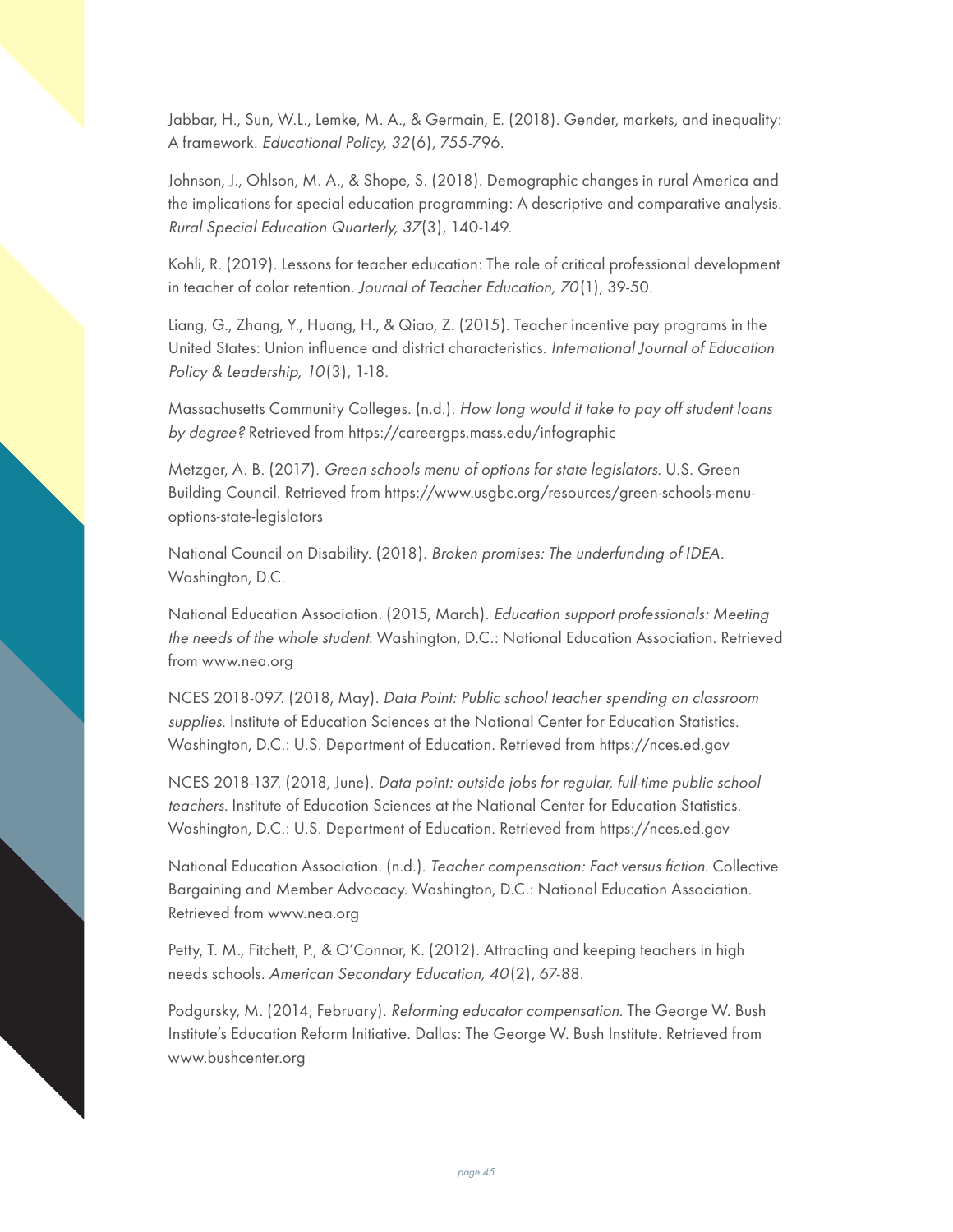Podolsky, A., Kini, T., Bishop, J., & Darling-Hammond, L. (2017, May). Sticky schools: How to find and keep teachers in the classroom. Phi Delta Kappan, 98(8), 19-25.

Rosser, V. J. (2015). A living wage for education support professionals. The NEA 2015 Almanac of Higher Education, pp. 93-98.

Rude, H., & Miller, K. J. (2018). Policy challenges and opportunities for rural special education. Rural Special Education Quarterly, 1, 21-29.

Sinclair, R. R., Cheung, J. H., & Cox, A. (2017). Defining healthy schools: An occupational health psychology perspective on healthy school climates. In T. M. McIntyre, S. E. McIntyre, & D. J. Francis (Eds.), Educator stress: An occupational health perspective (pp. 293-318). Cham: Springer.

Williams-Wyche, S. (2017, November). Cumulative median student loan debt in Minnesota, 2016. St. Paul: Minnesota Office of Higher Education. Retrieved from https://www.ohe.state. mn.us/

Yafee, D. (2016). Tackling the teacher shortage: School leaders turn to bonuses, affordable housing, outreach to college students, and other solutions. The Education Digest, 81(8), 11- 15.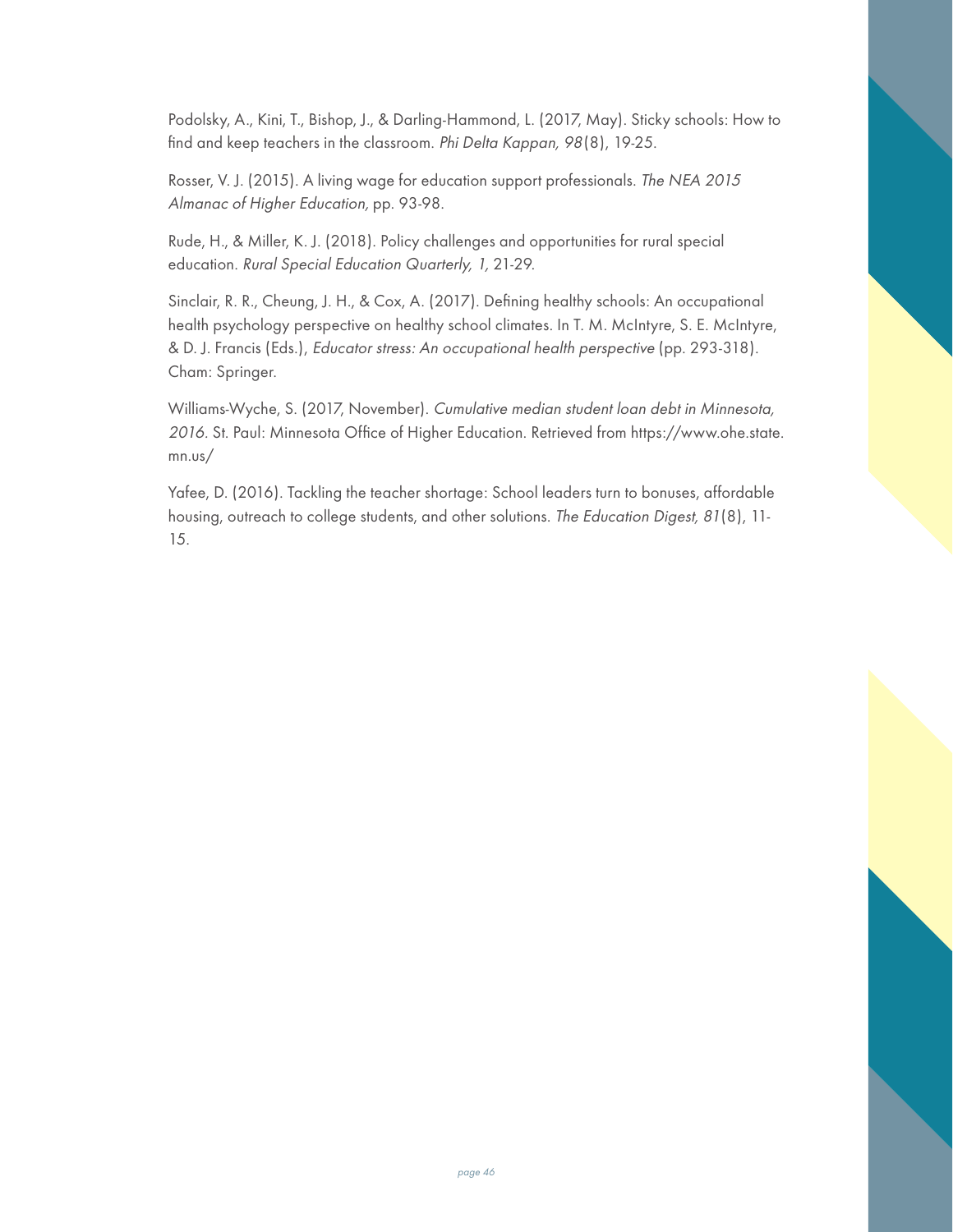## **Notes**

| $\overline{\phantom{0}}$ |  |  |
|--------------------------|--|--|
|                          |  |  |
|                          |  |  |
|                          |  |  |
|                          |  |  |
|                          |  |  |
|                          |  |  |
|                          |  |  |
|                          |  |  |
|                          |  |  |
|                          |  |  |
|                          |  |  |
|                          |  |  |
|                          |  |  |
|                          |  |  |
|                          |  |  |
|                          |  |  |
|                          |  |  |
|                          |  |  |
|                          |  |  |
|                          |  |  |
|                          |  |  |
|                          |  |  |
|                          |  |  |
|                          |  |  |
|                          |  |  |
|                          |  |  |
|                          |  |  |
|                          |  |  |
|                          |  |  |
|                          |  |  |
|                          |  |  |
|                          |  |  |
|                          |  |  |
|                          |  |  |
|                          |  |  |
|                          |  |  |
|                          |  |  |
|                          |  |  |
|                          |  |  |
|                          |  |  |
|                          |  |  |
|                          |  |  |
|                          |  |  |
|                          |  |  |
|                          |  |  |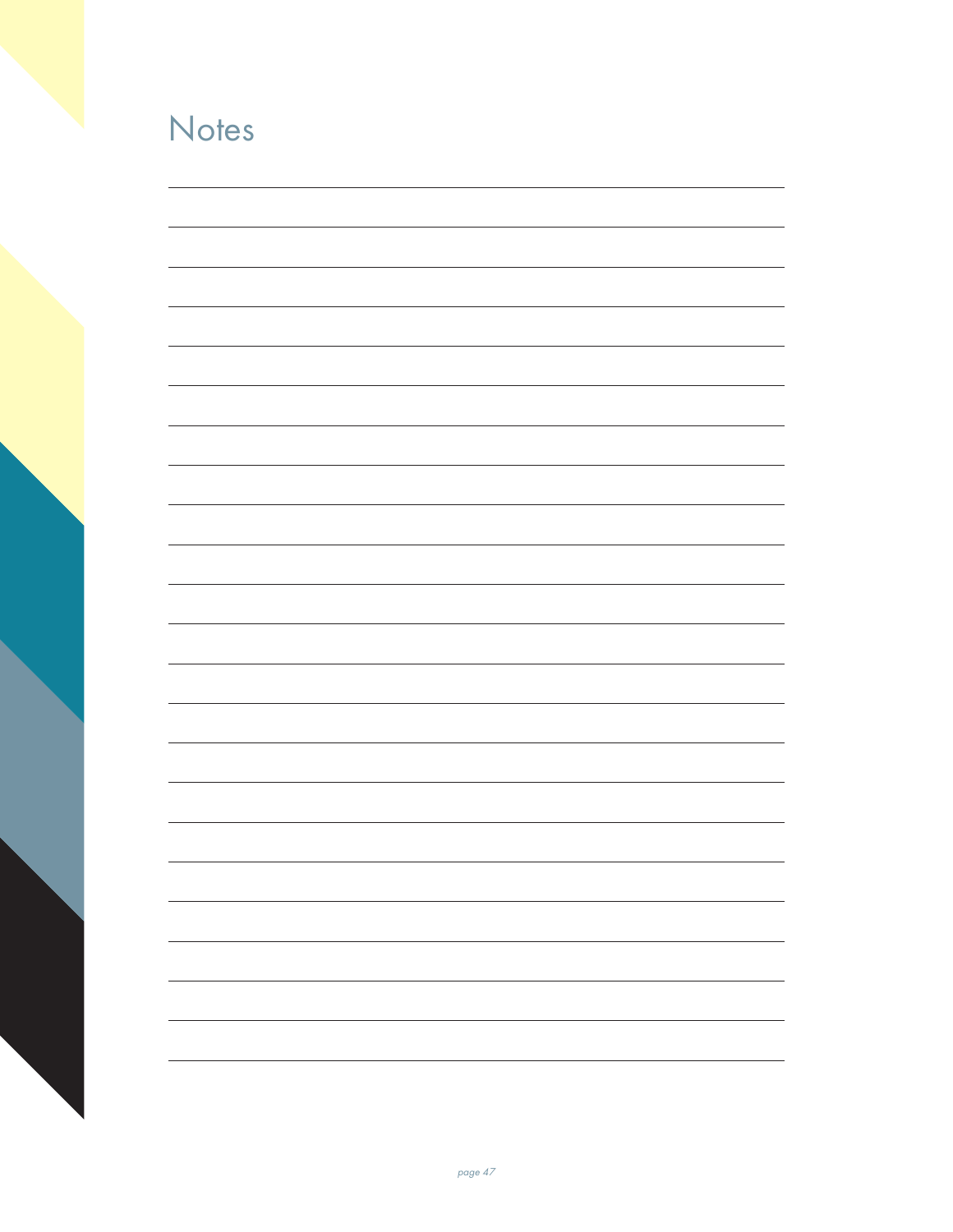